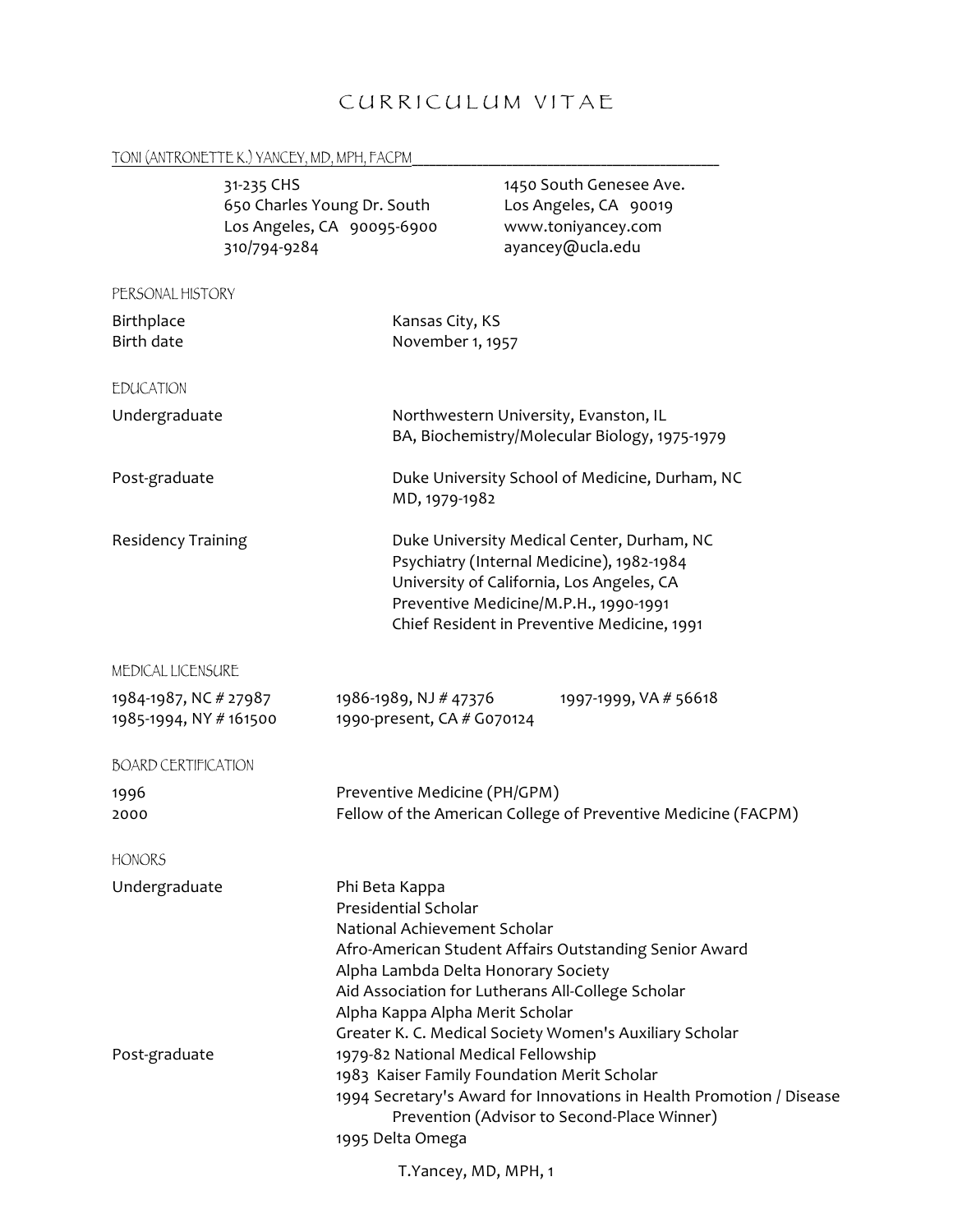HONORS (cont.)

1999 Women Allied Liaisons MLK Citizen Leadership Award (Norfolk VA)

1999 California State Assembly  $48^{th}$  District Recycling Black Dollars' Master of Medicine Award

2000 National Medical Fellowship's Celebrating 50

2001 California Black Women's Health Project Women Who Dared

2005 California Public Health Association--North & Southern Public Health Association Joint Health Promotion Award

2009 Los Angeles Mu Chi Chapter, National Black Nurses' Association Community Service Award

2009 Los Angeles Women in NAACP Community Service Award

2010 National Congress of Black Women Community Empowerment Award

2010 WNBA Los Angeles Sparks Lisa Leslie Inspiring Women Award 2011 Henry Ford Health System Health Education Achievement and Leadership Award

2011 UCLA School of Public Health Alumni Hall of Fame Award

POST-GRADUATE PROFESSIONAL EXPERIENCE

UCLA School of Public Health, Departments of Health Services / Community Health Sciences; UCLA Jonsson Comprehensive Cancer Center, Division of Cancer Prevention & Control Research Los Angeles, CA, 1990-present

Professor (2007-present); Co-Director, UCLA Kaiser Permanente Center for Health Equity (formerly Center to Eliminate Health Disparities) (2004-present); Director, DrPH Program (2002-present); Associate professor with tenure (2004-7); Public Health Practice Coordinator, Association of Schools of Public Health (2003-present); Adjunct associate professor (1999-2003); Member, Preventive Medicine Residency Advisory Committee (1994-6); Assistant director, Preventive Medicine Residency (1993-4). Adjunct assistant professor (1992-9); Assistant researcher (1990-2).

Los Angeles County Department of Public Health

Los Angeles, CA, 1999-2001

Director, Division of Chronic Disease Prevention & Health Promotion (CDPHP). County population of 9.7 million. Annual budget of \$15-20 million with a staff of 75-85, and oversight of 60-70 contracts with community-based organizations for delivery of various services. Major program areas included Tobacco Control, Nutrition Education, Physical Activity Promotion, and Injury/Violence Prevention.

City of Richmond, Virginia Richmond, VA, 1996-1998 Director of Public Health. Urban city of 200,000, with a budget of \$10-15 million and staff of 150-200. Medical College of Virginia, Virginia Commonwealth University Department of Preventive Medicine & Community Health, 1996-1998. Clinical Associate Professor; Member, Preventive Medicine Residency Advisory Committee.

Charles R. Drew University of Medicine & Science, College of Allied Health Sciences Los Angeles, CA, 1994-1997 Associate professor.

Sheltering Arms Children's Service, New York, NY 1985-1992 Adolescent medicine director. Foster care agency serving 1800 youth annually.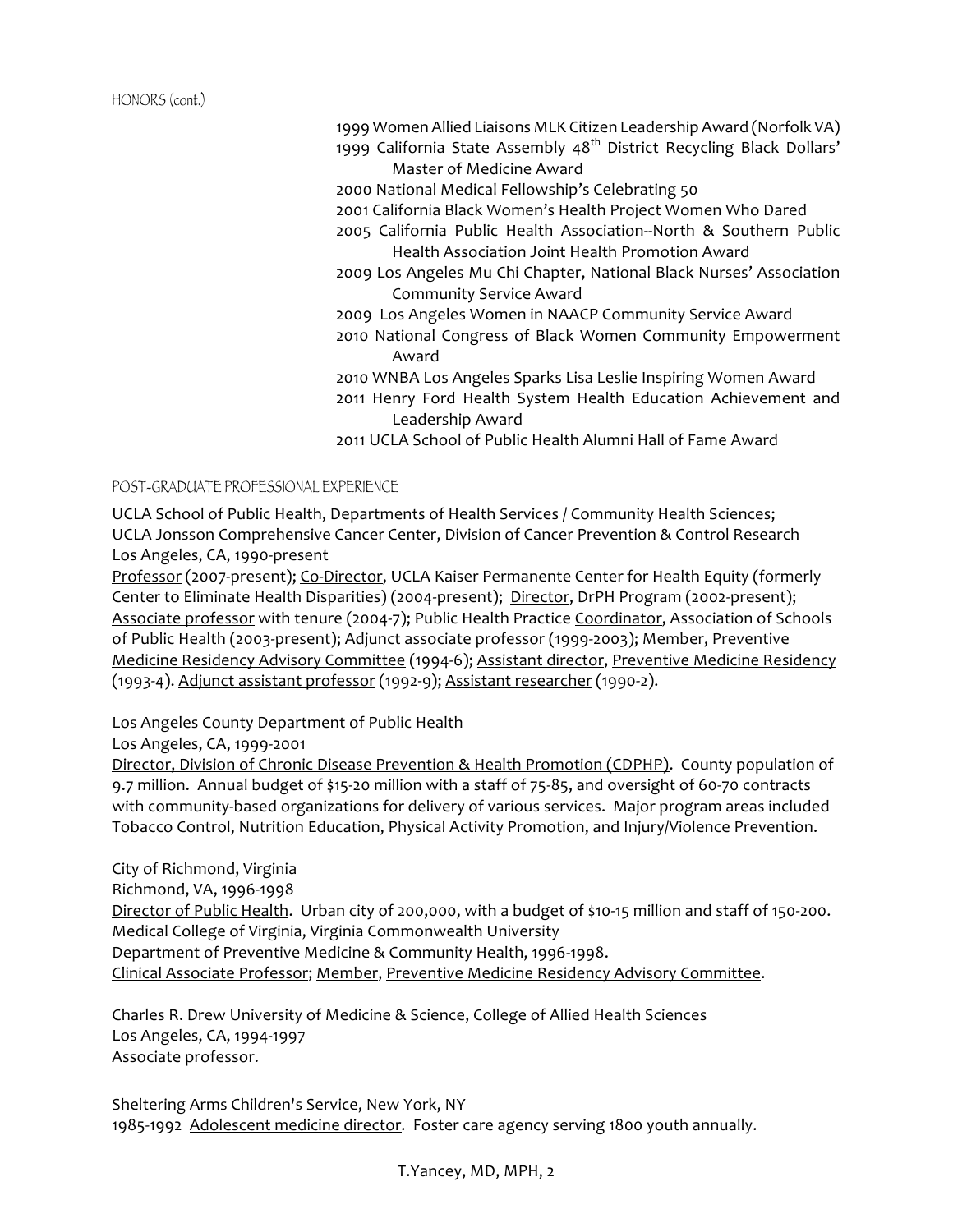#### PROFESSIONAL EXPERIENCE (cont.)

Jewish Board of Family and Children's Services, Kaplan House, New York, NY 1986-1990 Medical director.

Manhattan Medical Care, New York, NY

1985-1989 General practitioner. Ambulatory Upper West Side practice with lab/radiology services. William F. Ryan Community Health Center, New York, NY

1985-1987 General practitioner. Federally-funded clinic providing comprehensive health services.

Coastal Emergency Services, Durham, NC 1984-1986 Emergency room physician and general practitioner.

### PRESENTATIONS TO PROFESSIONAL ORGANIZATIONS

Self-Image Enhancement through Role Modeling program introduced at first general assembly. Group session with teen convention delegates and local role models organized / conducted. Child Welfare League of America National Conf., Washington, D.C., March 6-8, 1990. Bridging the Cultural Gap through Community Intervention: The Use of Targeted Media in Health Behavior Adherence Enhancement. ACS Conference, Los Angeles, CA, February 13, 1992. Self-Image Building in Adolescents in Foster Care. American Public Health Association Annual Conference. Washington, D.C., November 10, 1992. Community Organization & Mobilization for Health Promotion: Implications for the Breast Cancer Prevention Trial (BCPT). NSABP Annual Meeting, Orlando, Florida, January 12, 1993. Community Mobilization for Marrow Donor Recruitment. Howard University 3rd International Kountz Symposium on Renal Disease & Transplantation in Blacks, Arlington, VA, April 1, 1993. Sociocultural Responses to Prostate & Breast Cancer. NCI Office of Cancer Communications 4th Cancer Patient Education Conference, Pasadena, CA, April 5, 1993. Breast Cancer Forum. Annual Statewide Women in the Law Conference, Sacramento, May 1, 1993. Barriers to and Strategies for African-American Donor Recruitment. California Black Health Network Annual Meeting, Los Angeles, May 15, 1993. Exercise and Fitness. International Coalition of Women Physicians Annual Meeting. Ocho Rios, Jamaica, West Indies, June 19, 1993. Ethnic Identity: Assessment and Health Implications. National Medical Association Annual Conference, San Antonio, TX, August 10, 1993. Minority Participation in Clinical Trials. Fox Chase Cancer Center/University of Pennsylvania Cancer Center Breast Cancer Mini-Summit, Philadelphia, PA, April 13, 1994. Changing the Complexion of the NMDP Registry. National Association of Health Services Executives Ninth Annual Educational Conference, Baltimore, MD, April 26, 1994. Racial Disparities in Pregnancy Outcomes. Kaiser Permanente OB/GYN Grand Rounds. Los Angeles, September 7, 1994. Social Policy and Black Women's Health: State Initiatives – CA BCCCP/BCEDP. International Congress of Black Women 10th Annual National Conference. Washington, D.C., September 23, 1994. Bridging the Cultural Gap through Community Intervention. Breast Cancer in the Underserved Population Conf. Indiana University Sch. of Medicine. Indianapolis, IN, September 30, 1994. Building Diversity: Donor Recruitment and Management in the NMDP. National Marrow Donor Program Annual Council Meeting. Minneapolis, MN, October 29, 1994. Recruitment of Marrow Donors of Color. Washington State Black Health Professionals Transplantation Conference. Seattle, WA, April 29, 1995.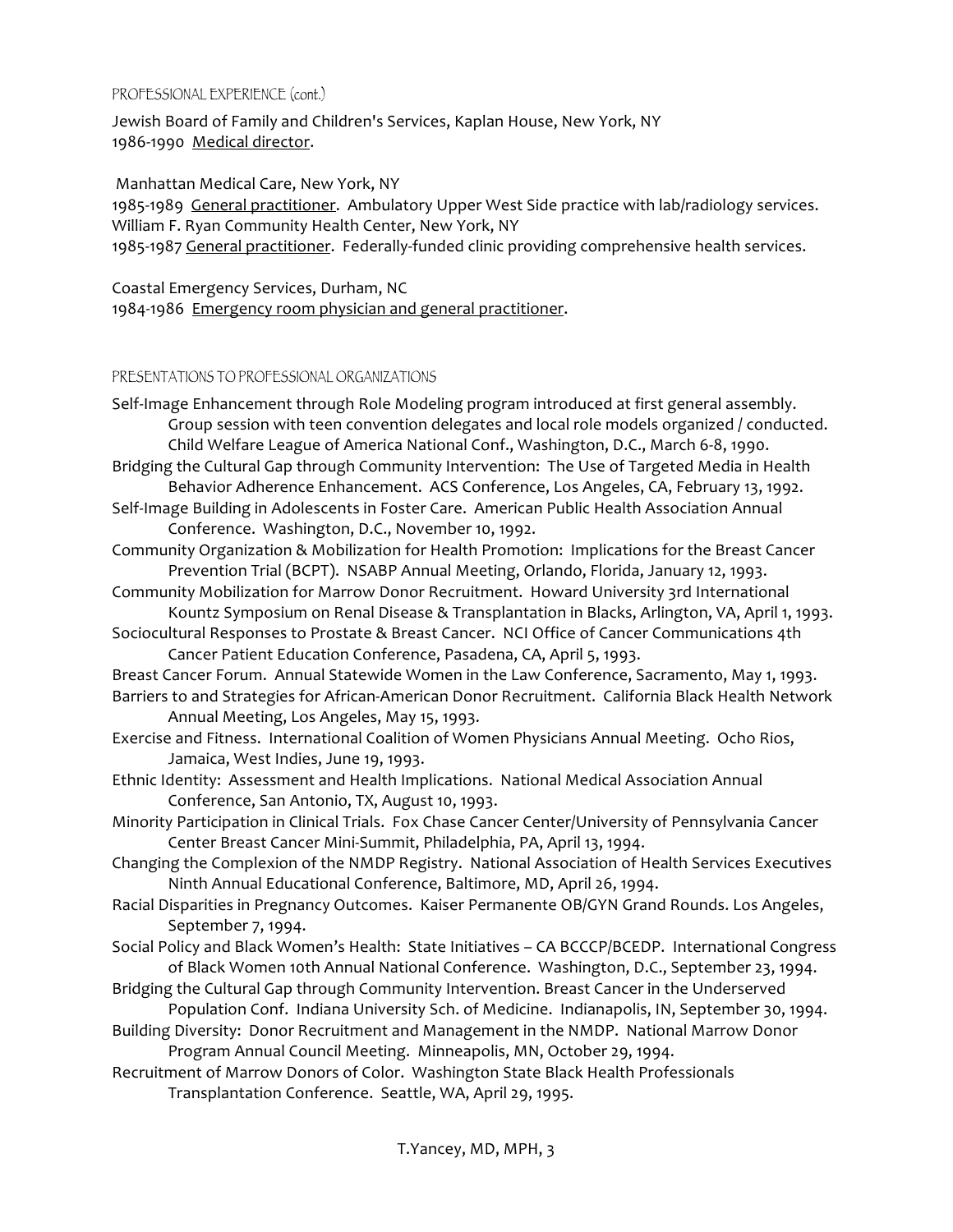- Community-Based Breast and Cervical Cancer Prevention. Fox Chase Cancer Center Community Providers Conference. Princeton, NJ, June 7, 1995.
- Nutrition, Exercise & Chronic Disease Prevention. National Education Association Annual Meeting. Minneapolis, MN, June 28, 1995.
- Black Women & Breast Cancer Prevention. National Education Association Annual Meeting. Minneapolis, MN, June 28, 1995.

Primary and Secondary Cancer Prevention in Communities of Color. Sixth Annual Pennsylvania Health Educators Institute, Harrisburg, PA, March 21, 1996.

- The Healthy NEA Woman: Feeling Well and Staying Well. National Education Association Education Support Personnel National Conference, Orlando, FL, April 20, 1996.
- Exercise and its Relationship to Cancer and Nutrition. American Cancer Society Nutrition & Cancer: Myths, Controversies & Realities conference, Los Angeles, May 4, 1996.
- The Role of Exercise. The Role of Hormones, Diet and Exercise in Cancer Prevention and Treatment, Torrance Memorial Medical Center Annual Oncology Symposium, Torrance, CA, March 7, 1997
- Increased Availability of Donors of Color: the NMDP. Kountz Symposium, International Transplant Congress. Washington, D.C., July 9, 1997.
- African-American Women Fight Cancer with Fitness. 3rd Research & Education Symposium, Network of Blacks in Dietetics & Nutrition. ADA Annual Meeting, Boston, MA, October 26, 1997.
- The Role of Lifestyle in the Prevention of Breast Cancer. Era of Hope: Department of Defense Breast Cancer Research Program Meeting. Washington, D.C., November 1, 1997.
- Building Collaborative Relationships for Research & Advocacy in Underserved Communities (keynote). Partnering for Cancer Control (ACS, DHS, NCI). Los Angeles, February 26, 1998.
- Cancer Prevention in Women of Color. President's Cancer Panel, Los Angeles, April 23, 1998.
- Research Issues in African-American Health Promotion. Diversity in Action, California Pan-Ethnic Health Network Policy Summit, Oakland, CA, January 28, 1999.
- Fitness Promotion among Women of Color, Setting Priorities, Research Conference on Women's Health, Los Angeles County Commission for Women, May 19, 1999.
- Emerging Models in Community Health Leadership, Annual Women's Health Advisory Council Meeting, Region IX Office on Women's Health, Honolulu, HI, September 7, 1999.
- Chronic Disease Prevention and Health Promotion: Healthy Living. Association of Black Women Physicians 2nd Annual Retreat, San Diego, CA, November 14, 1999.
- Healthy Lifestyle Promotion. Breast Cancer Early Detection & Breast & Cervical Cancer Control Programs Spring Statewide Meeting, Berkeley, CA, March 30, 2000.
- Women in Medicine. Student NMA Annual Conference, Los Angeles, CA, April 22, 2000.
- Recapturing Recess (keynote). Understanding Diabetes & CVD in the African-American Community. CA Black Health Network/Golden State Med. Assn., Long Beach, CA, April 29, 2000.

"Stepping Up" to Barrier Free Environments for a Healthier Lifestyle. National Association of City and County Health Officers/ASTHO 2nd Bi-annual Conference, Los Angeles, CA, July 20, 2000.

- Public Health Approaches to Obesity Prevention and Control (plenary presentation). North American Association for the Study of Obesity Annual Conference, Long Beach, CA, October 31, 2000.
- Fuel Up/Lift Off! LA. National Marrow Donor Program Board of Directors' Meeting, Los Angeles, CA, February 8, 2001.
- Fitness and Wellness Promotion in Communities of Color. Coronary Disease in High-Risk Populations Meeting, American Heart Association, Los Angeles, CA, February 17, 2001.
- Primary Care Provider Organizations as Collaborators in the Social Marketing of Fitness and Wellness Promotion; and Cultural Assets and Barriers to Programs with African Americans. 2001 California Childhood Obesity Conference, San Diego, CA, March 19-20, 2001.
- Public Health Approaches to Obesity Prevention & Control (master lecture). Society of Behavioral Medicine Annual Meeting, Seattle, WA, March 23, 2001.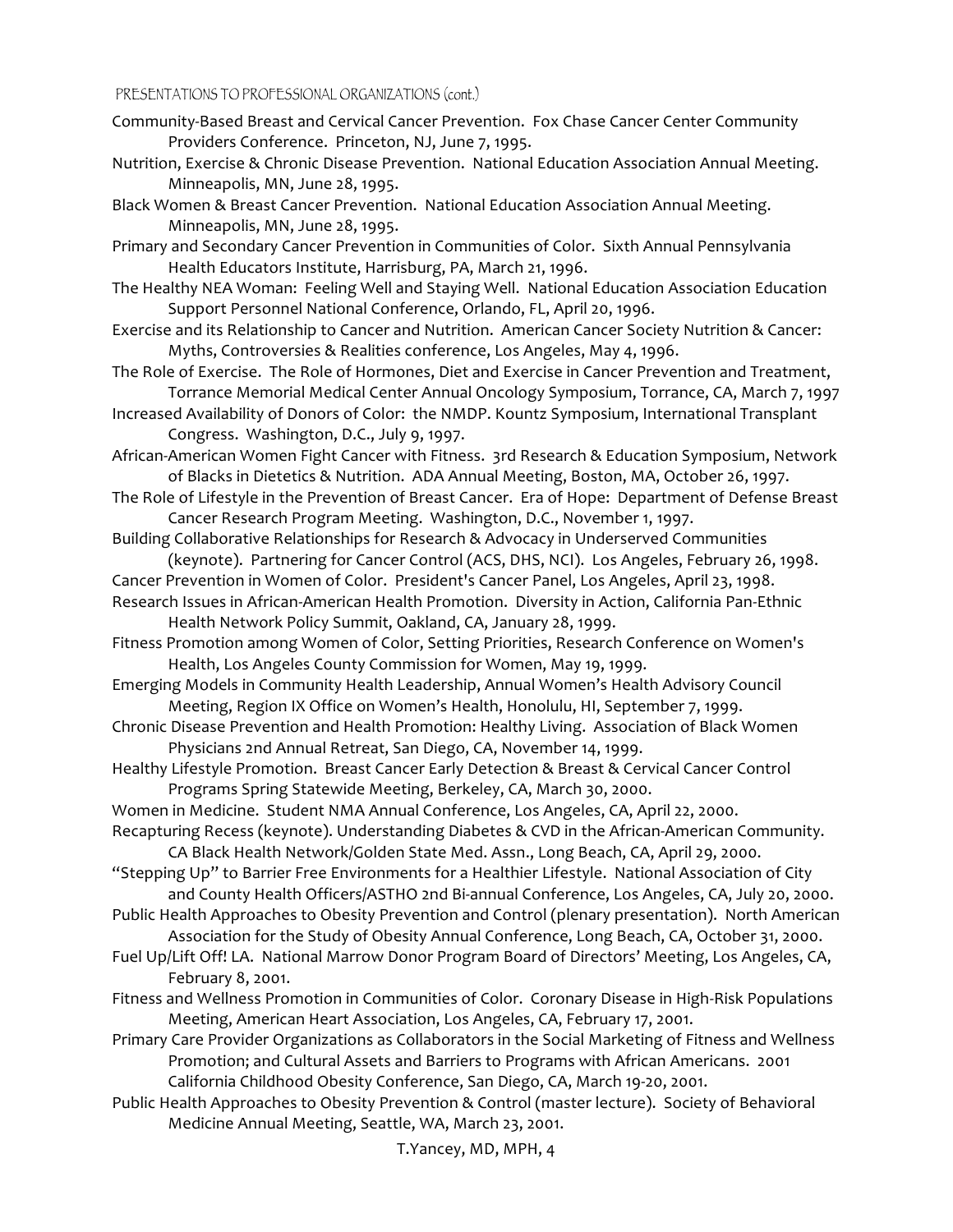- Minority Health & Nutrition. Public Health Students of African Descent 15th Annual Minority Health Conference. University of Michigan School of Public Health, Ann Arbor, MI, March 24, 2001.
- Public Health Approaches to Promoting Physical Activity (plenary presentation). WIC Works Out! California WIC Association Annual Meeting, San Diego, CA, April 11, 2001.

Ethnic Disparities and the Nation's Health (plenary pres.). California Black Health Network 21st Statewide Health Conference, Sacramento, CA, May 5, 2001.

From Coast to Coast: the Social Marketing of Healthy Eating and Active Living (plenary pres.). ABC(D)'s of Social Marketing: Building on Success Conference. California Nutrition Network for Healthy, Active Families. Sacramento, CA, August 8, 2001.

Using Information on Changing Demographics to Broaden our Outreach. California Nutrition Council Annual Meeting, Berkeley, CA, October 3, 2001.

- Addressing the Obesity Pandemic: School-Based Approaches. Children's Dental Disease Prevention Program Annual Meeting, California DHS Oral Health Off, San Diego, CA, November 28, 2001.
- Community Approaches to the Overweight Epidemic among African Americans. Black Infant Health Program Annual Meeting, Office of MCH, CA DHS, Sacramento, CA, December 6, 2001.

Changing Sociocultural Norms to Promote Physical Activity. Enhancing Outcomes in Women's Health, American Psychological Association, Washington, DC, February 22, 2002.

The Impact of Exercise on Cardiovascular Disease. The Hearts of Black Folks: The Challenge of CVD in African Americans, Association of Black Women Physicians, UCLA, September 28, 2002.

Engaging the Community in Obesity Prevention & Control; and Walking the Talk: Theoretical Model of Intervention. 2003 Childhood Obesity Conference. San Diego, CA, January 7, 2003.

Disparities in Chronic Disease among African Am. UCLA Minority Health Care Conf. January 25, 2003. Our Legacy (plenary address). Grantmakers in Health Annual Conf. Los Angeles, February 21, 2003. Government Cost-Sharing in Stemming the Obesity Epidemic. Nutrition Coordinating Committee, National Institutes of Health, Bethesda, MD, April 3, 2003.

Lift Off! Living Healthy California Style: Healthy Eating & Active Living Capitol Public Health Week Event. Sacramento, CA, April 9, 2003.

Physical Fitness and Its Role in Reducing Health Disparities. California Black Health Network Annual Meeting, Los Angeles, May 3, 2003.

Culture, Economics & Politics of Obesogenic Environment & How to Fix It. Keynote; The Pediatrician & Physical Activity Promotion. Plenary Presentation. ABWP, Los Angeles, May 17, 2003.

Chronic Disease Management & Prevention. Bridging the Health Divide: A Forum on Racial and Ethnic Health Disparities. U.S. Congressional Tri-Caucus Hearing, Los Angeles, June 21, 2003.

Government Cost-Sharing in Stemming the Obesity Epidemic. CA Pan-Ethnic Health Network "Fatter & Less Fit: Whose Fault Is It?" Convening: Los Angeles, July 9, 2003; Oakland, April 16, 2003.

A Leap of Faith: Obesity Prevention & Control in Communities of Color. American Heart Association Minority Health Summit, Atlanta, GA, October 3, 2003.

Health through Churches as Agents of Change. Spirituality, Culture & Health: Connections in Research and Practice. Loma Linda University, Loma Linda, CA, March 10, 2004.

- Physical Activity Promotion in our Obesogenic Society. Southern California Public Health Association Annual Meeting, Alhambra, CA, March 19, 2004.
- Community-Based Participatory Research: The REACH 2010 Experience. RAND Seminar, Santa Monica, CA, March 30, 2004.
- Obesity Prevention & Control: Implications for CVD Prevention. American College of Physicians/ Association of Black Cardiologists Meeting: CVD in Women, New Orleans, LA, April 24, 2004.
- The Culture, Economics and Politics of our Obesogenic Society, and What the Y Can Do to Fix It. YMCA National Strategic Learning Conference, Chicago, IL, April 29, 2004.
- A Leap of Faith: Obesity Prevention & Control at the Organizational Level. American Heart Association Statewide Managers' Conference, San Jose, CA, June 10, 2004.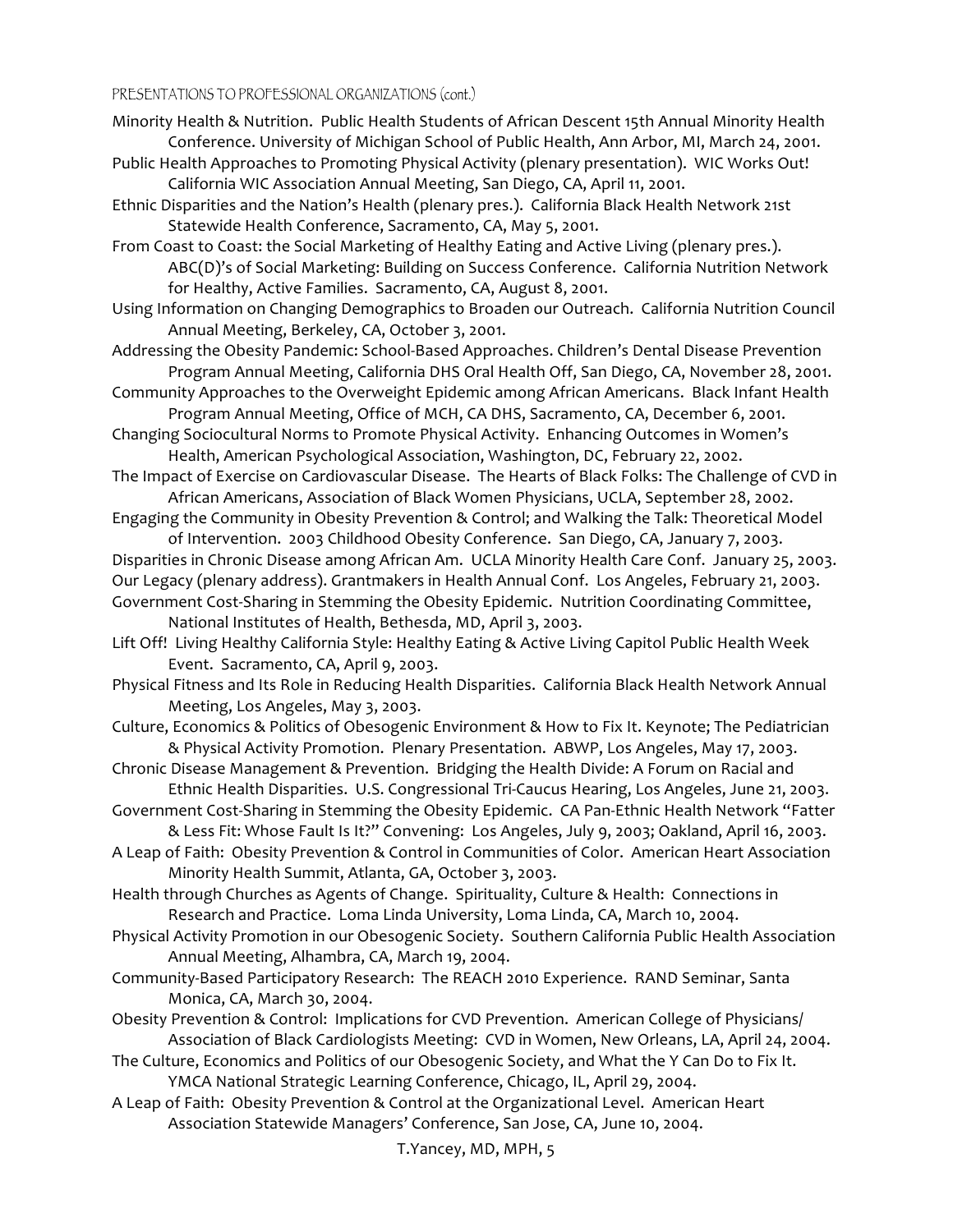- Nutrition & Physical Activity 101. Childcare Provider Wellness Training Session, UC Berkeley Center on Weight & Health, Berkeley, CA, September 11, 2004.
- A Public Health Approach to Physical Activity Promotion in Underserved Communities. USDHHS Region IX Obesity Conference, Los Angeles, September 18, 2004.
- The Obesity Agenda: Individual or Social Responsibility? REACH 2010 Building a Policy Agenda to Reduce Health Disparities Statewide Conference, Los Angeles, September 30, 2004.

Dissemination of Physical Activity Promotion Interventions in Communities of Color. Cooper Institute Conference Series: Understanding PA Diffusion & Dissemination, Dallas, TX, October 23, 2004.

Obesity Prevention & Control: Implications for Diabetes Prevention. Annual Meeting, Diabetes Society of Santa Clara County, San Jose, CA, November 13, 2004.

- Our Obesogenic Society. AHA/New York Academy of Medicine. New York, NY, January 26, 2005.
- Obesity Prevention & Control for African Americans. Los Angeles County Department of Mental Health African-American Mental Health Conference. Los Angeles, CA. February 24, 2005.
- What's Next? Getting Prevention into the Community. Healthy People 2005 Lifestyle Science Symposium. Loma Linda University School of Public Health. Loma Linda, CA, March 10, 2005.
- The Obesity Epidemic: Impact on Health Care Organizations. The Healthcare Collaborative at UCLA (management and policy forum). Los Angeles, December 8, 2005.
- Community Mobilization to Promote Healthy Eating & Active Living (HEAL). California Head Start Association's Annual Parent Conference. Sacramento, CA. January 17, 2006
- Weight-related Lifestyle Influences and Interventions in Adolescence. Southern California Public Health Association Annual Meeting. Alhambra, CA, March 10, 2006.
- Changing the Sociocultural Environment to Promote Physical Activity: capitalizing on cultural assets. Cancer Disparities SIG. Society of Behavioral Medicine Ann. Conf. San Francisco, March 22, 2006.
- Integrating Contextual Factors into Health Disparities Research: capitalizing on cultural assets. Society of Behavioral Medicine Annual Meeting. San Francisco, March 24, 2006.
- Innovations in Obesity Prevention. "Critical Issues in Urban Health," Black Health Care Coalition Annual Conference, Kansas City, MO, April 28, 2006.

Get Active: How to Work with Urban Communities. SGIM Annual Meeting, Los Angeles, April 29, 2006. Physical Activity Interventions for the Urban Underserved. ACSM Annual Conf. Denver, CO, June 1, 2006. Changing the Sociocultural Environment to Promote Physical Activity: capitalizing on cultural assets.

African American Collaborative Research Network Conf. Philadelphia, PA, August 14, 2006.

- The Link between Physical Activity and Morbidity and Mortality. Health Policy Forum on Cardiovascular Health and Wellness. Council of State Governments (CSG). Phoenix, AZ, September 28, 2006.
- Physical Activity and Community Design. Promoting Cardiovascular Health in Indian Country, National Caucus of Native American State Legislators/NCSL. Palm Springs, CA, November 14, 2006.
- Addressing our Obesogenic Environment. Community Clinic Association of LAC Health Care Symposium. Innovations and Challenges in Caring for the Underserved. Burbank, CA, November 30, 2006.
- Beyond Stereotypes: Culture, Fathers and Childhood Obesity. California Childhood Obesity Conference. Anaheim, CA, January 24, 2007.
- Addressing Health Disparities through Building Healthier Communities: Changing Social Norms. 6<sup>th</sup> Annual New Partners for Smart Growth conference. Los Angeles, February 10, 2007.
- Innovations in Financing Chronic Care Preventive Services. California Health Policy Forum (CAHPF). Sacramento, March 16, 2007.
- Challenges Unique to Women Students of Color. UCSF Center for Gender Equity Conference. Oakland, March 23, 2007.
- Beyond Talk. California Black Health Network Statewide Leadership Conference. San Diego, April 20, 2007.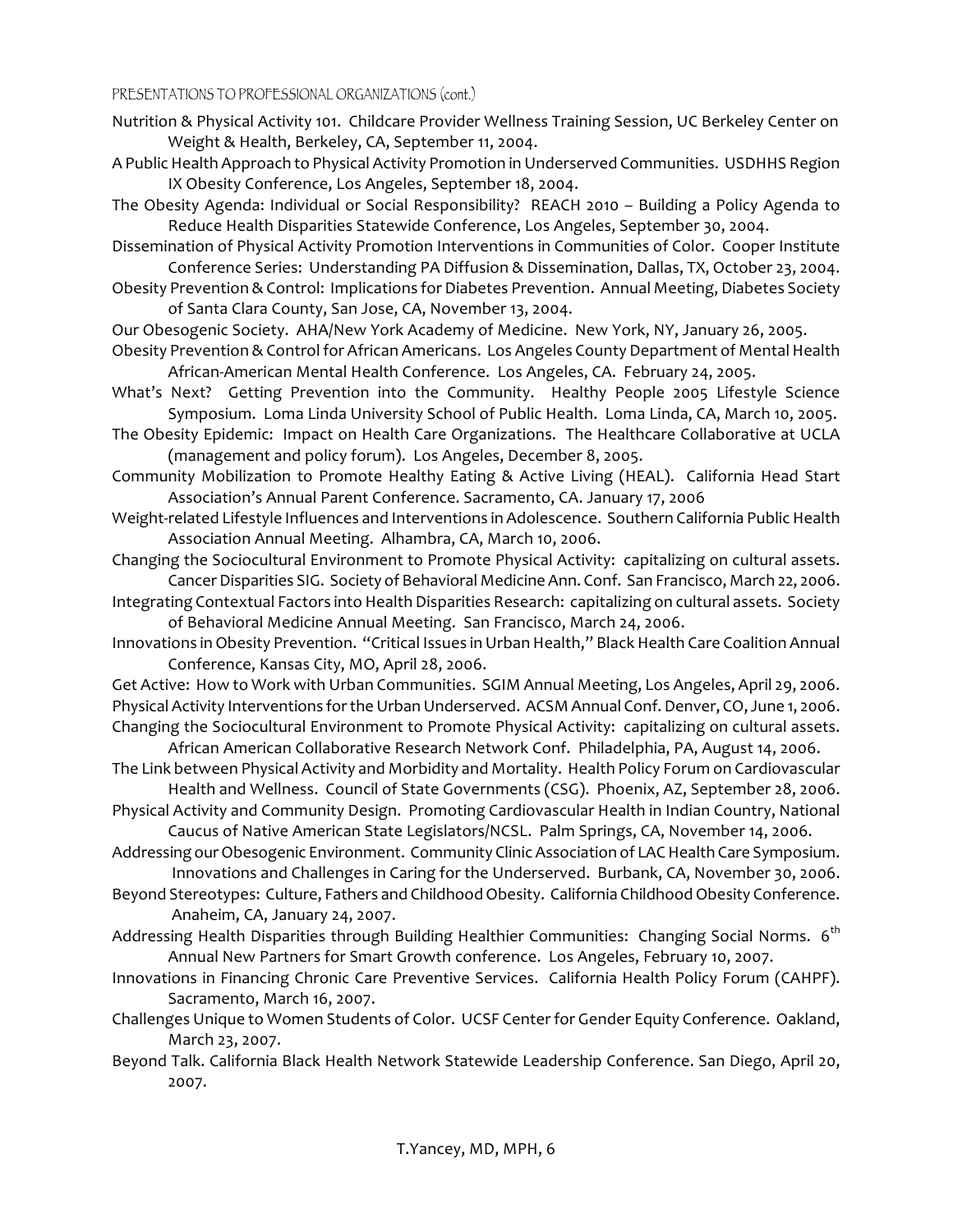- African American Women: Mind Body Spirit. The Sixth Biennial Health Care Symposium. The Orange County African American Women's Health Coalition. Orange, CA, April 28, 2007.
- Why Public Health Needs Poetry. Keynote Presentation. Conference on Women's Health. California Wellness Foundation. San Francisco, CA, September 25, 2007.
- National Physical Activity Plan. APHA Annual Conference. San Diego, October 28, 2008.
- Obesity prevention. American College of Preventive Medicine (ACPM) Annual Conference. Los Angeles, February 13, 2009.
- Chronic Disease Skill Building. ACPM Annual Conference. Los Angeles, February 13, 2009.
- Physical Activity Guidelines. Network for a Healthy California Annual Conf., Sacramento, March 4, 2009. Re-integrating physical activity into daily routine: opportunities for intervening. LLU Healthy People 2010 Annual Conference. March 10, 2009.
- Intervening to eliminate disparities. Children Uniting Nations Annual meeting, Washington, DC. June 28, 2009.
- Obesity prevention through organizational practice and policy change. USDHHS Region IX Annual Obesity Conference. Jackson State University, Jackson, MS, October 9, 2009.
- The National Physical Activity Plan. Network for a Healthy California Annual meeting. Sacramento, CA. February 8, 2010.
- Health policy is social policy. Comprehensive Cancer Centers Annual meeting. Los Angeles. June 9, 2010.
- Physical activity promotion: everybody needs a little push. Bay Area Nutrition and Physical Activity Forum. Oakland, June 4, 2006.
- Integrating brief bouts of physical activity into workplace routine. National Business Group on Health. Washington, DC. June 15, 2010.

### INVITED LECTURES

- Adherence-Enhancing Videos Targeting the Underserved. Brown Bag Presentation, UCLA Jonsson Comprehensive Cancer Center Division of Cancer Control, October 23, 1990.
- Adolescent Pregnancy and Primary Prevention: Self-Image Enhancement through Role Modeling. CHS 471C Family Planning, UCLA School of Public Health (SPH), December 4, 1990.
- Primary Prevention Services to Foster Youth. CHS 473E Preventive Medicine and the Family, UCLA SPH, January 7, 1991.
- Nutrition, Fitness and Body Weight Management. CHS 471A Women's Health: Principles, Programs, and Policies, UCLA School of Public Health, April 24 and May 8, 1991.
- Physician and Patient Barriers to Adherence to Screening, and Strategies for Adherence Improvement. Mammography In-Service Training, El Monte Comp. Health Center, El Monte, CA, May 10, 1991.
- Video Sneak Preview: The Next Generation of Adherence Enhancement. Brown Bag Presentation, UCLA Jonsson Comp. Cancer Center Division of Cancer Control, October 3, 1991.
- Audiovisual Connection: Use of Targeted Media in Adherence Enhancement. Pre-doctoral Training Program in Cancer Control Roundtable, UCLA School of Public Health, October 30, 1991.
- Constructively Influencing Health Behavior in People of Color Using Interpersonal & Electronic Role Modeling. UCLA Center for Afro-American Studies Graduate Student Seminar, October 16, 1992.
- Video Cancer Screening Promotion in the Underserved. CHS 235A Communications & Media Development in Health Promotion/Education, UCLA School of Public Health, November 19, 1992.
- Reaching the Public: the Key to Cancer Control. Predoctoral Training Program in Cancer Control Roundtable, UCLA School of Public Health, November 24, 1992.
- Assessment of Associated Lifestyle Factors: Smoking & Other Substances, Physical Activity. CHS 443 Assessment of Family Nutrition, UCLA School of Public Health, February 16, 1993.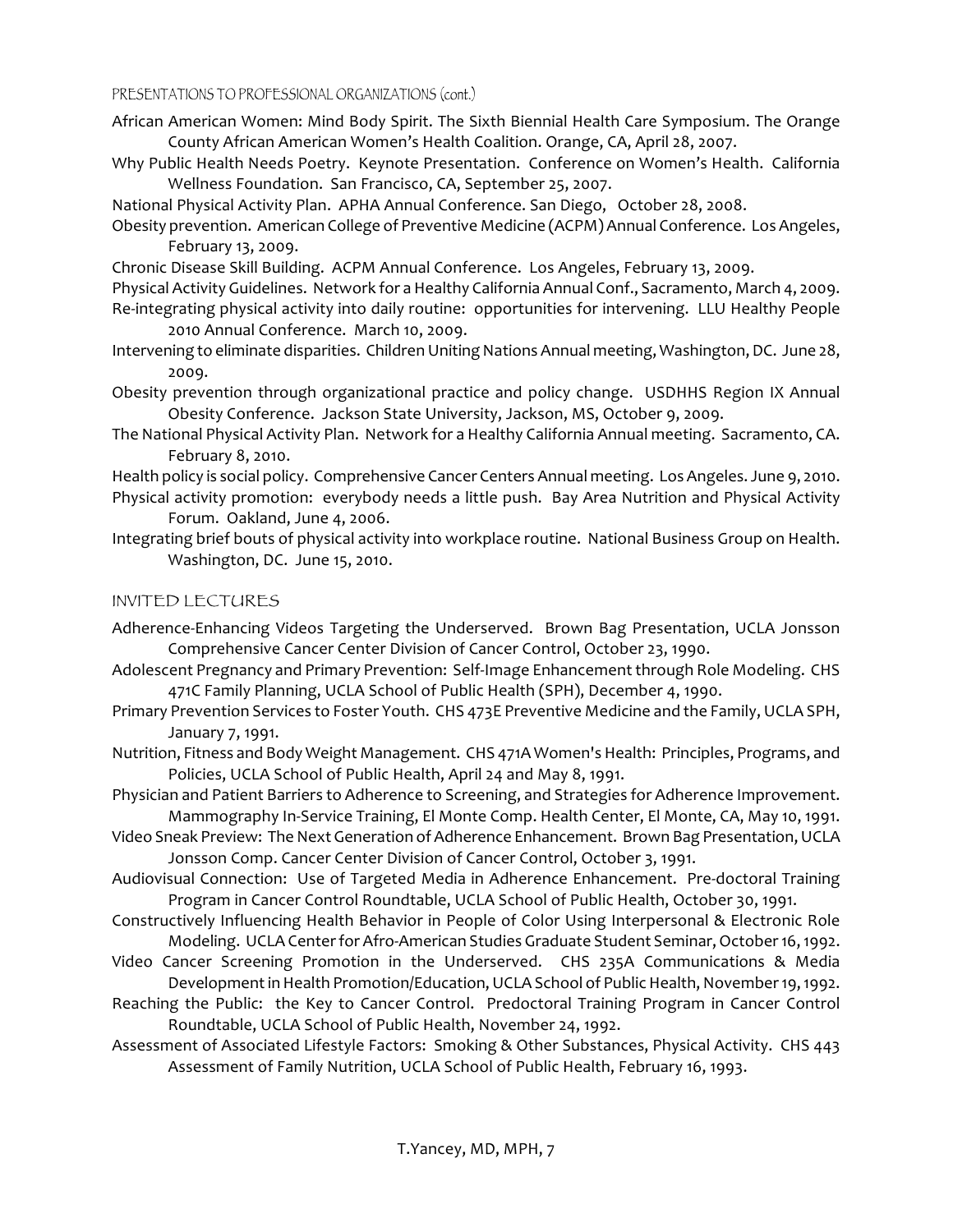Issues of Women's Health. Conference of the Women in Medicine Task Force of the UCLA Chapter of the American Medical Students' Association, Los Angeles, March 20, 1993.

Adolescent Self-Image. CHS 243C Preventive Medicine Sem., UCLA Sch. Public Health, April 6, 1993.

- Black Empowerment and Tissue Donation. NMDP African Americans Uniting for Life National Campaign Kick-off, Chicago, IL, June 17, 1993.
- Women of Color in Academia. Graduate Mentor Roundtable, UCLA Academic Advancement Prog., February 22, 1994.
- Ethnic & Cultural Diversity in Community Health Promotion Intervention. Women of Color Breast Cancer Survivors Conference on Partnerships for Healing, Los Angeles, April 22, 1994.
- Challenges to Identity Development in Black Teens in Foster Care. PSY 445 Therapeutic Assessment of the Black Family, UCLA School of Medicine, May 5, 1994.

Health Kick. Assn. of Black Correctional Workers Annual Meeting. Long Beach, CA, September 10, 1994. Special Populations. WS 105 Topics in Women and Medicine, UCLA Coll. Let. Sci., October 10, 1994.

- Mobilization of Communities of Color for Breast Health Promotion: Lessons from the NMDP. Fox Chase Cancer Center. Philadelphia, PA, October 27, 1994.
- Breast and Cervical Cancer. Strategies & Action—the Next Step. Mercer County Community Leadership Cancer Conference '94. Trenton, NJ, October 26, 1994.

Nutrition & Primary Prevention of Cancer. West Anaheim Medical Center, W. Anaheim, January 6, 1995. Adolescent Health. CHS 100, UCLA School of Public Health, February 14, 1995.

Nutrition, Exercise & Primary Prevention. UCLA-Revlon Breast Center "Women & Doctors" Conference. Los Angeles, March 6, 1995.

Exercise Intervention. CHS 448 Nutrition Policies & Prog., UCLA School of Public Health, March 10, 1995. Ethnic Identity. CHS 298A Drug Abuse and Pregnancy. UCLA School of Public Health, May 17, 1995. Adolescent Health. CHS 100 Comm. Health Sci. Survey, UCLA School of Public Health, May 23, 1995.

Nutrition, Exercise and the Primary Prevention of Cancer. Lunchtime CME Series. Pacific Alliance Medical Center. Los Angeles, July 17, 1995.

Special Populations. WS 105 Topics in Women and Medicine, UCLA, November 15, 1995.

Exercise and Aging. "Spring into Health," Drew-RAND Center on Health & Aging. Andrus Gerontology Center, University of Southern California, March 28, 1996.

Public Health Professionals. UCLA School of Public Health Career Recruitment Conference, May 11, 1996. Improving Fitness, Nutrition, and Self-Image in Girls of Color. The Population Council's Improving the

Odds for Healthy Futures: the Role of Sport in Girls' Lives meeting, New York City, June 4, 1996. Reclaiming our Health and our Power. Keynote Address. Women's Health Symposium: Women At Risk,

Wayne State University, Detroit, MI, October 10, 1996.

- Cancer Prevention Intervention in the African-American Community. Douglas R. Wilder Race and Health Symposium. Virginia Commonwealth University. Richmond, VA, January 29, 1997.
- Implementation of Nutrition/Physical Activity Promotion Programs in Underserved Communities. Brown Bag Lecture Series. Department of Preventive Medicine & Community Health, February 19, 1997.

Healthy Lifestyles. Metropolitan Regional YADAPP Conference, Richmond, VA, March 17, 1997.

Valuing Ourselves and Each Other. Keynote Address. Alcohol and Drug Abuse Prevention Teams (ADAPTS) Peer Facilitators Workshop, Richmond, VA, May 30, 1997.

- Influencing Eating and Physical Activity Behavior. Regional School Nurse Workshop. Richmond, VA, August 28, 1997.
- Community-based Physical Activity Intervention. Ventura County Medical Center Family Medicine Residency, UCLA College of Medicine, Ventura, CA, October 15, 1997.
- Empowering Women of All Ages. Keynote Address. Black Health Care Breast Cancer Awareness Program, Ortho Biotech Distinguished Faculty Series, Kansas City, MO, October 25, 1997.
- A Healthy Start for the Next Generation. Infant Mortality Fall Conference, Healthy Start Initiative, Richmond, VA, October 30, 1997.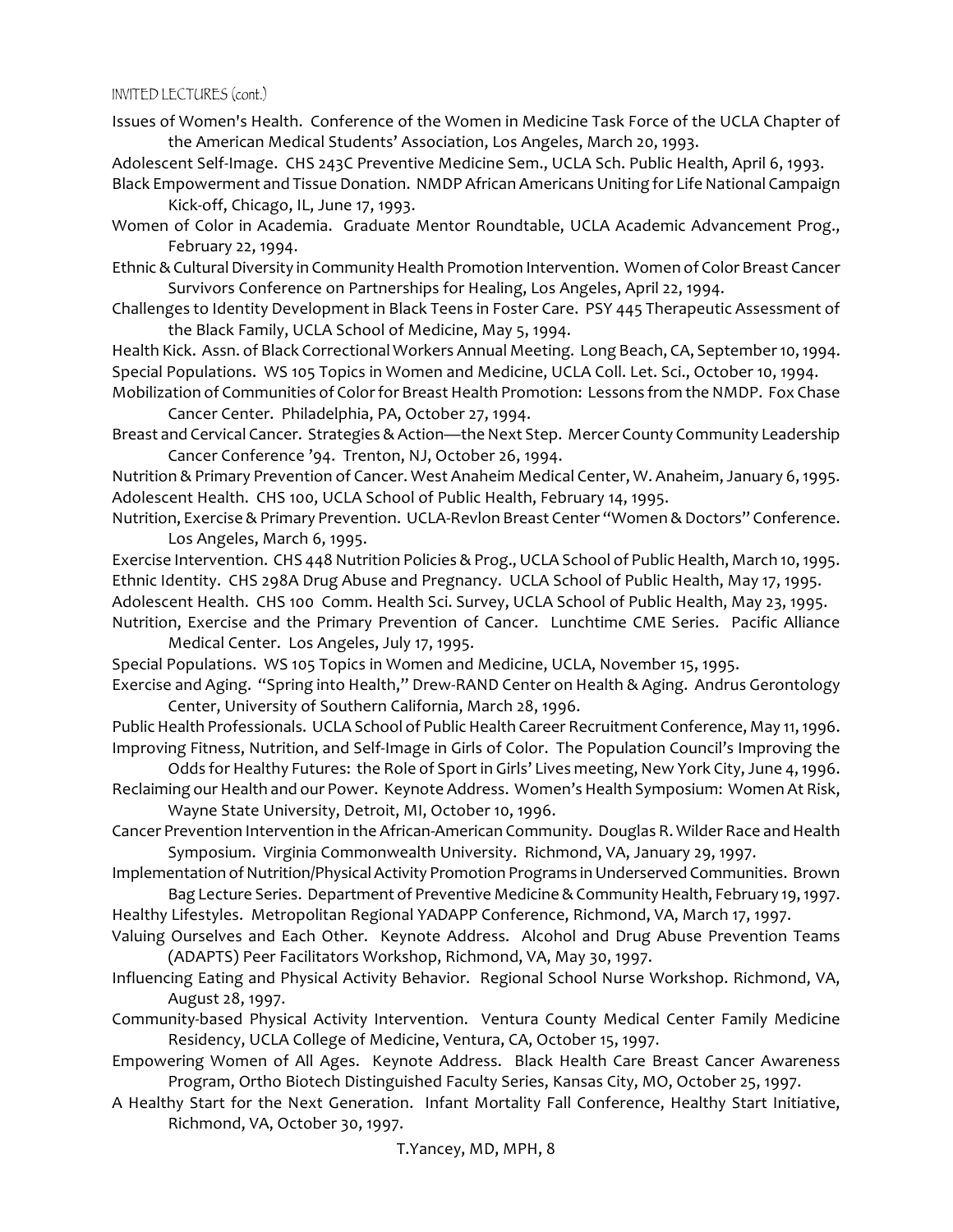- Promoting Physical Activity among the Underserved. Distinguished Scholar Lecture Series, University of Utah Department of Exercise and Sport Science, Salt Lake City, UT, January 20, 1998.
- The "How" of Lifestyle Change Intervention among African-American Women. Northern California Cancer Center, Union City, CA, March 16, 1998.
- Facilitating Health Promotion in Underserved Communities. Department of Sports Sciences, University of Richmond, Richmond, VA, October 1, 1998.
- HIV Prevention. Fourth Annual Women's & Men's Health and HIV/AIDS Conference, John Marshall High School, Richmond, VA, October 10, 1998
- Welcome & Opening Address. FRONTRUNNERS: Local Governments Taking the Lead in Fitness Promotion Conference. Richmond City Dept. of Public Health, Richmond, VA, October 28, 1998.
- Legislative Actions to Improve the Health Status of the Underserved. 21st Century Empowerment: Myth, Reality & Possibilities, Annual Virginia State Legislative Black Caucus Conference. Virginia State University, Petersburg, VA, November 7, 1998.
- Collaboration by Local Health Departments. HS438 Issues in Local Health Administration, UCLA School of Public Health, February 10, 1999.
- Fitness Promotion among Adolescent Girls of Color. Nutrition Colloquium, Leadership Training in Maternal and Child Nutrition, UCLA School of Public Health, March 8, 1999.
- PA Assessment. CHS443 Nutrition Assessment, UCLA School of Public Health, March 11, 1999.
- Power Play: Women in Athletics. 3rd Ann. UCLA Women's Leadership Conf., Los Angeles, May 22, 1999. Careers in Public Health: Creating a Healthy Tomorrow, UCLA Public Health Leadership Conference, Los
- Angeles, May 22, 1999.
- Nutrition & Physical Activity Promotion in African Americans, Multicultural Health Information Institute First Annual Invitational Conference, Public Health Institute, Oakland, CA, May 27, 1999.
- Recruiting African-American Women to Fitness Promotion Research. Cancer Prevention and Control Colloquium, National Cancer Institute, Rockville, MD, June 9, 1999.
- Health Promotion in Communities of Color. 530PUAD Problems & Issues in the Health Field, MHA Program, USC School of Policy and Planning, November 9, 1999.
- Health Promotion in Public Health Practice. CHS211A Program Planning, Research, and Evaluation in Community Health Sciences, UCLA School of Public Health, February 14, 2000.
- Assurance: Control of Chronic Disease. HS438 Issues in Local Health Administration, UCLA School of Public Health, February 23, 2000.
- Fitness for Life. Search Your Heart Symposium, American Heart Association & Centinela Hospital, Inglewood, CA, November 10, 2000.
- African American Women Fight Cancer with Fitness. Harvard Dana-Farber Cancer Center, Boston, MA, May 29, 2001.
- African-American Women Fight Cancer with Fitness. Member's Council Meeting, DCPCR, UCLA Jonsson Comprehensive Cancer Center. Los Angeles, CA, February 5, 2001.
- Chronic Disease Prevention & Control. HS438 Issues in Local Health Administration, UCLA School of Public Health, February 14, 2001.
- Public Health Approaches to Obesity Prevention & Control. Simple Abundance: A Day of Women's Wellness. Little Company of Mary Hospital Foundation, Torrance, CA, March 16, 2001.
- Creating & Implementing Fitness Programming for African-American Women. What's Race Got to Do with It? California Conference on the Health of Black Women. Berkeley, CA, March 30, 2001.
- Health Promotion Intervention in Communities of Color. St. Louis University School of Public Health. St. Louis, MO, April 25, 2001.
- Public Health Intervention to Promote Healthy Eating and Active Living. Psychology 298 Health-Related Lifestyle Change: Theories and applications in health psychology. UCLA, June 1, 2001.
- Recapturing Recess: Fitness Promotion in Underserved Communities. Physical Activity Planning Meeting, California DHS Cancer Prevention & Nutrition Section, San Diego, CA, July 13, 2000.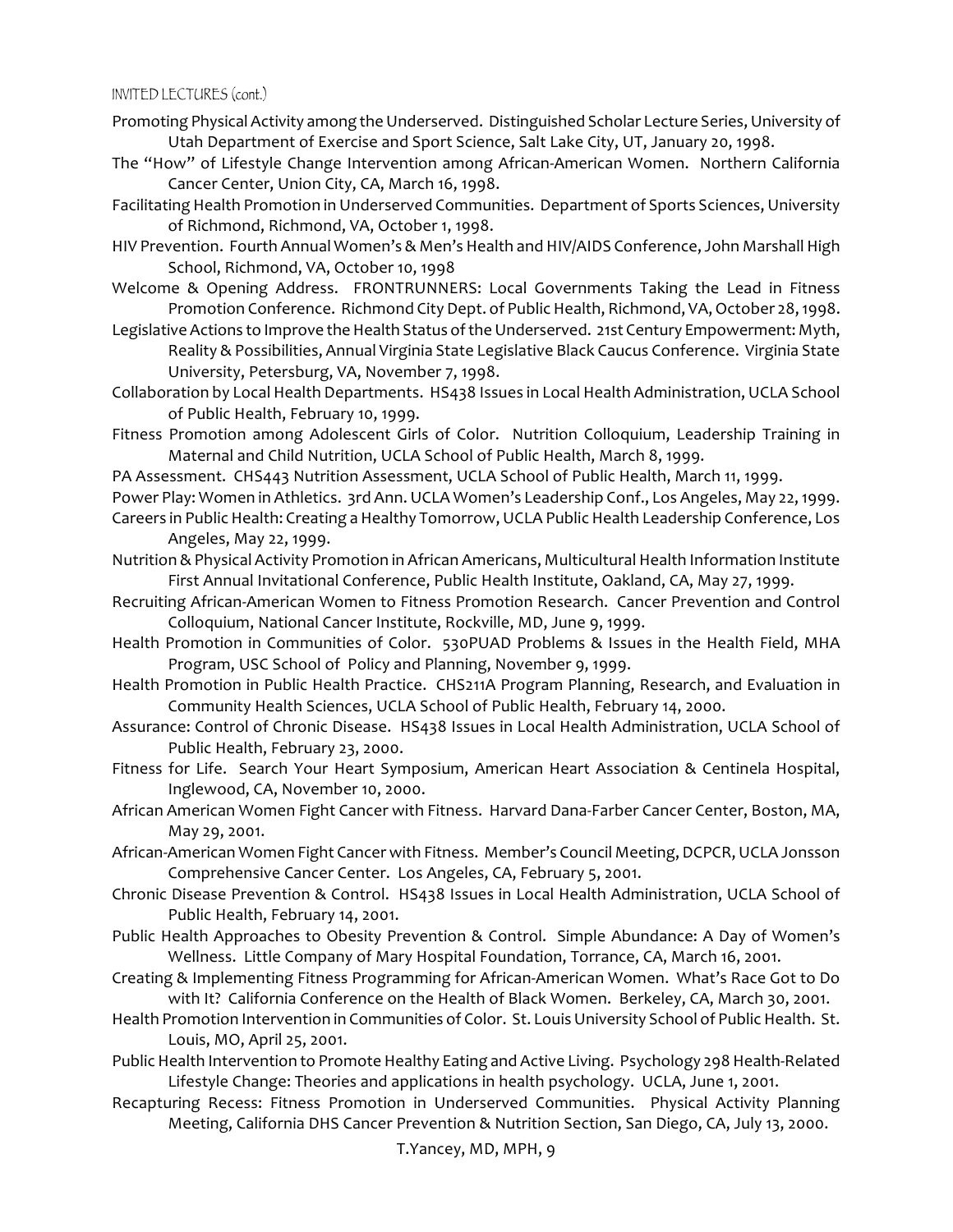- Ethnic Diversity and Inclusion/Cultural Sensitivity in Health Promotion. Citrus Valley Medical Center, Covina, CA, September 18, 2001.
- Current Concepts of Diet and Physical Activity as Prevention for Malignancies and Other Diseases. Valley Presbyterian Hospital, Van Nuys, CA, September 25, 2001.
- Preventive Medicine Career Options. Medical Alumni Association Conference on Career Choices in Medicine, UCLA, February 2, 2002.
- Public Health Approaches to Obesity Prevention and Control. Encino-Tarzana Regional Medical Center, Tarzana, CA, June 24, 2002.
- The Government-Academic Interface in Health Promotion. Critical Issues Forum, Diversity in Healthcare Leadership Initiative, USC School of Policy, Planning, & Development, LA, August 14, 2002.
- The Seven A's of Constructive Public Health Action. Keynote Address. Improving Health Care Access, Pfizer/Latino Coalition for a Healthy CA, Santa Barbara, CA, September 14, 2002.
- Diet and Cancer. Torrance Memorial Medical Center, Torrance, CA, October 16, 2002.
- Body Image. Women's Studies WS125, UCLA College of Letters and Sciences, October 28, 2002.
- Adolescent Health & Fitness Promotion. CHS 100, UCLA School of Public Health, January 23, 2003.

Obesity. Ethics HS 249L, UCLA School of Public Health, February 4, 2003.

- Obesity Burden and Risk Disparities. 2003 Lecture Series. Center for Research on Health Disparities. Rollins School of Public Health, Emory University, Atlanta, GA, January 28, 2003.
- Local Government "Cost"-Sharing in Stemming the Obesity Epidemic. UCLA School of Public Health Alumni Association Lunch. Los Angeles, CA, March 26, 2003.
- Engaging the Community in Obesity Control. Public Health Week Celebration, UCLA School of Public Health Association of Students of Color. Los Angeles, CA, April 8, 2003.
- Government & Community "Cost"-Sharing in Promoting Healthy Eating & Active Living. Monterey County Health Department "Wellness Kit" Training Series. Monterey, CA, May 16, 2003.
- Changing Organizational Practice to Incorporate Physical Activity. Joint Steering Committee Meeting, California Nutrition Network, Sacramento, CA, June 24, 2003.
- Physical Activity Promotion & Obesity Prevention/Control in Underserved Populations. Stanford Center for Research in Disease Prevention, Stanford U. School of Medicine. Palo Alto, CA, July 23, 2003.
- Adolescent Nutrition, Physical Activity, and Obesity Control. White Memorial Hospital Family Practice Grand Rounds, Los Angeles, October 14, 2003.
- Environmental "Obesogenicity" in Communities of Color. UCLA/Drew Project EXPORT/NIMH Center for Quality in Managed Care, Los Angeles, February 19, 2004.
- Ethnic and Cultural Relevance in Addressing Diabetes, Nutrition & Fitness. African-American Family Health Conf., Santa Clara County Department of Health Services, San Jose, February 26, 2004.
- Obesity, Nutrition & Fitness. African Americans in Medicine Health Seminar (REACH 2010-sponsored), University of Southern California, Los Angeles, March 31, 2004.
- The Research-Policy Interface in Physical Activity Promotion. USC Policy Institute. Sacramento, CA, February 15, 2005.
- The Truth about Obesity and Cancer: focus on communities of color. UCLA Community Research in Cancer (CORICA) Symposium. Los Angeles, April 20, 2005.
- Commentary on "The Role of Built Environments in Physical Activity, Eating & Obesity in Childhood." Future of Children, Princeton University/Robert Wood Johnson Foundation, April 28, 2005.

Fitness is an Attitude. Senator Torlakson's Fitness Week Kick-Off event. Sacramento, CA, June 1, 2005. Population-Based Obesity Control. UCLA Minority Health Symposium. Los Angeles, October 15, 2005. Health Disparities in Los Angeles. UCLA CEHD Symposium. Los Angeles, October 25, 2005.

- Physical Activity and Exercise. 200 Biobehavioral Theoretical Foundations of Health Assessment. UCLA School of Nursing, October 26, 2005.
- Organizational Leadership Opportunities in Physical Activity Promotion. Public Health Institute Board of Directors' meeting. Napa, CA, December 5, 2005.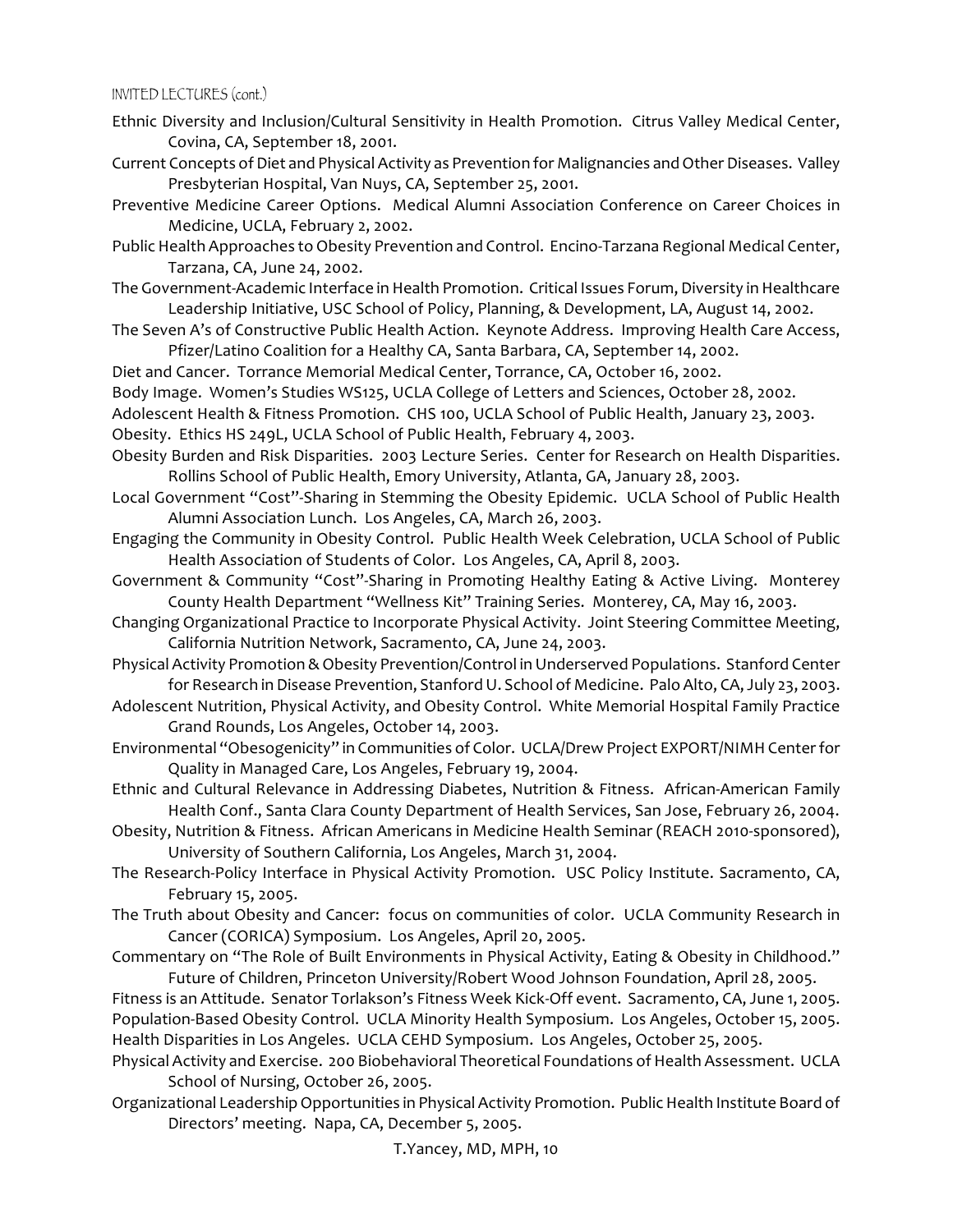Mobilizing Communities for HEAL. Endocrine Clinical Conf., Harbor UCLA, Torrance, February 8, 2006. Obesity Prevention: Finding the answers together. FIT WIC Task Force/American Cancer Society. Los Angeles, March 23, 2006.

- Growing Burden of Obesity--What We Need to Do Now! 2<sup>nd</sup> Ann. CORICA Sympos., LA, May 10, 2006. Underserved Communities in Obesity Prevention and Control Intervention. Center for Health/HIV
- Intervention and Prevention (CHIP). University of Connecticut, Storrs, CT, May 18, 2006. Physical Activity Promotion and Obesity Control in Underserved Populations. University of Colorado

Cancer Center Symposium Series. Denver, CO, May 31, 2006.

- Changing the Physical and Sociocultural Environment to Promote PA. Eat Right, Play Hard! Physical Activity/Nutrition Education Forum. Bay Area Region Nutrition Network. Oakland, June 12, 2006.
- Getting to the Sun! Closing keynote. Community Clinics Initiative Conf. Los Angeles, September 15, 2006.

African Dance Lift Off! Grantmakers in Health Fall Workshop. Los Angeles, September 18, 2006. Addressing our Obesogenic Environment. Sodexho HBCU Convening, Orlando, FL, October 11, 2006. Physical Activity in Cancer Control. HS 436 Cancer Prev. & Ctl., UCLA SPH, October 24, 2006. Physical Activity Promotion. NS 200 Biobehav. Fdns. of Health Assessment, UCLA, October 25, 2006. Our Obesogenic Environment. Professor in the Union, Ackerman Stud. Union/UCLA, November 21, 2006.

Off to a Good Start: PA and nutrition kick-off event. African American Community Health Advisory Committee/Mills-Peninsula Health Services, San Mateo, CA, February 3, 2007.

Mobilizing Communities for Obesity Prevention. N171A, UCLA School of Nursing, February 5, 2007. Women of Color in Academia. CHS 286 Doctoral Roundtable, UCLA SPH, April 23, 2007.

- Move 'Em Up/Move 'Em Out. Obesity: the Coming Storm! Connect LA, LA, September 28, 2007. Physical Activity Promotion. Research Summit: Revisiting the Call to Action on Obesity. University of
- Utah, Salt Lake City, UT, October 5, 2007. Organizational practice and policy change to promote wellness. San Mateo County brownbag seminar. March 9, 2009.
- Promoting physical activity: "pushing" the envelope. National Public Health Week staff celebration. City of Long Beach, CA, April 8, 2009.
- Physical activity as cancer prevention. Univ. of Washington Disparities Seminar. Seattle, April 10, 2009. "Pushing" workplace physical activity. NHLBI Chronic Disease Prevention in the Workplace expert convening. Washington, DC. May 21, 2009.
- Everybody needs a little "push." RWJF Childhood Obesity meeting. St. Louis, MO. July 14, 2009.
- Workplace and community physical activity promotion. Disparities Seminar Series. University of Pennsylvania, Philadelphia, PA, September 17, 2009.

Workplace physical activity promotion. League of Cities Annual Conf., San Jose, CA, September 18. 2009. Grand Rounds. Sutter Medical Center/Santa Rosa, Santa Rosa, CA, September 23, 2009.

- Role of gender in health and mental health outcomes. Team Up for Youth/Kaiser Permanente Convening. Oakland, CA, October 5, 2009.
- Diabetes disparities and prevention. USC Annenberg Health Journalism Fellows meeting. Los Angeles, October 7, 2009.

Role models, risk and resilience. Drew University Disparities Seminar. Los Angeles, October 8, 2009.

- Organizational wellness in child care settings. California Child Care Roundtable Conference, Long Beach, CA, October 19, 2009.
- Obesity disparities and prevention. UCLA Community Research in Cancer (CORICA) Symposium. Los Angeles, November 4, 2009.
- Career directions: preventive medicine and health promotion in underserved communities. USC Keck Speaker Series. Los Angeles, February 17, 2010.
- Lifting as we climb: strategies for developing healthy African American youth. Black Creativity 2010. Chicago Museum of Science & Industry, Chicago, February 27, 2010.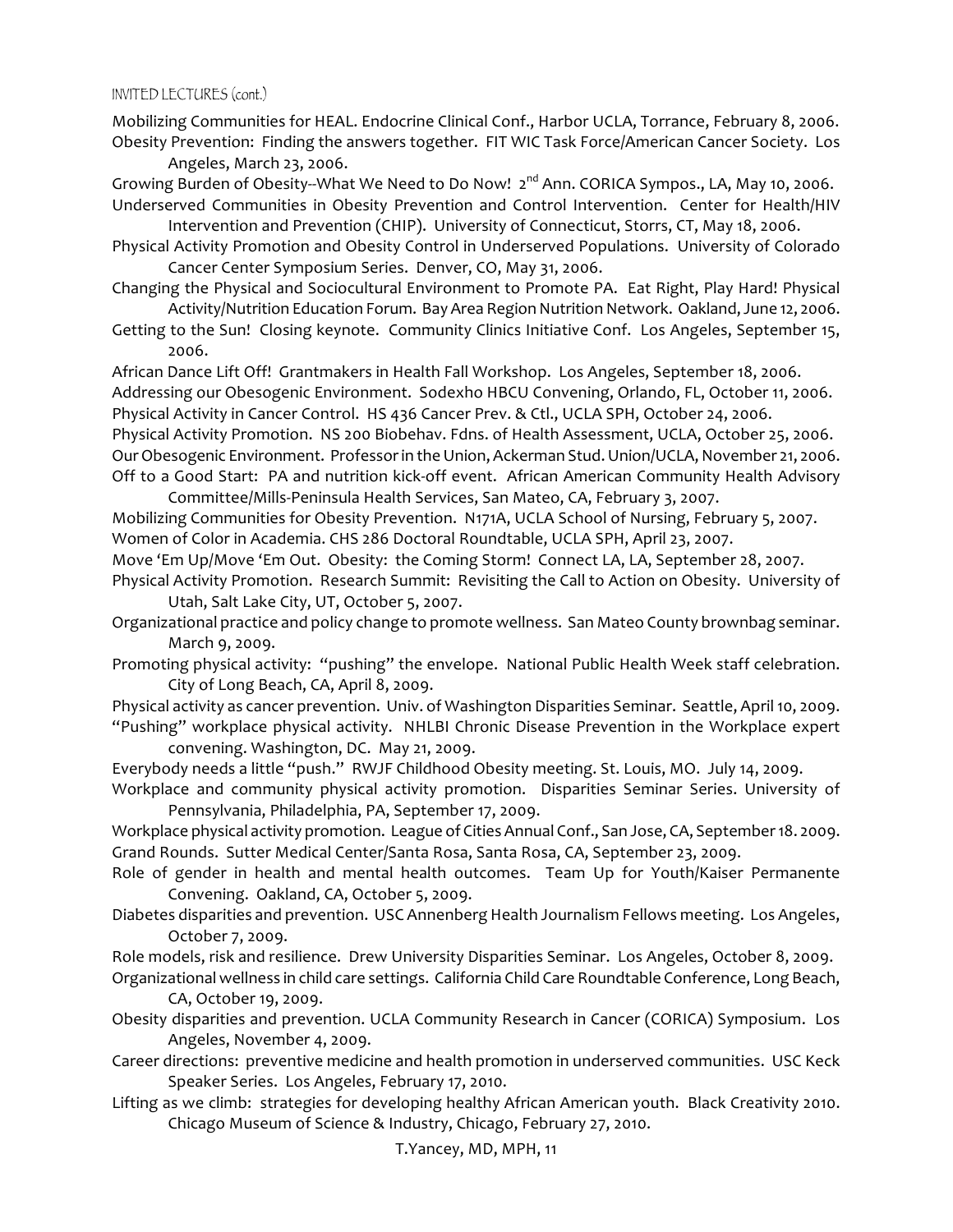#### CONSULTING ACTIVITIES

New England Research Institute, Boston, MA (1997-2000) Los Angeles County Department of Health Services/Department of Public Health (1998, 2001-present) Richmond City (VA) Department of Public Health (1999) Robert Wood Johnson Foundation, Princeton, NJ (1998-present) Black Women's Health Project, Washington, D.C. (2000-2001) San Diego County Department of Health Services (2000-2001) Clinical Director's Network, New York, NY (2000-present) Summa Health System, Akron, OH (2001) The Lifestyle Research Group, Mapleton, UT (2001-2002) California Department of Health Services/Department of Public Health, Sacramento, CA (2001-present) Community Health Councils, Inc., Los Angeles, CA (2002-2007) Loma Linda University, Loma Linda, CA (2002-2008) University of South Carolina, Columbia, SC (2002-2007) Black Health Care Coalition, Inc., Kansas City, MO (2006) RAND, Santa Monica, CA (2006-present) San Diego State University, San Diego, CA (2006-2008) Sodexho USA, Pittsfield, MA (2006-2008) The California Endowment, Los Angeles, CA (2007-present) Alston & Bird LLP/AstraZeneca, Los Angeles, CA (2009-2010)

### SERVICE TO GOVT. AGENCIES, UNIVERSITIES, PROFESSIONAL SOCIETIES & FOUNDATIONS

Associate, Pacific Institute for Women's Health (1992-2001), Board of Directors (1998-2001), Los Angeles Member, Recruitment, Promotion & Compliance Committee (1993-1997), BCPT/NSABP, Pittsburgh, PA Member, Board of Directors (1994-1996), American Cancer Society Coastal Cities Unit, Los Angeles Member, Board of Directors (1993-2000), Executive Committee (1998-2000), and Chair (1993-1996),

Minority Affairs Committee, National Marrow Donor Program, Minneapolis, MN Member, Governor's Commission on Physical Fitness & Sports (1997-1998), Richmond, VA Member, Public Health Committee (1998), Medical Society of Virginia, Richmond, VA Member, Council on the Concerns of Black Women MDs (1998-1999), Natl. Med. Assn., Washington, DC Chair (2001-pres.), California Health Interview Survey, Adolescent Technical Assistance Comm., LA, CA Member, Public Pol. Comm. (1998-2000), Conf. Comm., (2000), Am. Coll. Prev. Med., Washington, DC Member, National Advisory Committee to the Director (2003-2007), African-American Physical Activity

Advisory Task Force (2000-pres.), Centers for Disease Control and Prevention, Atlanta, GA Chair, Physical Activity Policy Action Team/Physical Activity & Nutrition Integration Committee (PANIC)

(2001-pres.), Member, Preventive Medicine Residency Advisory Comm. (1999-2001), CDPH, Sacramento

Member, Physical Activity Committee, Council on Nutr., PA & Metab., AHA (2001-pres.), Dallas, TX Chair, Board of Directors (2008-pres.); Member (2001-pres.), Public Health Institute, Oakland, CA Member, Expert Panel on PA, California Center for Public Health Advocacy, Sacramento, CA (2002-pres.) Member, Advisory Committee, Cancer Communications Center of Excellence, St. Louis U., St. Louis, MO  $(2004 - 2008)$ 

Member, Advisory Committee, Governor's Summit on Obesity Prevention, Sacramento, CA (2004-2005) Member, Board of Directors, California Pan-Ethnic Health Network, Oakland, CA (2005-pres.) Member, IOM Committee on Progress in Preventing Childhood Obesity, Washington, DC (2005-2006) Member, IOM Roundtable on Healthy Literacy, Washington, DC (2006-2009)

Member, USDHHS Physical Activity Guidelines Advisory Committee, Washington, DC (2007-pres.) Member, IOM Standing Committee on Childhood Obesity Prevention (2008-pres.)

Member, California Department of Public Health Advisory Committee, Sacramento, CA (2008-pres.)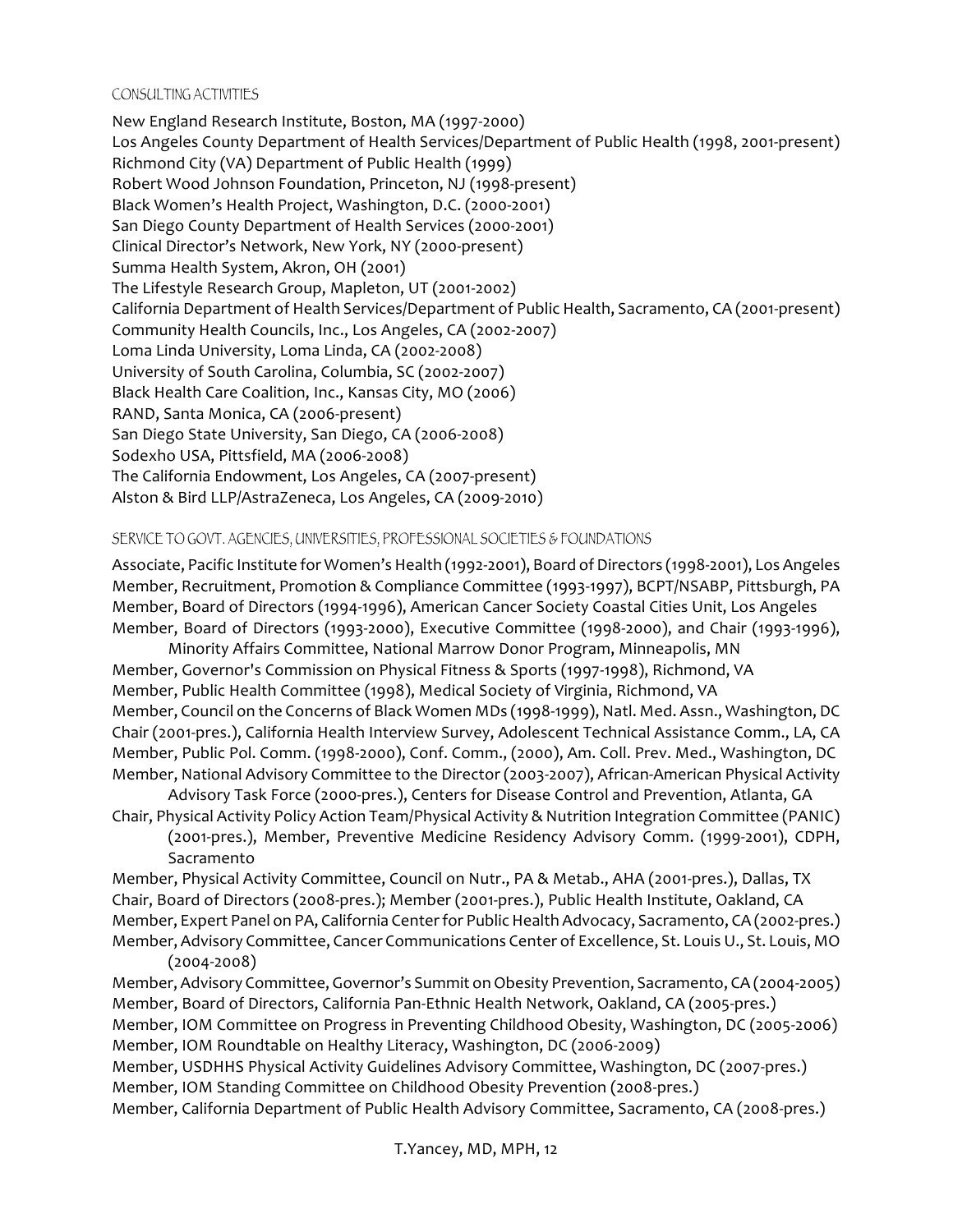### SERVICE TO GOVT. AGENCIES, UNIVERSITIES, PROFESSIONAL SOCIETIES & FOUNDATIONS (cont.)

Member, IOM Committee on Childhood Obesity Prevention Actions for Local Governments (2008-pres.) Member, National Physical Activity Plan Coordinating Committee (2008-pres.) Member, Science Board, American Public Health Association (2009-pres.) Member, Board of Directors, Action for Healthy Kids, Skokie, IL (2010-pres.) Member, Board of Directors, Partnership for a Healthier America, Washington, DC (2010-pres.)

### AUDIOVISUAL MEDIA PRESENTATIONS

Public service announcement airing on KPRS and KPRT, "Isn't It a Shame?" Kansas City, December, 1992. Multiple interviews & press conferences on KTLA-TV Ch. 5 News, WABC-TV, Ch. 7 News, WDAF-TV, Ch. 5 News, KMBC-TV, Ch. 9 News, WDAF-TV, Ch. 5 News (CBS Affiliate), KABC-TV Ch. 7 News, New York Ch. 1 News & KPRT Radio "National Share Life Marrow-Thon Drive to Save Lives," New York City, Kansas City & LA, March 5, 1993; December 4, 8, 11, 12, 18 & 20, 1992.

Interview and pre-produced segment on nationally televised ABC-TV Home Show, leukemia patient and bone marrow transplant recipient from Kansas City Share Life Marrow-Thon, March 23, 1993.

Interview on KNBC-TV, Channel 4 News, "BCPT Recruitment," Los Angeles, May 21, 1993. Interview on KACE Radio (bone marrow donation), Los Angeles, November 19, 1993. Interview on KTTV-TV, Channel 11 (FOX) Good Day LA Show (marrow donation), LA, June 22, 1994. Interview panel on KHSC-TV, Channel 46 In Your Interest (bone marrow donation), LA, June 26, 1994. Interview on KPFK Radio, Morning and Evening News on the Eating and Exercising for Life (EECL) Pilot Study kick-off, Los Angeles, September 1, 1994.

Interview on WAJL Radio -- need for bone marrow donors of color, Orlando, FL, September 29, 1994. Appearance on WCPX-TV (CBS affiliate) (bone marrow donation), Orlando, FL, October 1, 1994.

Interview on KPFK Radio, Caribbean Pulse Show, on health promotion and disease prevention in the black community, Los Angeles, October 9, 1994.

Reading of poem, Wilma Rudolph's Legacy, on KPFK Radio to commemorate her passing from cancer, Los Angeles, November 14, 1994.

Appearance on KTLA-TV, Channel 5 News and KPFK Radio coverage of a town hall meeting at Drew University of Medicine & Science on donation promotion, Los Angeles, November 28, 1994.

Appearance on PBS Newton's Apple Show (family science program), bone marrow donation segment, Minneapolis, MN, airing Winter 1995-96.

Facilitator, Dialogue on Well-Being, Young Women's Forum, Toronto Public Television, June 15, 1996.

Appearances on PBS Newton's Apple Show (family science program), asthma and glaucoma segments, Minneapolis, MN, airing Fall 1997.

Discussant on Feminist Magazine, KPFK Radio (Pacifica Network, 90.7 FM), cancer awareness in women of color, Los Angeles, November 20, 1997.

Interview on ROCK! Richmond and poetry reading, WREJ (1540 AM), Richmond, VA, January 31, 1998. Interview and poetry reading, Talk Back with Utrice Leid, WBAI (99.5 FM), New York, April 20, 1998. Interview and poetry reading, Counterpoint, WPKN (89.5 FM), Bridgeport, CN, June 8, 1998.

Multiple interviews/appearances on local radio and network television health coverage in capacity as city official, Richmond, VA, September, 1996-1998.

- Host and executive producer, Central Virginia Live: Holler Back!, weekly youth-targeted radio talk show, WPLZ (Magic 99.3 FM) in cooperation with the Richmond City DPH, Richmond, VA, 1998.
- Guest expert, CA DHS press conference releasing findings of California Dietary Practices Survey and BRFS, Sacramento, CA, September 21, 1999.

Guest expert, "He /She Say...Battling Sexual Politics," Teen Summit/Rap City, BET, LA, January 29, 2000. Guest expert, "Quit Smoking Forum," KJLH (102.3FM), Los Angeles, CA, September 8, 2001.

Phone interview (role model study), KNX Radio 1070AM, January 30, 2002.

Phone interview (role model study), KSUN Radio 88.5FM, February 15, 2002.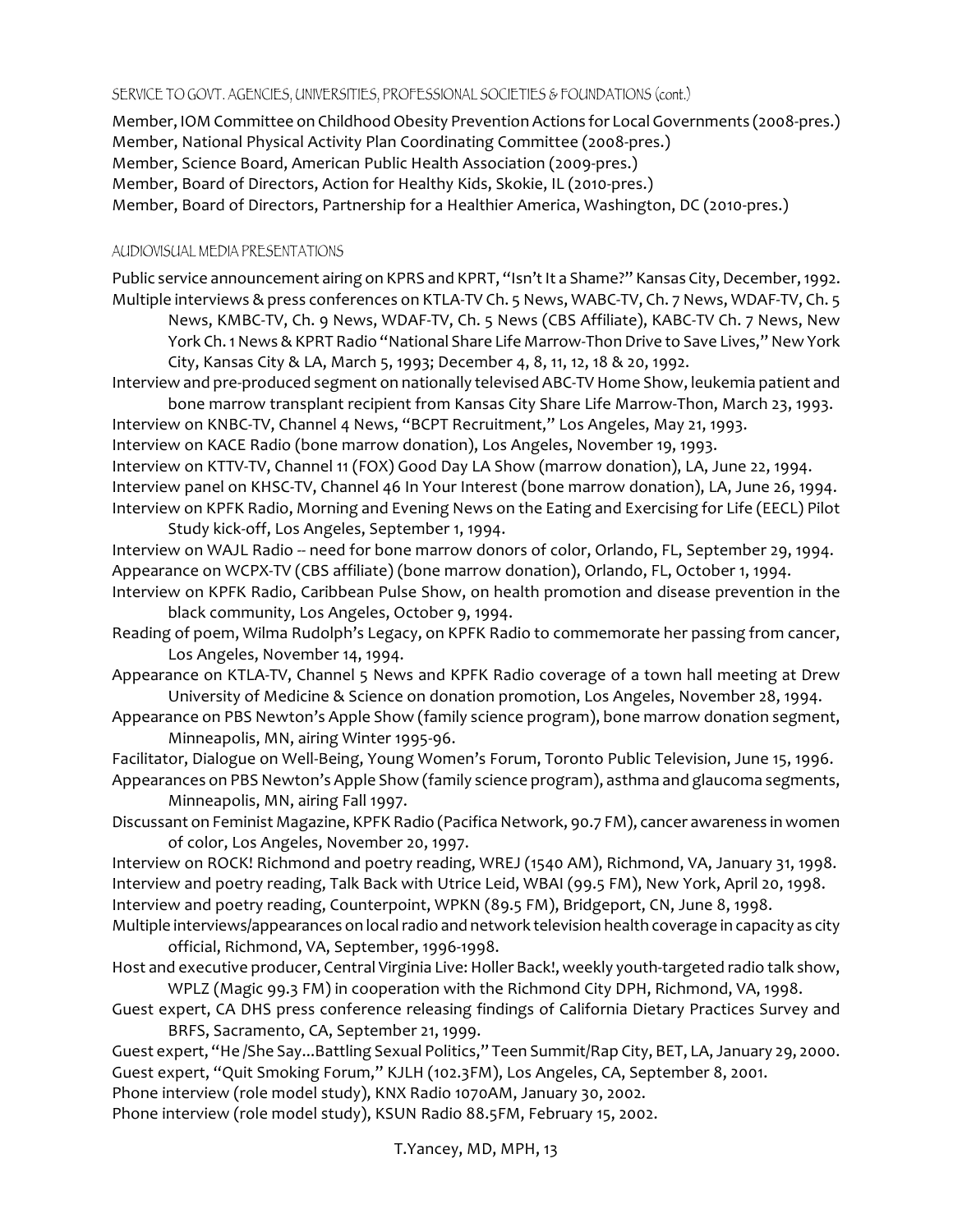## AUDIOVISUAL MEDIA PRESENTATIONS (cont.)

In-studio interview (role model study), The Todd Mundt Show, National Public Radio, February 26, 2002 In-studio interview (role model study), Today in LA Weekend, KNBC-TV Channel 4, March 2, 2002. On-site interview (role model study), Evening News, KTLA-TV Channel 5, March 7, 2002. Phone interview (role model study), CBS Radio, April 16, 2002.

In-studio interview by the Poetess, including poetry reading, The Beat Radio 100.3, September 28, 2003. Phone interview (LAC physical activity & overweight study), KNX Radio 1070AM, July 12, 2004.

Phone interview (physical activity & overweight study), Larry Mantle Show, KPCC, July 12, 2004.

On-site interview (physical activity & overweight study), KCBS/KCAL-TV Channels 2 & 9, July 14, 2004.

- In-studio interview (childhood obesity), Tavis Smiley Show, National Public Television (KCET-TV), September 29, 2005.
- Field interview (healthy food choices in groceries in neighborhoods of different SES), John Rabe, KPCC, March 10, 2006.
- Phone interview (REACH study), KCBS Radio, San Francisco, July 7, 2006.

Phone interview (REACH study), KABC Radio, July 7, 2006.

Phone interview (health issues among African-American women), In the Mix with Donna Sam, KLAS (www.klasfm.com), Los Angeles, July 21, 2006.

In-person interview (exercise & learning), Patti Neighmond, NPR, Los Angeles, August 31, 2006. Phone interviews (IOM Report on progress in preventing childhood obesity), Patti Neighmond, NPR, Los

Angeles, and Jane Garvey, BBC Radio London, September 13-14, 2006. Regular public health commentator, Off Ramp, KPCC Radio, Los Angeles, November 2006-present. In-person interview (health literacy), Patricia Nazario, KPCC, December 10, 2006.

Appearance on Town Hall Meeting panel. Diabetes & Health Care Disparities. KJLH Live Broadcast, Los Angeles, February 10, 2007.

- Phone interview (childhood obesity, especially in African-American communities), Erin Aubrey Kaplan, LA Times, March 7, 2007.
- Phone interview (Center to Eliminate Health Disparities), Dan Gordon, UCLA School of Public Health Magazine. April 10, 2007.
- In-person interviews (incorporating exercise breaks into workplace), Patti Neighmond, NPR, Los Angeles, February 26, 2009.
- On-air appearance. Between the Lines, ESPN (PE and physical activity in schools), Mark Fainru-Wada, March, 2009.
- Press conference/media briefing/House of Representatives legislative staff briefing. Institute of Medicine Local Govt. Actions to Prevent Childhood Obesity, Washington, DC, September 2, 2009 (covered by Reuters, AP, BBC, national networks and 100+ local outlets throughout US).
- On-air interview, KPFK 90.7FM Los Angeles, September 8, 2009.

On-air interview, WPTF 680AM, Scott Fitzgerald Show, Raleigh, NC, September 9, 2009.

- In-studio interview (childhood obesity), Tavis Smiley Show, National Public Television (KCET-TV), September 24, 2009.
- On-site interview. KCBS-TV and KCAL-TV (UCLA Kaiser Permanente Center for Health Equity), Nickerson Gardens' Sage Center, Los Angeles, November 12, 2009.
- 10 Rounds with Roy Jones Jr. Instant Recess break. KUSI-TV and KNBC-TV, Active Living Research Conference, San Diego, CA, February 11, 2010.

Childhood obesity. Doctor on Call Show with Cindy Osman, Sirius Network, March 24, 2010.

Routine recess a hit at White House Childhood Obesity Summit. Reuters, Washington, DC, April 12, 2010. Black Barbershop Health Outreach Program Forum. KJLH 102.3FM, Los Angeles, May 22, 2010.

Book tour media outreach for *Instant Recess: Building a Fit Nation 10 Minutes at a Time. Multiple radio* and online outlets + KNBC Sunday in LA, Tavis Smiley, and WREG (Memphis CBS affiliate), August 2010 - January 2011.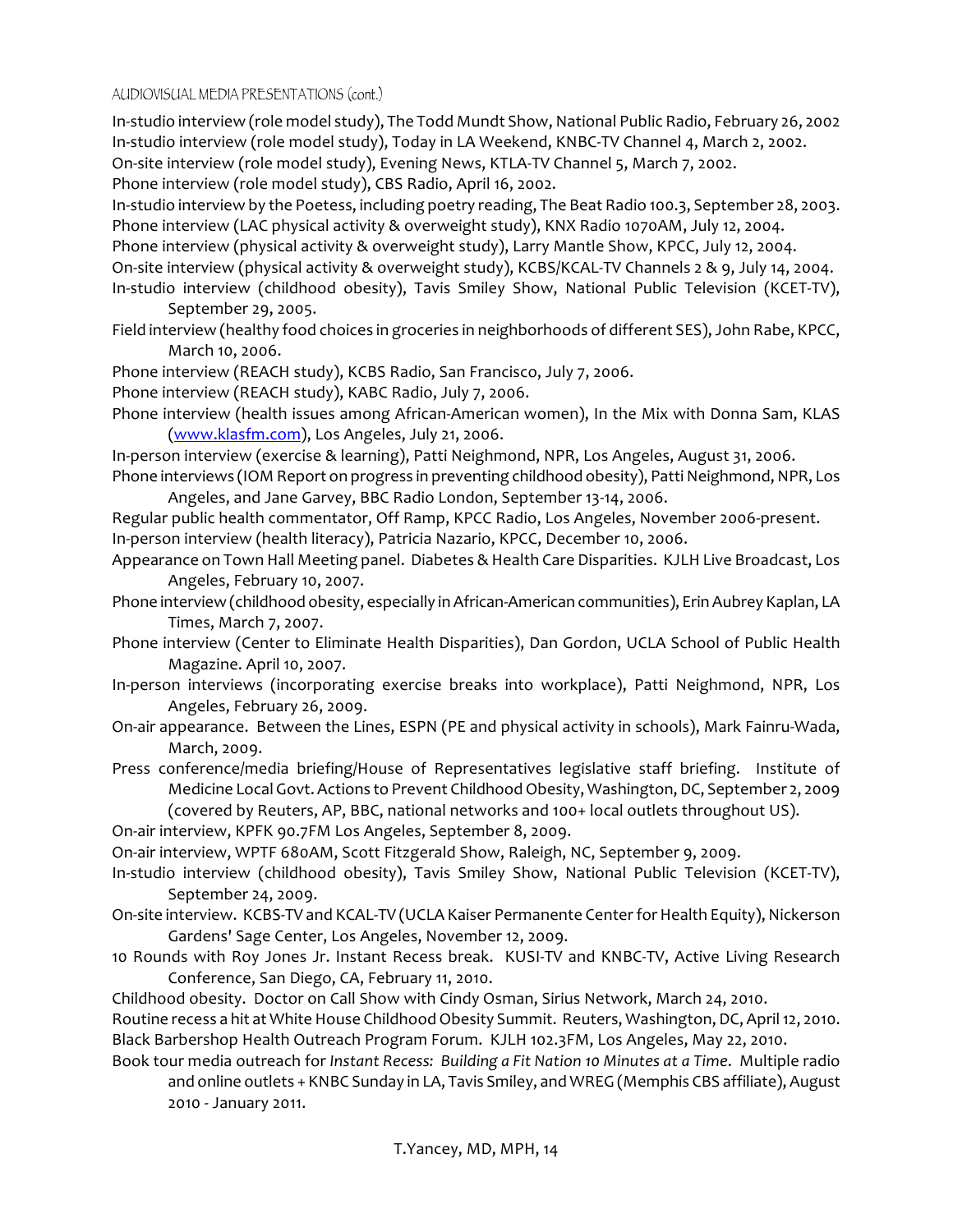#### COMMUNITY SERVICE

Presentations and Lectures

Nutrition, Exercise and Stress Management. Staff In-Service Training Series, Crittenton Center for Young Women and Infants, Los Angeles, CA, April 10, May 8 and July 3, 1991.

Women's Health Issues. Presentation at "Single with Children" Conference, Westside Women's Task Force, Kaiser Permanente, Los Angeles, September 26, 1992.

Women, Breast Cancer and Good Health. "Building Bridges, Making Connections" Conference, National Gay & Lesbian Leadership Forum Annual Conf., Long Beach, CA, February 13, 1993.

Media Influences on Children & Adolescents. Beverly Hills Unified School District (staff) Health Champions Day, Beverly Hills, CA, March 19, 1993.

Where We Enter: African-American Participation in the NMDP. NMDP African Americans Uniting for Life Initiative Kick-off, Orlando, FL, October 1, 1994; Jacksonville, FL, February 26, 1994.

One in Eight: Women & Breast Cancer. Santa Monica College. Santa Monica, March 18, 1994. Your Teen & Sex. Hamilton High School Parent Education Program. Los Angeles, November 2, 1994. Exercising for Wellness. Making a Healthy Heart a Family Affair. Watts/Willowbrook Taskforce

Community Ed. Prog. Drew Univ. of Medicine & Science, Los Angeles, November 3 & 4, 1994. Nutrition & Exercise. Women of Color CA Survivors Support Network. Los Angeles, January 28, 1995. Communication Strategies for Positively Influencing Urban Youth. Motivational Educational

Entertainment (MEE) Communication Workshop. Los Angeles, April 7, 1995. Comm. Organizing to Diversify the Registry. Asians for Miracle Marrow Matches. LA, May 3, 1995. Adolescents, Identity & Self-Image. Hamilton High School Staff Devel., Los Angeles, March 18, 1996. Living the Fast Life. "Forging Ahead into the 21st Century," 17th Annual Community Workshop, Jack &

Jill of America, Charles R. Drew University of Medicine & Science, March 23, 1996. Empowering Ourselves. Keynote. Carol F. S. Hardy Black Student Leadership Conf., January 16, 1997. What Does It Mean to be a Community Leader? Friends Assoc. for Children, Richmond, VA, May 31, 1997. Women's Health. Alliance of Black Churches, Louisa, VA, November 12, 1997.

Importance of Exercise to Preschoolers' Parents. Reid Elem. School, Richmond, VA, January 14, 1998. Wellness. Richmond Technical Center, Richmond, VA, February 2, 1998.

Sport, Physical Activity & Women's Lives (Keynote). An Evening of Women in Sports. Pacific Institute for Women's Health. Culver City Youth Health Center, Los Angeles, CA, February 26, 1998.

Currency. Shadowing component of Project GOLD. Garfield Child's Memorial Fund Middle School Program. Calhoun Community Center, Richmond, VA, March 3, 1998.

Here's to your Health. Marsh Humanitarian Inst., Jefferson High School, Richmond, VA, March 13, 1998. Currency. Educare Bridge School, Richmond, VA, March 13, 1998

Currency. YES Program, Boushall and Thompson Middle Schools, Richmond, VA, March 17 & 23, 1998. Currency. Young Ambassadors Health & Safety Conference. Richmond, VA, May 9, 1998.

Reach for the Stars. Commencement Address. E. D. Redd Elem. School, Richmond, VA, June 12, 1998. Essence of Leadership. City Leadership Development Conference, Richmond, VA, September 14, 1998. Physical Fitness, Health & Wellness. The Links, Inc. Walk-A-Thon, Richmond, VA, September 26, 1998. Promoting Positive Self-Image in Adolescent Girls. Virginia's Challenge: Women's Wellness Conference. Richmond, VA, June 5, 1998.

Currency. Girls' Night Out, Department of Parks & Recreation, Richmond, VA, November 4, 1998. CEO: Currency, Energy and Options. PATH (Promoting Abstinence for Teen Health) Conference, Center

for Healthier Communities, Northridge Hospital, CSU Northridge, December 4, 1999.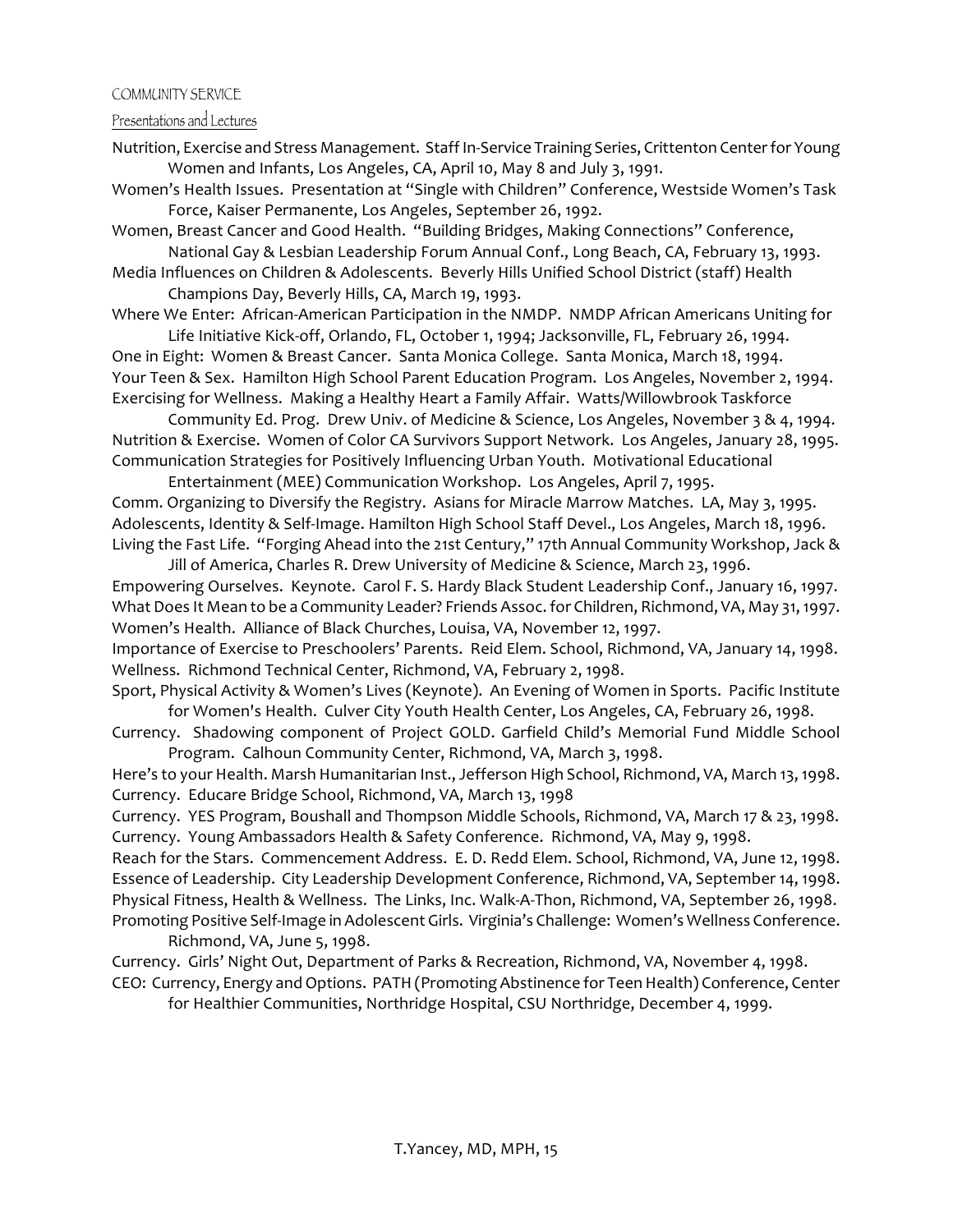### Presentations and Lectures(cont.)

Chronic Dis. Prev. & Health Promotion. Sisters at 8, Black Women for Wellness, LA, August 12, 1999. Community Fitness Promotion. Kern County Nutrition & Fitness Council, November 21, 2000.

- Public Health Approaches to Obesity Prev./Ctl. CA Legislative Black Caucus. UCLA, November 28, 2000. Promoting Healthy Eating & Active Living: Fuel Up/Lift Off! LA. Diabetes Support Group. T.H.E. Clinic, Los Angeles, January 13, 2001.
- Population-Based Interventions Engaging Communities of Color in Healthy Eating & Active Living. Los Angeles Region Project LEAN Coalition Meeting. Los Angeles, January 18, 2001.
- Public Health Approaches to Obesity Prevention and Control. En-Gendering A Gender Analysis. National Coalition of 100 Black Women. Los Angeles, January 20, 2001.
- The Village. Luncheon Keynote Address. Neutrogena Corporation's Black History Month Celebration, Los Angeles, CA, February 15, 2001.
- CEO: Currency-Energy-Options. Keynote Address, Youth Advocates Los Angeles Recognition Ceremony, Los Angeles, December 11, 2001.
- Fuel Up/Lift Off! Keynote Address, First Annual Nutrition Advisory Council Leadership Symposium, Los Angeles Valley College, Van Nuys, CA, June 5, 2002.

CEO: Currency-Energy-Options. National Youth Leadership Forum on Medicine, UCLA, July 15, 2002. Changing Sociocultural Norms to Promote Healthy Eating & Active Living. Keynote Address. San Gabriel

Valley Summer Workshop (school food service staff), La Crescenta, CA, August 22, 2002. Prevention of CVD in Afr. Americans. K. P. Harbor City Medical Ctr., Harbor City, CA, November 2, 2002. Environmental Issues in Obesity Control. REACH 2010 Statewide Conf. Long Beach, February 27, 2003. Government and Community "Cost"-Sharing in Stemming the Obesity Epidemic. Healthy Policy Yields

Healthy Minds (Assembly Distr. 56, 57, 58) Policymaker Symposium. Whittier, CA, April 11, 2003. Community "Cost"-Sharing in Stemming the Obesity Epidemic. San Joaquin Community Hospital

Women's Health Conf.: Mothers, Daughters, Sisters and Friends. Bakersfield, CA, May 15, 2003. Health, Fitness & Success for Teens. Dominguez High School NutNet Prog. Compton, CA, June 4, 2003. "Weighting" 2 Exhale. Association of Black Women Physicians' (ABWP) and The New Leaders'

Symposium for African-American Women 25-65. First AME Church, Los Angeles, June 28, 2003. Prevention the Cure. In the Meantime Men's Group Wellness for Life Conf., Los Angeles, August 9, 2003. Attacking our "Obesogenic" Culture. Promoting Healthy Lifestyle in Diverse Communities to Prevent

Cancer. USC Institute for Prevention Research, Alhambra, CA, August 21, 2003.

Healthy Lifestyles Panel, LA Times-USC Health & Fitness Festival, Los Angeles, October 5, 2003. Our "Obesogenic" Lesbian Culture and What We Can Do About It. United Lesbians of African Descent

Annual Retreat, Malibu, CA, September 24, 2004.

Changing Social Environments to Prevent Obesity. Community Church, Los Angeles, February 20, 2005. Physical Activity. CA DHS Nutrition Network. Weingart YMCA, Los Angeles, February 25, 2005.

Community Involvement to Address our Obesogenic Society. Men's Luncheon, Links Annual Conference, Los Angeles, June 9, 2005.

"Weighting" 2 Exhale. ABWP and The Links, Inc. Foundation for Jr. Blind, Los Angeles, January 21, 2006. Heart Health/Heart Disease. Mu Chi Chapter of Chi Eta Phi Sorority Annual Workshop "Getting to the Heart of the Matter," Los Angeles, April 8, 2006.

Healthy Lifestyles in 21<sup>st</sup> Cent.  $7<sup>th</sup>$  Annual Conference. LA Care Health Plan. Long Beach, May 20, 2006. Los Angeles Lift Off! Build Environment and Transportation: Impacts on Public Health Conference.

UCLA Extension Public Policy Prog./L. A. County DHS—Public Health. Los Angeles, May 23, 2006. What's Your Specialty? National Youth Leadership Forum: Medicine. UCLA, Los Angeles, July 12, 2006. Nutrition & Fitness for Minority Populations. ACS Conference. Pasadena, October 12, 2006.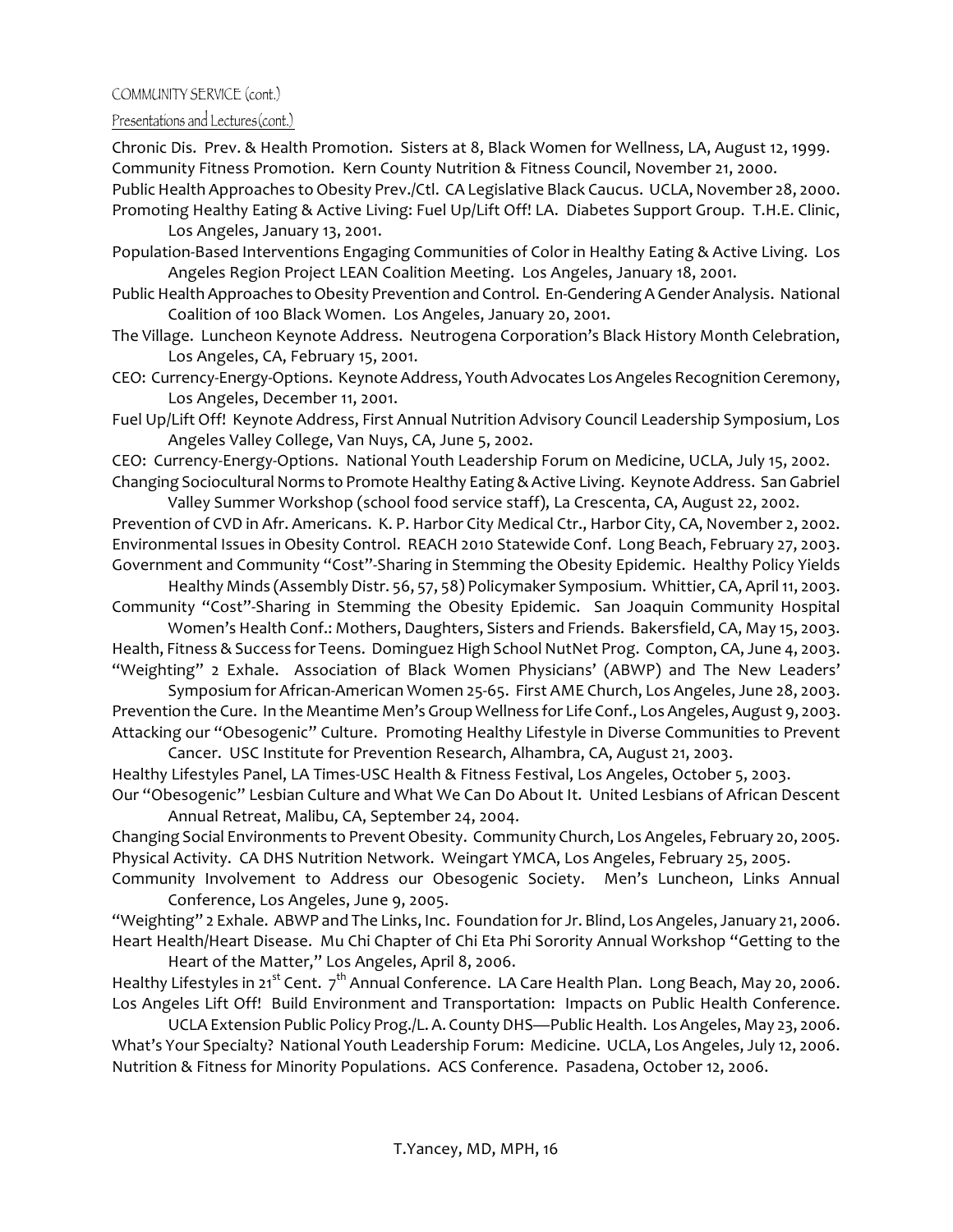### Presentations and Lectures (cont.)

Walk your Way to Good Health. ACS Women's Health Conference. Culver City, CA, October 28, 2006. Press Conference. African American Health Institute. San Bernardino, CA. January 11, 2007.

"Weighting" 2 Exhale "It's a Family Affair" Symposium. Association of Black Women Physicians' (ABWP) and Beverly Hills West Chapter, The Links Inc., Wilshire Ebell, Los Angeles, January 20, 2007.

- Built Environment Issues & Health Disparities. 6<sup>th</sup> Annual New Partners for Smart Growth, Los Angeles, February 10, 2007.
- Food Disparities in South LA. African American 5-a-Day Campaign Consumer Empowerment Forum for Change, Los Angeles, February 14, 2007.
- Disparities Luncheon. California Partnership for Access to Treatment. Los Angeles, March 8, 2007.
- Eliminating Childhood Obesity: Best Practices for Communities and Schools. Tavis Smiley's Road to Health. Los Angeles, March 30, 2007.
- Move 'Em Up, Move 'Em Out: Making the Fit Choice the Easy Choice. Bay Area Nutrition & Physical Activity Conference (BANPAC). BAM!! Bay Area on the Move. Oakland, CA, May 30, 2007.
- Instant Recess: re-integrating physical activity into the schoolday. Childhood Obesity Collaborative. Winston-Salem, NC, September 24, 2008.

Community mobilization to promote HEAL. City of Hope. Pasadena, CA, September 29, 2008.

- Mobilizing communities of color. Headstart Anderson School of Mgt. project. Pasadena, CA, October 11, 2008.
- Expanding healthcare opportunities for underserved communities. California Legislative Black Caucus Foundation, Los Angeles, May 16, 2009.
- Instant Recess and the National Physical Activity Plan. Health and Wellness Happy Hour, Busboys and Poets, Washington, DC, September 1, 2009.

## Legislative or Regulatory Policy Testimony

California Senate Education Committee, testimony for Senator Torlakson on SB 362 (previously 559). Los Angeles Unified School District, testimony for Marlene Cantor on PE improvement guidelines.

US Senate Education Committee, testimony for Senator Tom Harkin on Elementary and Secondary Education Act reauthorization.

### Boards of Directors/Organizational Advisory Boards

Member (1993-1996), Board of Directors, Watts Health Foundation/United Health Plan, Los Angeles Member, Advisory Board (1996-1998), Hayes E. Willis Health Center of South Richmond, Richmond, VA Member, Board of Directors (1996-1998), Exec. Comm. (1998), Afro-American Sports Hall of Fame, Richmond, VA

Member, Board of Directors (1998), Vernon J. Harris Community Health Center, Richmond, VA

Member (1999-2002), Board of Directors, Co-Chair (2000-2002), Council of Advisors (1997-1998), Pacific Institute for Women's Health, Los Angeles

Chair (2006-present), Scientific Advisory Committee, Professional Athletes Council, Atlanta, GA

## Media Appearances

Poetry reading, Talk Back with Utrice Leid, WBAI (99.5 FM), New York, June 1, 1998. Poetry reading, National Black Arts Festival, V103 FM, Atlanta, GA, July 17, 1998. Poetry reading/discussion, Real Talk with The Poetess, The Beat 102.3FM, LA, September 28, 2003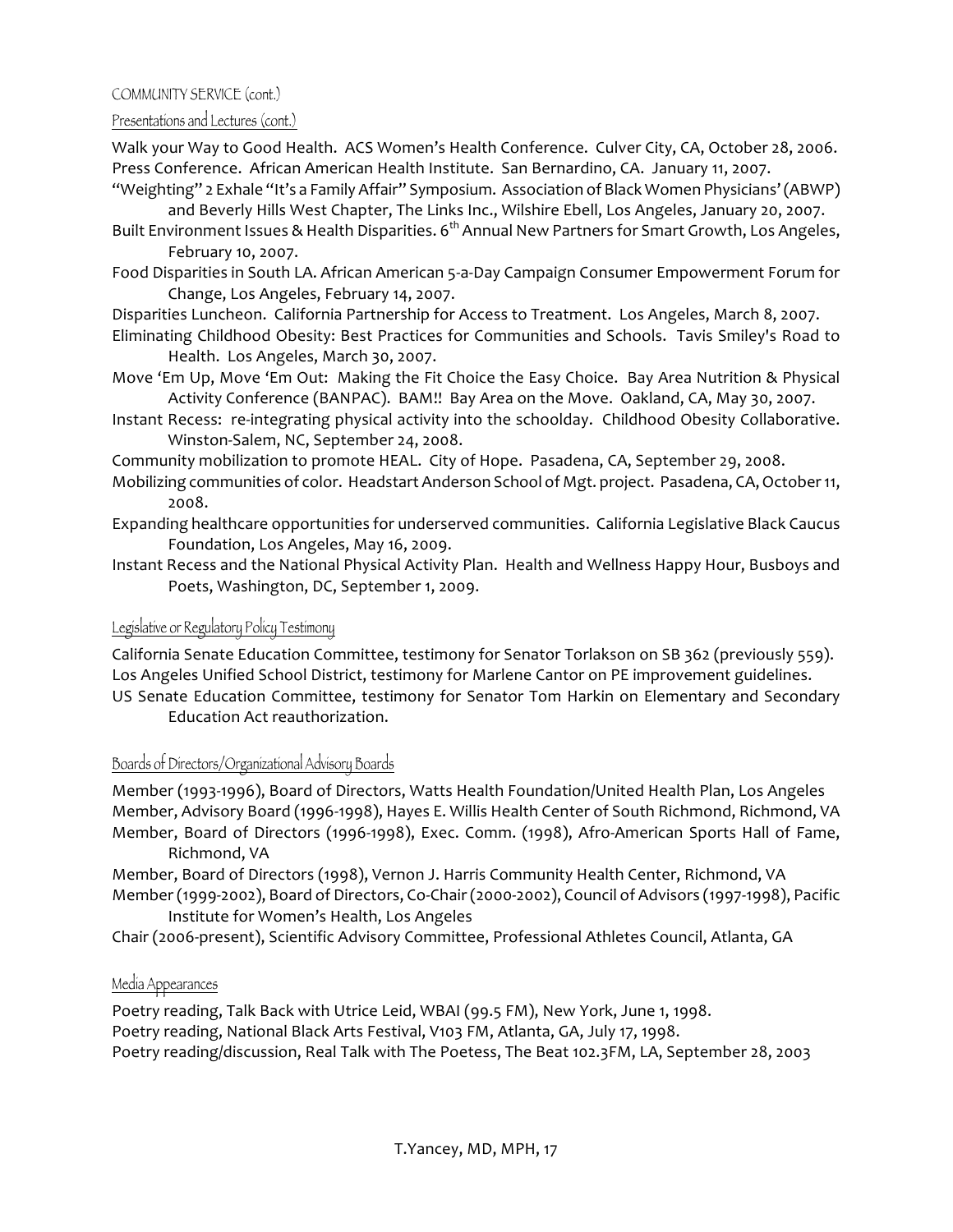Books/CD/DVD

- Yancey A. An Old Soul with a Young Spirit: Poetry in the era of desegregation recovery (poetry and art "coffee table" book). Los Angeles: Imhotep Publishing, Inc, 1997.
- Yancey A, Hurtado C, Jordan K. Renaissance Woman/Race Woman (spoken word music CD), Imhotep Publishing, Inc., 2001.
- Yancey A, Hurtado C, Lanning J, Berrien T. A Momentous Occasion (spoken word music video), Imhotep Publishing, Inc. in cooperation with J. A. Lanning Productions, 2008.

## Poetry readings

Kiddie Kollege Nursery School 40<sup>th</sup> Anniversary Gala, Kansas City, KS, May 24, 1996

Sistas Book Club, Richmond, VA, January 17, 1998

Sisterhood Books, Westwood, CA, February 17, 1998

Midnight Special Books, Santa Monica, CA February 18, 1998

Trade Secrets (attire and art store), Washington, D.C., March 8, 1998

Links (civic organization) Book Soiree, Ann Arbor, MI, March 14, 1998 (with Thylias Moss & others)

Jenkins Foundation, Richmond, VA, March 19, 1998

One Force (bookstore), Richmond, VA, April 18, 1998

Telephone Bar & Restaurant, NY, NY, April 20, 1998

Richmond Public Library, Main Branch, Richmond, VA, May 15, 1998

Fountain Books, Richmond, VA, May 20, 1998

"Broadway in Harlem," St. James Presbyterian Church, NY, NY, May 31, 1998 (with Derrick Bell)

African Bookstreet, Queens, NY, June 1, 1998

Jazz at Sunset, Richmond, VA, June 19, 1998

National Black Arts Festival, Atlanta, GA, July 16-18, 1998 (with Quincy Troupe, Amiri Baraka & others; guest spoken word appearance in concert with New Orleans tenor saxophonist, Earl Turbinton, Jr.)

Urban Bankers Association, Richmond, VA, July 14, 1998

Interfaith Pilgrimage of the Middle Passage, Richmond, VA, July 24, 1998

Chester Family 150<sup>th</sup> Reunion, Richmond, VA, September 6, 1998

Sister for Sister Conference, Richmond, VA, September 19, 1998

Fine Art Images, Richmond, VA, November 22, 1998

First AME (FAME) Church World No Tobacco Day, Los Angeles, CA, May 29, 1999

Public Health Week Kick-Off, Los Angeles, CA, April 3, 2000

2000+ Bookstore, Long Beach, CA, December 29, 2000

2000+ Bookstore, Long Beach, CA, January 14, 2001 (Our People Reading Group selection-of-the-month) First Congregational Church, Long Beach, CA, February 10, 2001 (with Miguel Ruiz, MD, author of New York Times bestseller, The Four Agreements, and Angel Kyodo Williams)

Sisterfriends Book Club, Culver City, CA, February 18, 2001

JaPhyl's/Lemeirt Park, Los Angeles, CA, February 21, 2001 (with griot, Michael McCarty)

Awards Banquet, American College of Preventive Medicine Annual Meeting, Miami, FL, February, 24, 2001

Baked Potato (jazz club)/Hollywood, Los Angeles, February 28, 2001 (opening for Hyaucaultia)

House of Blues, West Hollywood, Los Angeles, March 15, 2001

Los Angeles Times Book Festival, UCLA, Los Angeles, April 28-29, 2001

Studio des Islettes, Paris, France, May 23, 2001

Transitions2Peace.Com(munity) Conference, Violence Prevention Coalition, Los Angeles, June 15, 2001 2000+ Bookstore, Long Beach, CA, July 18, 2001 (with Eric Jerome Dickey)

African Marketplace Poetry Slam, Los Angeles, CA, August 26, 2001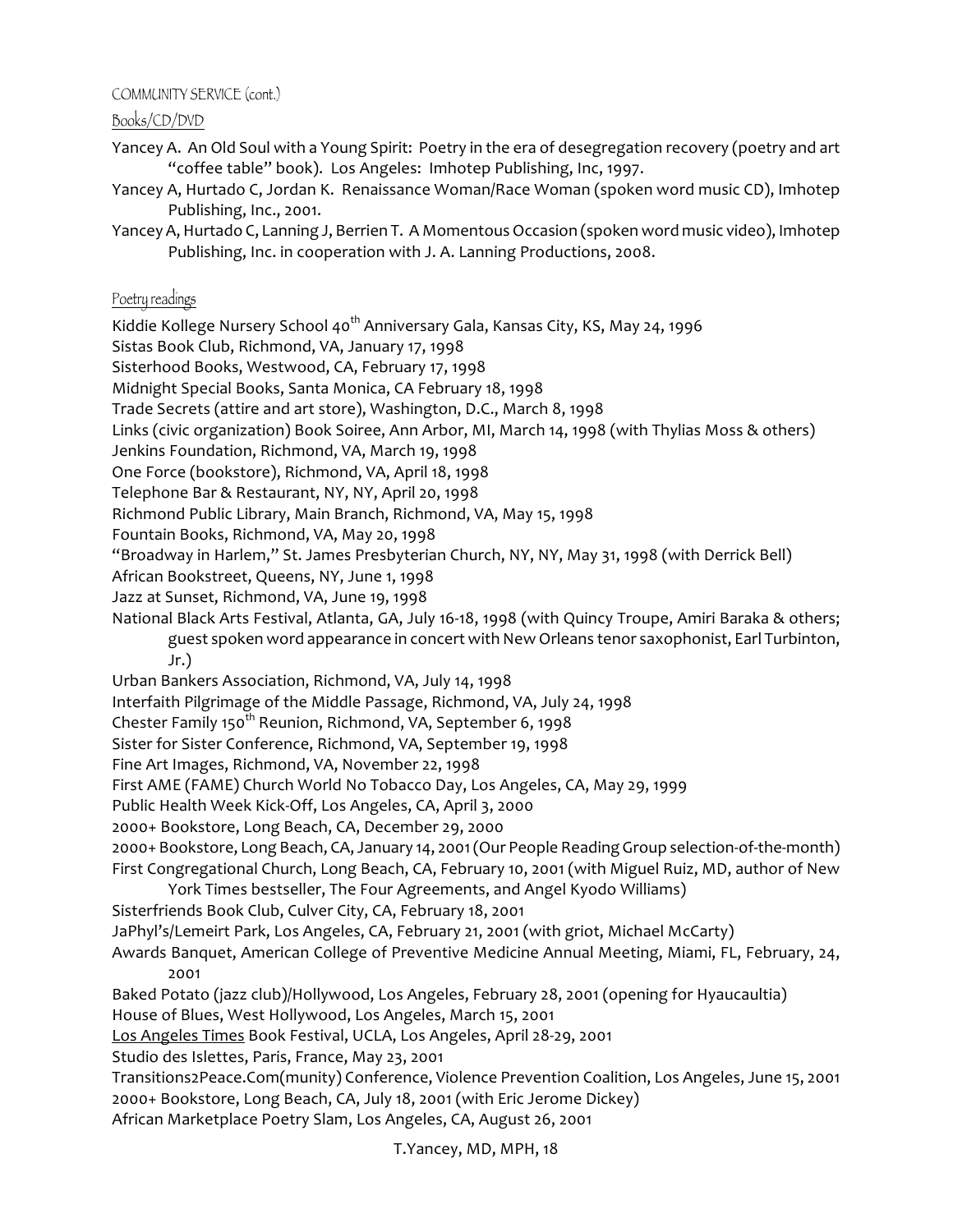## Poetry readings (cont.)

Pan African Film and Arts Festival, Los Angeles, CA, February 15, 2002 Long Beach Poetry Festival, Long Beach, CA, April 7, 2006 Namaste Spiritual Center Poetry Ministry, Long Beach, CA, 2006-present (www.namasteplace.com) Busboys & Poets (open mike), Washington, DC, July 6, 2009 Sampling my Suitcase of Spoken Word, University of Pennsylvania, September 17, 2009

## AUDIOVISUAL HEALTH EDUCATION MATERIALS: Videos/Audiotapes/DVDs/CDs

De Mujer a Mujer (1990) / Woman to Woman. . . on the Pap Smear (1994)—11:00/14:03 minutes Nos Afecta a Nosotros [We're All Affected by This] / It's Happening to Us! (1991)—5:26/4:37 minutes A Life-Saving Choice / Una Opcion para Proteger su Vida (1992)—7:30/7:45 minutes Nancy Wilson//Celia Cruz Breast Cancer Prevention Trial PSA (1993)--1:00 minute/1:00 minute Isn't It a Shame? Cancer Information Service PSA (1992)—1:00 minute Feel Great, Look Even Better (EECL) PSA (1994)-1:00 minute United We Stand against Prostate Cancer (1996)—11:41 minutes ROCK! Richmond theme songs (1997)—versions: house (fast track) 10:20/ pop (groove) 4:35 minutes ROCK! Richmond Total Work-out (1998)—47 minutes Moving Beyond Cancer (1999)—22:00 minutes Fuel Up/Lift Off! LA / Sabor y Energia video (2000)—36:18 / 44:30 minutes Fuel Up/Lift Off! LA / Sabor y Energia theme song and audio guide (2000)—10 minutes Fitness Funatics/ROCK! Richmond Total Work-out Video (2000)—62 minutes Gospel Lift Off featuring Rev. Dr. James Kyle and Ronny Mills (2006)—10 minutes African Dance Lift Off featuring (choreographer) Jammie Hopkins and Ciro Hurtado (2007)—10 minutes Rossum Kick Off/Lift Off! Instant Recess® DVD/CD starring NFL's Allen Rossum (2007)—11 minutes Latin Dance Lift Off! featuring Jammie Hopkins and Ciro Hurtado (2008)—10 minutes FriarFit Instant Recess™ DVD/CD starring Dave Winfield & featuring the MLB San Diego Padres (2009)— 12 minutes Tutti Fruitti Instant Recess™ featuring Liana Gergely (2009)—10 minutes

SPARKing Motion Instant Recess™ DVD/CD starring DeLisha Milton-Jones, Tina Thompson and Lisa Leslie, & featuring the WNBA LA Sparks (2009)--13 minutes

Powwow Dance Lift Off! featuring the tribes of the Fort Peck Reservation, Montana and choreographed by Jammie Hopkins (2010)--11 minutes

10 Rounds with Roy Jones Jr. (in production)

CalEndow Here & Now! choreographed by Denise Woods and Mona AuYoung (2010)--11 minutes

## PEER REVIEW ACTIVITIES

## Ad Hoc Manuscript Review

Preventive Medicine, 1994-present; (Guest Editor), 2009 International Journal of Behavioral Medicine, 1998-present Research Quarterly for Exercise and Sport, 2000-present Cultural Diversity and Ethnic Minority Psychology (Consulting Editor/Reviewer), 2000-2001 Annals of Behavioral Medicine, 2001-present Social Science and Medicine, 2002-present Health Psychology (Associate Editor), 2002-2004 Women's Health in Primary Care, 2003-present Journal of Women's Health (Guest Editor), 2003 American Journal of Public Health, 2003-present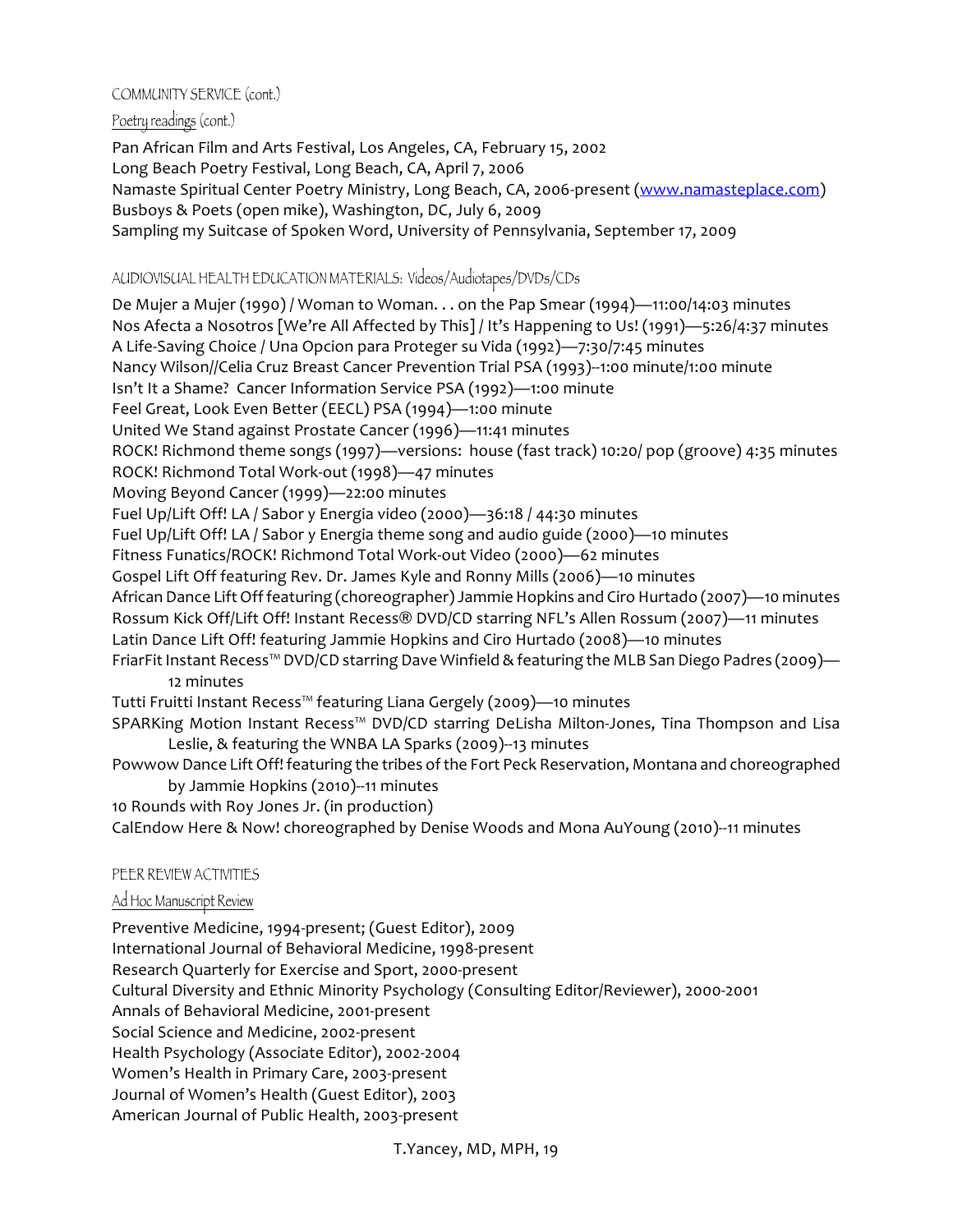### PEER REVIEW ACTIVITIES

#### Ad Hoc Manuscript Review (cont.)

Journal of Public Health Management and Practice, 2003-present American Journal of Preventive Medicine, 2004-present Archives of Pediatric and Adolescent Medicine, 2004-present Women & Health, 2005-present Journal of Clinical Oncology, 2005-present Obesity (Reviews), 2005-present American Journal of Health Promotion (Guest Editor), 2006 Health Promotion Practice, 2006-present Health Affairs, 2006-present Pediatrics, 2006-present BMC Public Health, 2007-present Journal of Science and Medicine in Sport, 2007-present Journal of Occupation and Environmental Medicine, 2007-present Journal of Research Practice, 2007-present Journal of Adolescent Health, 2008-present Journal of Pediatrics, 2008-present Milbank Quarterly, 2008-present Health Education Research, 2009-present Journal of General Internal Medicine, 2009-present Child: Care, Health & Development, 2010-present Childhood Obesity, 2010-present International Journal of Behavioral Nutrition and Physical Activity, 2010-present

## Journal Editorial Boards

American Journal of Preventive Medicine, 2007-present American Journal of Health Promotion, 2007-present; Editor, Underserved Populations section, 2010present Preventive Medicine, 2009-present Journal of Physical Activity and Health, 2010-present

#### Grant Proposal Review

National Cancer Institute-Member, Cancer Epidemiology, Prevention and Control Subcommittee E, Scientific Review Group, 1998-2001; -ad hoc grant proposal review, 1993-present Robert Wood Johnson Foundation, Princeton, NJ, 1999-2001 American Cancer Society-Member, Peer Review Committee on Cancer Control & Prevention: Psychosocial & Behavioral, 2001-2006; -ad hoc grant proposal review, 2000-2001 Thrasher Research Fund, Salt Lake City, UT, 2001-2002 American Alliance for Health, Physical Education, Recreation and Dance Research Consortium, 2003 RAND, Santa Monica, CA, 2006-present Dutch Diabetes Research Foundation, Ameersfort, Netherlands, 2009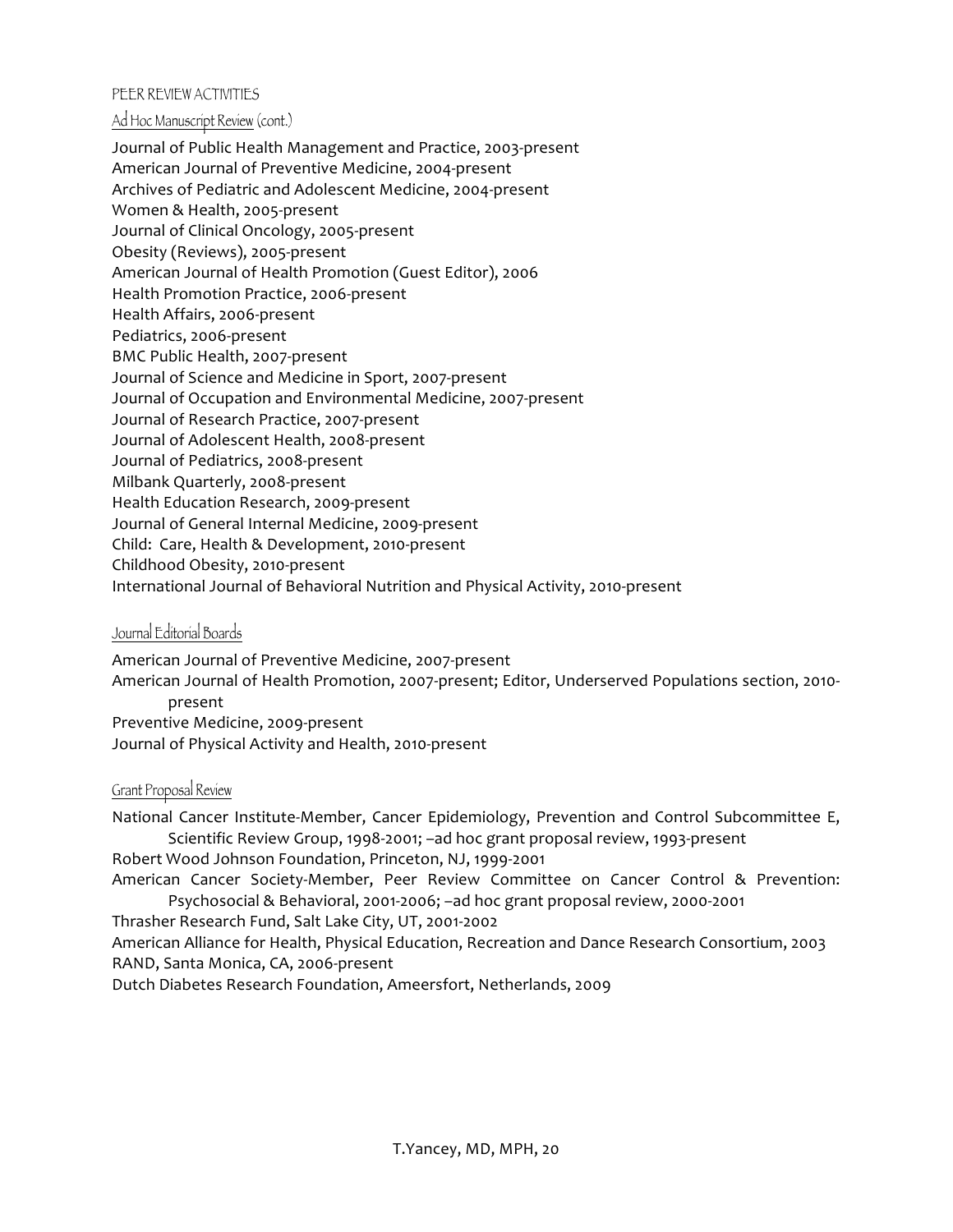### PUBLICATIONS

## Journal Articles

Published/In press

- 1. Lyles M, Yancey A, Grace C, Carter J. Racial identity and self-esteem: problems peculiar to biracial children. J Am Acad Child Psychiatr 1985;24(2):150-3.
- 2. Yancey A. Identity formation & social maladaptat. in foster adolescents. Adolesc 1992;27:819-31.
- 3. Yancey A, Walden L. Stimulating cancer screening among African-American women and Latinas. J Cancer Educ 1994;9:46-52.
- 4. Yancey A, Tanjasiri S, Klein M, Tunder J. Increased cancer screening behavior in women of color by culturally sensitive video exposure. Prev Med 1995;24:142-148.
- 5. Longnecker M, Bernstein L, Bird C, Yancey A, Peterson J. Measurement of organochlorine levels in postprandial serum or blood. Cancer Epid Biomark Prev 1996;5:753-755.
- 6. Berman B, Yancey A, Bastani R, Grosser S, Staveren A, Williams R, Lee D. African-American physicians and smoking cessation counseling. J Nat Med Assoc 1997;89(8):534-542.
- 7. Yancey A, Coppo P, Kawanishi Y. Progress in availability of donors of color: the National Marrow Donor Program. Transplant Proc 1997;29:3760-3765.
- 8. Yancey A, McCarthy W, Leslie J. Recruiting African-American women to community-based health promotion research. Am J Health Promot 1998;12(5):335-338.
- 9. Yancey A. Self-image building in adolescents in foster care--the use of role models in an interactive group approach. Adolescence 1998;33(130):253-267.
- 10. Siegel J, Yancey A, Aneshensel C, Schuler R. Body image, perceived pubertal timing, and adolescent mental health. J Adolesc Health 1999;25:155-165.
- 11. Leslie J, Yancey A, McCarthy W et al. Development & implementation of a school-based nutrition & fitness program for ethnically diverse middle school girls. JADA 1999;99(8):967-970.
- 12. Yancey A, Miles O, Jordan A. Organizational characteristics facilitating initiation and institutionalization of physical activity programs in a multi-ethnic, urban community. J Health Educ 1999;30:S-44-S-51.
- 13. Yancey A. Facilitating health promotion in communities of color. Cancer Res Ther Contr 1999;8:113-122.
- 14. Taylor W, Yancey A, Leslie J, Murray N, Snider S, Sharkey S, James J, Wert C, Albert S, Miles O, McCarthy W. Physical activity and self-image among middle school girls of color: perceptions, beliefs, and experiences. Women Health 2000;30(2):67-82.
- 15. Siegel J, Yancey A, McCarthy W. Overweight and depressive symptoms in African-American women. Prev Med 2000;31:232-240.
- 16. Yancey A, McCarthy W, Miles O, Leslie J, Harrison G. Differential recruitment to targeted recruitment strategies to fitness promotion research by African-American women of varying BMI. Ethnicity & Dis. 2001;11:115-123.
- 17. Yancey A, Aneshensel C, Driscoll A. The assessment of ethnic identity in a diverse urban youth population. J Black Psychol. 2001;27(2):190-208.
- 18. Mays V, Yancey A, Cochran S, Weber M, Fielding J. Heterogeneity of health disparities among African American, Latina/Hispanic, and Asian American women: unrecognized influences of sexual orientation. Am J Public Health. 2002;92:632-639.
- 19. Yancey A, Siegel J, McDaniel K. Ethnic identity, role models, risk & health behaviors in urban adolescents. Arch Pediatr Adol Med. 2002;156:55-61.
- 20. Thompson PD, Buchner D, Pina IL, Balady GJ, Williams MA, Marcus BH, Berra K, Blair SN, Costa F, Franklin B, Fletcher GF, Gordon NF, Pate RR, Rodriguez BL, Yancey AK, Wenger NK. Exercise and physical activity in the prevention and treatment of atherosclerotic cardiovascular disease. A statement from the AHA. Circulation 2003;107:3109-3116 and Arterioscler Thromb Vasc Biol. Aug 1 2003;23(8):E42-49.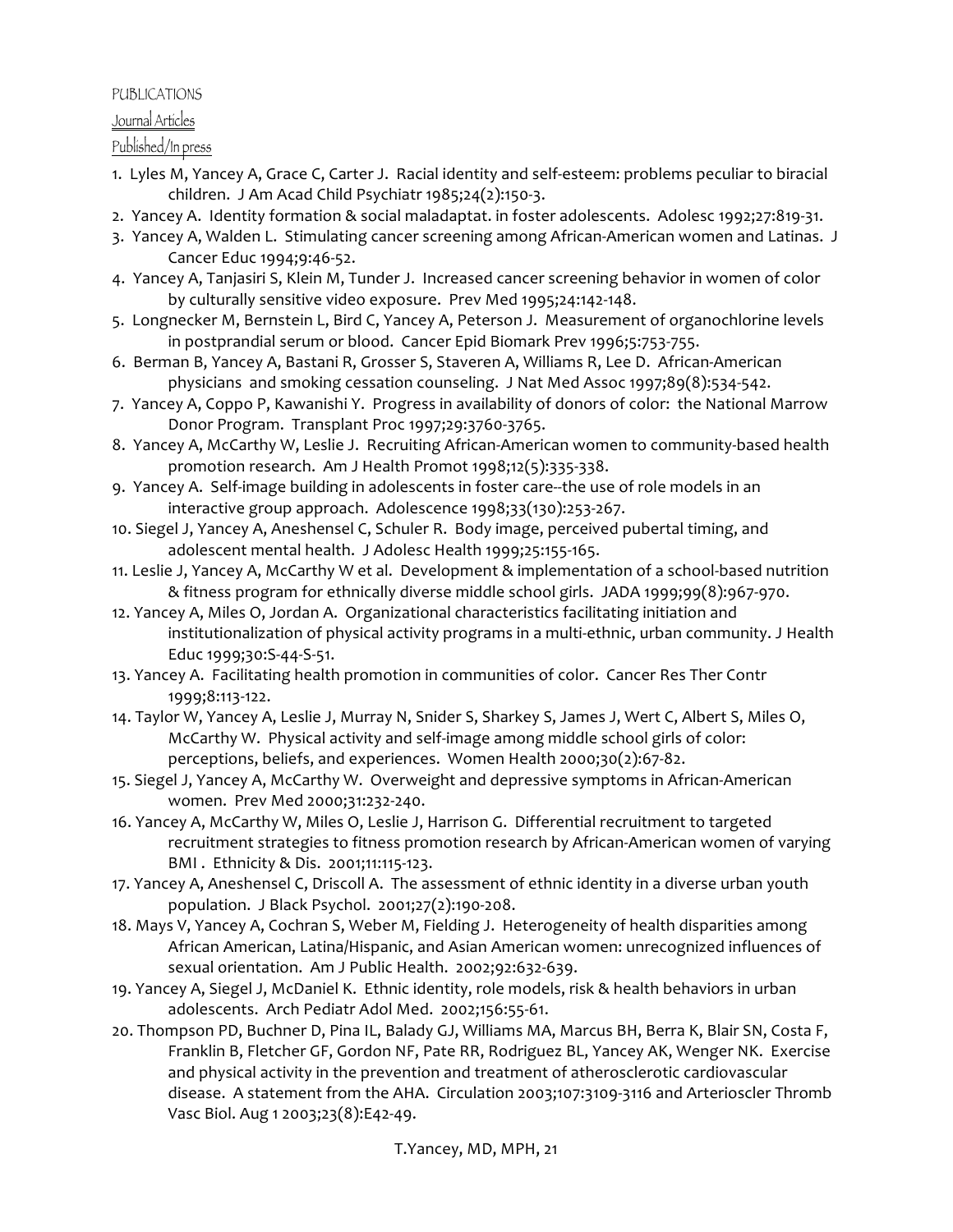## Journal Articles (cont.)

## Published/In press (cont.)

- 21. Yancey A, Jordan A, Bradford J, Voas J, Eller TJ, Voas J, Buzzard M, Welch M, McCarthy W. Engaging high risk populations in a community-level fitness promotion program: ROCK! Richmond. Health Promot Prac. 2003;4(2):180-188.
- 22. Yancey A, Cochran S, Corliss H, Mays V. Correlates of overweight and obesity among lesbian and bisexual women. Prev Med 2003;36(6):676-683.
- 23. Sloane DC, Diamant AL, Lewis LB, Yancey AK et al. Improving the nutritional resource environment for healthy living through community-based participatory research. J Gen Int Med. 2003;18: (7):568-575.
- 24. Herring P, Montgomery S, Yancey A, Williams D, Fraser G. Using churches for the recruitment of Black participants in a longitudinal cohort study. Ethnicity & Dis. 2004;11:115-123.
- 25. Crawford PB, Gosliner W, Strode M, Samuels S, Craypo L, Yancey AK. Walking the talk: Using staff Fit WIC wellness programs to increase pediatric obesity counseling behavior. Am J Public Health 2004;94:1480-1485.
- 26. Yancey A, Wold C, McCarthy W, Weber M, Lee B, Simon P, Fielding J. Physical inactivity and overweight among Los Angeles County adults. Am J Prev Med 2004;27:146-152.
- 27. Yancey AK, McCarthy WJ, Taylor W, Raines AM, Gewa C, Weber M, Fielding JE. The Los Angeles Lift Off: a sociocultural environmental change intervention to increase workplace physical activity. Prev Med 2004;38;848-856.
- 28. Yancey AK, Lewis LB, Sloane DC, Guinyard JG, Diamant AL, Nascimento LM, McCarthy WJ, REACH Coalition. Leading by example: Process evaluation of a local health department-community collaboration to change organizational practice to incorporate physical activity. J Public Health Manag Prac 2004;10(2):116-123.
- 29. Yancey AK, Kumanyika, SK, Ponce N, McCarthy WJ, Fielding JE, Leslie JP. Population-based interventions engaging communities of color in healthy eating and active living: a review. Prev Chronic Dis 2004 Jan;1(1):A09. 2004. Epub [serial online].
- 30. Yancey A, Robinson R, Ross R, Washington R, Goodell H, Goodwin NJ, Benjamin ER, Langie RG, Galloway JM, Carroll LN, Kong BW, Leggett CJWB, Williams RA, Wong MJ. Discovering the full spectrum of cardiovascular disease: Minority Health Summit 2003: report of the Advocacy Writing Group. Circulation. 2005 Mar 15;111(10):e140-9.
- 31. Bell LS, Butler TL, Herring RP, Yancey AK, Fraser GE. Recruiting blacks to the Adventist Health Study: are follow-up phone calls effective in increasing response rates? Ann Epidemiol 2005; 15(9):667-72.
- 32. Lewis LB, Sloane DC, Nacimento LM, Diamant AL, Guinyard JJ, Yancey AK, Flynn G. African Americans' access to healthy food options in South Los Angeles restaurants. Am J Public Health 2005; 95(4):668-73.
- 33. Yancey AK, Kagawa-Singer M, Ratliff P, Jiménez L, Stewart S, Banks P, Pasick RP. Progress in the pipeline: replication of the MTPCCR. J Cancer Educ. 2006 Winter;21(4):230-6.
- 34. Yancey AK, Lewis LB, Guinyard JJ, Sloan DC, Nascimento LM, Galloway-Gilliam L, Diamant A, McCarthy WJ. Putting promotion into practice: the African Americans Building a Legacy of Health organizational wellness program. Health Promot Prac. 2006;7(3):233S-246S.
- 35. Yancey AK, Leslie J, Abel EK. Obesity at the crossroads: feminist and public health perspectives. Signs: Journal of Women in Culture and Society 2006;31(2):425-443.
- 36. Yancey AK, McCarthy WJ, Leslie J, Wong WK, Siegel JM, Harrison GG. Challenges in improving fitness: results of a randomized, controlled lifestyle change intervention. J Women's Health. 2006 May;15(4):412-29.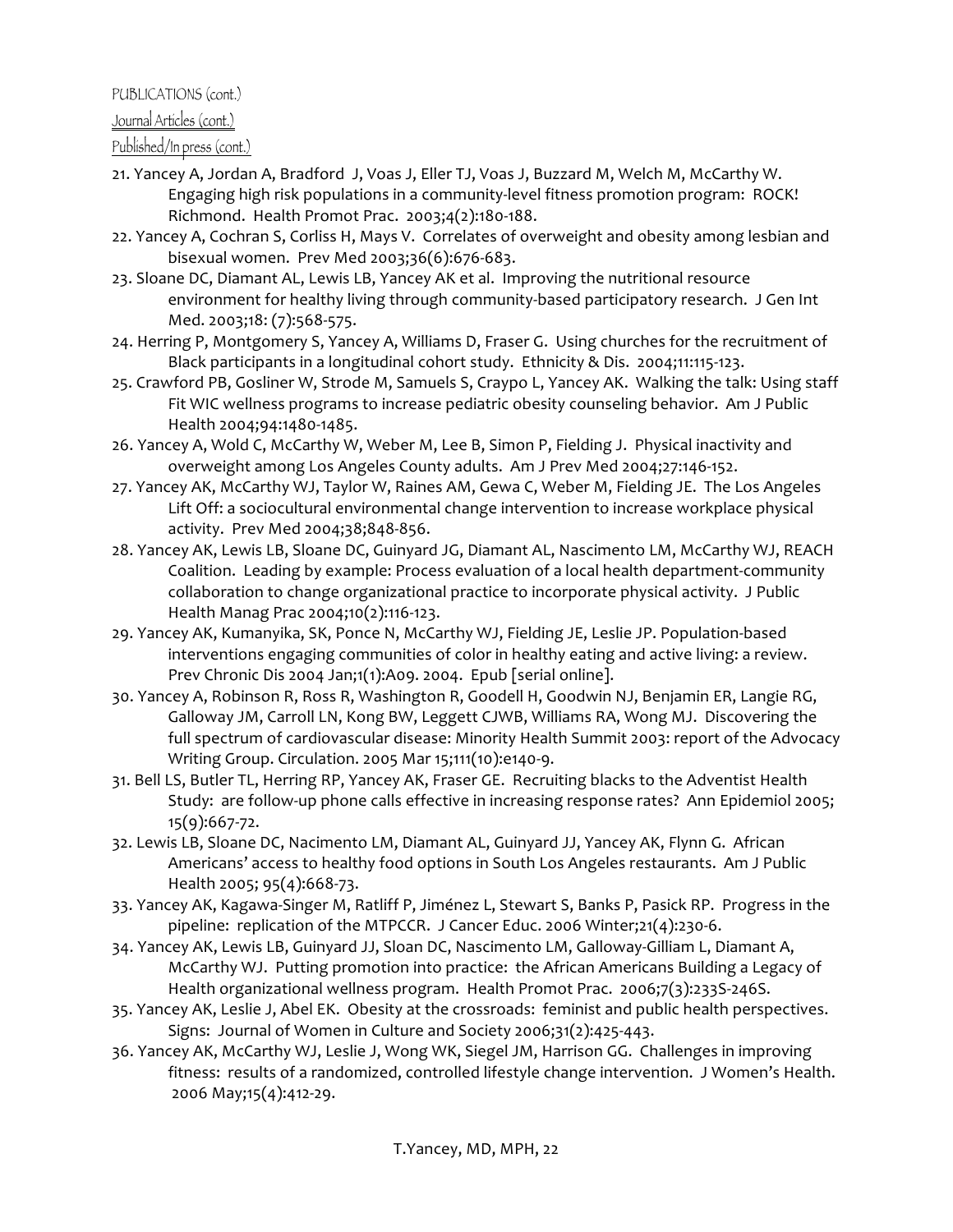## Journal Articles (cont.)

## Published/In press (cont.)

- 37. Yancey AK, Ortega AN, Kumanyika SK. Effective recruitment and retention of minority research participants. Ann Rev Pub Health. 2006;27:1-28.
- 38. Yancey AK, Ory M, Davis SM. Dissemination of physical activity promotion interventions in underserved populations. Am J Prev Med 2006;31(4S):82-91.
- 39. Yancey AK, Simon PA, McCarthy WJ, Lightstone AS, Fielding JE. Ethnic & gender differences in overweight self-perception: relationship to sedentariness. Obes 2006;14:980-8.
- 40. Bopp, M, Wilcox S, Laken M, Butler K, Carter R, McClorin L, Yancey A. Correlates of physical activity in a multi-church sample of African-American men & women. Am J Prev Med 2006;30: 340-346.
- 41. Marcus B, Williams D, Dubbert PM, Sallis JF, King AC, Yancey AK, Franklin BA, Buchner D, Daniels S, Claytor R. Physical activity interventions: what we know and what we need to know. A statement from the Council on Clinical Cardiology (Subcommittee on Exercise, Rehabilitation, and Prevention) and the Council on Nutrition, Physical Activity, and Metabolism (Subcommittee on Physical Activity) of the American Heart Association. Circulation. 2006;114(24):2739-52.
- 42. Sloane D, Nascimento L, Flynn G, Lewis LB, Guinyard JJ, Diamant A, Galloway-Gilliam L, Yancey AK. Assessing resource environments to target prevention interventions in community chronic disease control. J Health Care Poor Unders. 2006 May;17(2 Suppl):146-58.
- 43. Yancey AK. Social ecological influences on obesity control: instigating problems and informing potential solutions. Obes Management. 2007;3(2):74-79.
- 44. Yancey AK, Tomiyama AJ. Overweight, obesity and sedentary behavior: A target for primary prevention in cancer control. Sem Onc Nurs. 2007 Nov;23(4):253-63.
- 45. Yancey AK, Fielding JE, Flores GF, Sallis JF, McCarthy WJ, Breslow L. Creating a robust public health infrastructure for physical activity promotion: a challenge to chronic disease control policy. Am J Prev Med. 2007;32(1);68-78.
- 46. Akbar J, Jaceldo-Siegel K, Sabaté J, Fraser G, Yancey A, Zhang Z, Dubinett S. The contribution of soul and Caribbean foods to nutrient intake in a sample of Blacks of US and Caribbean descent in the Adventist Health Study-2. Ethn & Dis. 2007 Spring;17(2):244-9.
- 47. Gilliland MJ, Windle J, Grunbaum JA, Yancey A, Hoelscher D, Tortolero SR, Schuster MA. Body image and children's mental health related behaviors: results from the Healthy Passages Study. J Pediatric Psychol. 2007 Jan-Feb;32(1):30-41.
- 48. McCarthy WJ, Yancey AK, Leslie J, Harrison GH, Siegel JM. Fighting Cancer with Fitness: Dietary outcomes of a randomized, controlled lifestyle change intervention in healthy African-American women. Prev Med 2007 Mar;44(3):246-53.
- 49. Montgomery SB, Herring P, Beeson L, Butler T, Fraser G, Knutsen S, Yancey AK. Comparing lifestyle and disease of Blacks and Whites in the Adventist Health Study. Prev Chr Dis. 2007 Jul;4(3):A62.
- 50. Wilcox S, Laken M, Bopp M, Gethers O, Huang P, McClorin L, Parrott AW, Swinton R, Yancey A. Community-based participatory research to increase PA in churches. Am J Prev Med. 2007;32(2):131-8.
- 51. Wilcox S, Laken M, Anderson T, Bopp M, Bryant D, Gethers O, Jordan J, McClorin L, O'Rourke K, Parrott A, Swinton R, Yancey A. The Health-e-AME faith-based physical activity initiative: program description and baseline findings. Health Promot Prac. 2007 Jan;8(1):69-78.
- 52. Yancey AK, Herring RP, Lampkin A, Kyle J, Baker P, Fraser G. Black art posters, a low-cost incentive to increase survey response rates among Blacks in large cohort study. Prev Med 2008;46(4):370-3.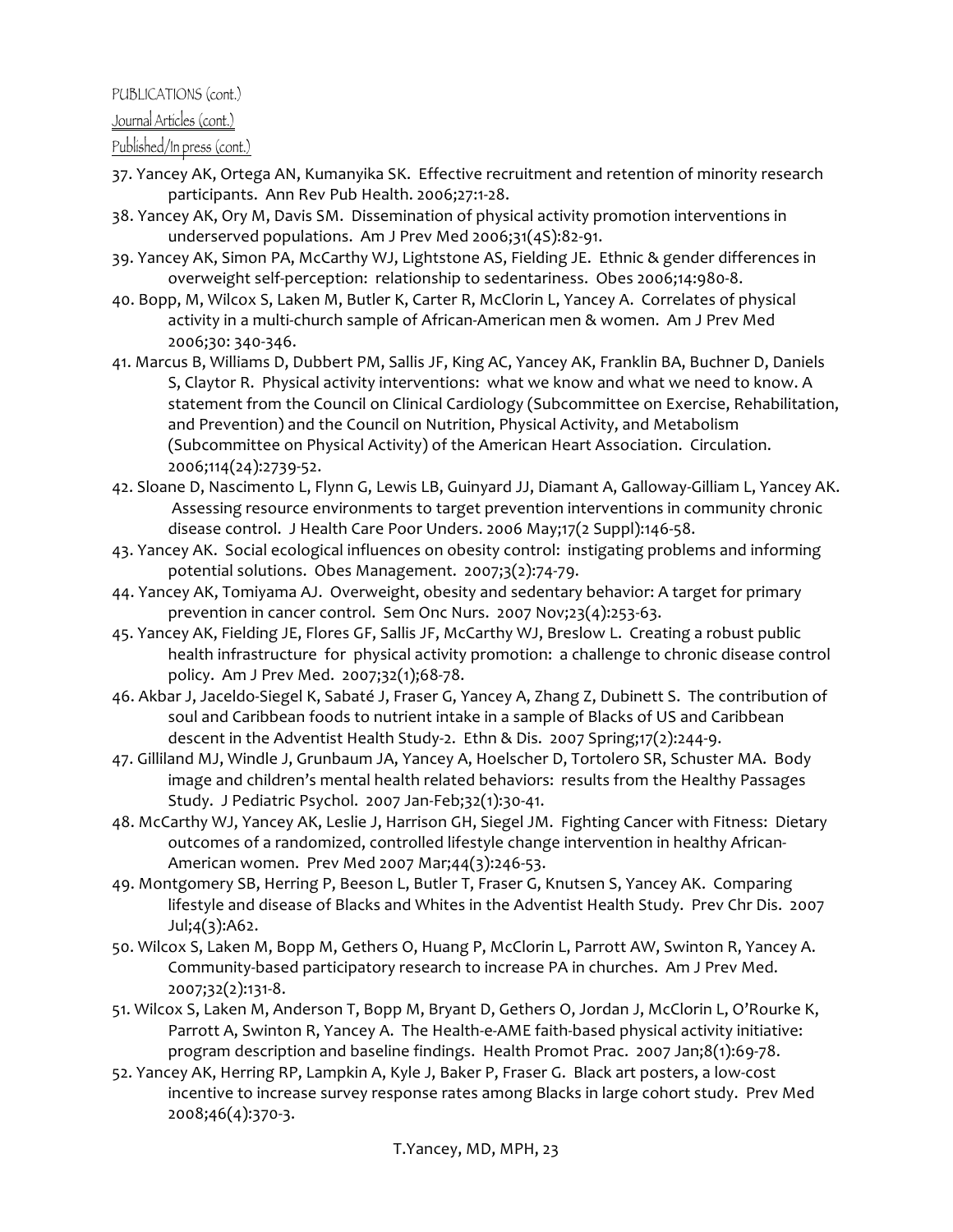## Journal Articles (cont.)

## Published/In press (cont.)

- 53. Hinkle A, Mistry R, McCarthy W, Yancey AK. Adelante con leche semi-descramada 1% campana: increasing low-fat milk consumption in East Los Angeles. Am J Health Promot 2008;23:108-11.
- 54. Kratz R, Ponce N, Yancey AK. Process evaluation of the LAUSD Nutrition Network program. Prev Chronic Dis. 2008 Apr;5(2):A42.
- 55. Lara A, Yancey AK, Tapia-Conyer R, Flores Y, Kuri-Morales P, Mistry R, Subirats E, McCarthy WJ. Pausa para tu salud: Reduction of weight and waistlines by integrating exercise breaks into workplace organizational routine. Prev Chronic Dis. 2008 Jan;5(1):A12.
- 56. King N, Madsen E, Braverman M, Paterson C, Yancey A. Career decision-making: perspectives of low-income urban youth. Spaces for Difference 2008;1(1):1-21.
- 57. McCarthy W, Yancey A, Siegel J, Wong WK, Ward A, Leslie J, Gonzalez E. Obesity correlates with elevated blood pressure, not cholesterol, among ethnic minority adolescents. Prev Chronic Dis. 2008 Apr;5(2):A46.
- 58. Yancey AK. The Meta-Volition Model: Organizational leadership is the key ingredient in getting society moving, literally! Prev Med. 2009 Oct;49(4):342-51.
- 59. Yancey A, Cole B, Brown R, Hillier A, Williams J et al. A cross-sectional prevalence study of ethnically-targeted and general audience obesity-related advertising. Milbank Q 2009;87:155-84.
- 60. Yancey A, Winfield D, Larsen J, Anderson M, Jackson P, Overton J, Wilson S, Rossum A, Kumanyika S. Live, learn and play: building strategic alliances between professional sports and public health. Prev Med  $2009$  Oct;49(4):322-5.
- 61. Dorfman L, Yancey A. Promoting physical activity and healthy eating: Convergence in framing the role of industry. Prev Med. 2009 Oct;49(4):303-5.
- 62. Hillier A, Cole B, Smith TE, Yancey AK, Williams JD, Grier S, McCarthy WJ. Clustering of outdoor advertisements for unhealthy products around child-serving institutions: a comparison of 3 cities. Health & Place. 2009 Dec;15(4):935-45.
- 63. Mistry R, McCarthy W, Yancey A, Lu Y, Patel M. Adolescent resilience and patterns of health risk behaviors in California. Prev Med 2009 Mar;48(3):291-7.
- 64. Whitt MC, Taylor WC, Floyd MF, Yore MM, Yancey AK. Disparities in physical activity among US children and adolescents: prevalence, correlates and intervention implications. J Public Health Pol. 2009;30 Suppl 1:S309-34.
- 65. Lampkin A, Fraser G, Herring P, Yancey A. Regional attitudinal differences among Black Seventh-Day Adventists. Ethnicity Dis 2009;19(4):439-46.
- 66. Yancey AK, Cole BL, McCarthy WJ. A graphical, computer-based Decision Support Tool to help decision-makers evaluate alternative policy options for physical activity disparities reduction. Am J Prev Med. 2010 Sep;39(3):273-9.
- 67. Gosliner W, James P, Yancey A, Kim S, Ritchie L, Studor N, Crawford P. Impact of a staff wellness program on the nutrition and physical activity environment of child care centers. Am J Health Promot 2010 Jan-Feb;24(3):186-9.
- 68. Pate RR, Yancey AK, Kraus WE. The 2008 Physical Activity Guidelines for Americans: Implications for clinical and public health practice. Am J Lifestyle Med. 2010;4:209-217.
- 69. Releford B, Frencher S, Yancey A, Norris K. CVD control through barbershop outreach. J Natl Med Assoc. 2010 Apr;102(4):336-45
- 70. Samuels S, Craypo L, Schwarte L, Crawford P, Yancey A, Clayson Z, Flores G. The California Endowment's Healthy Eating Active Communities program. Am J Public Health Nov 2010;100(11):2114-23.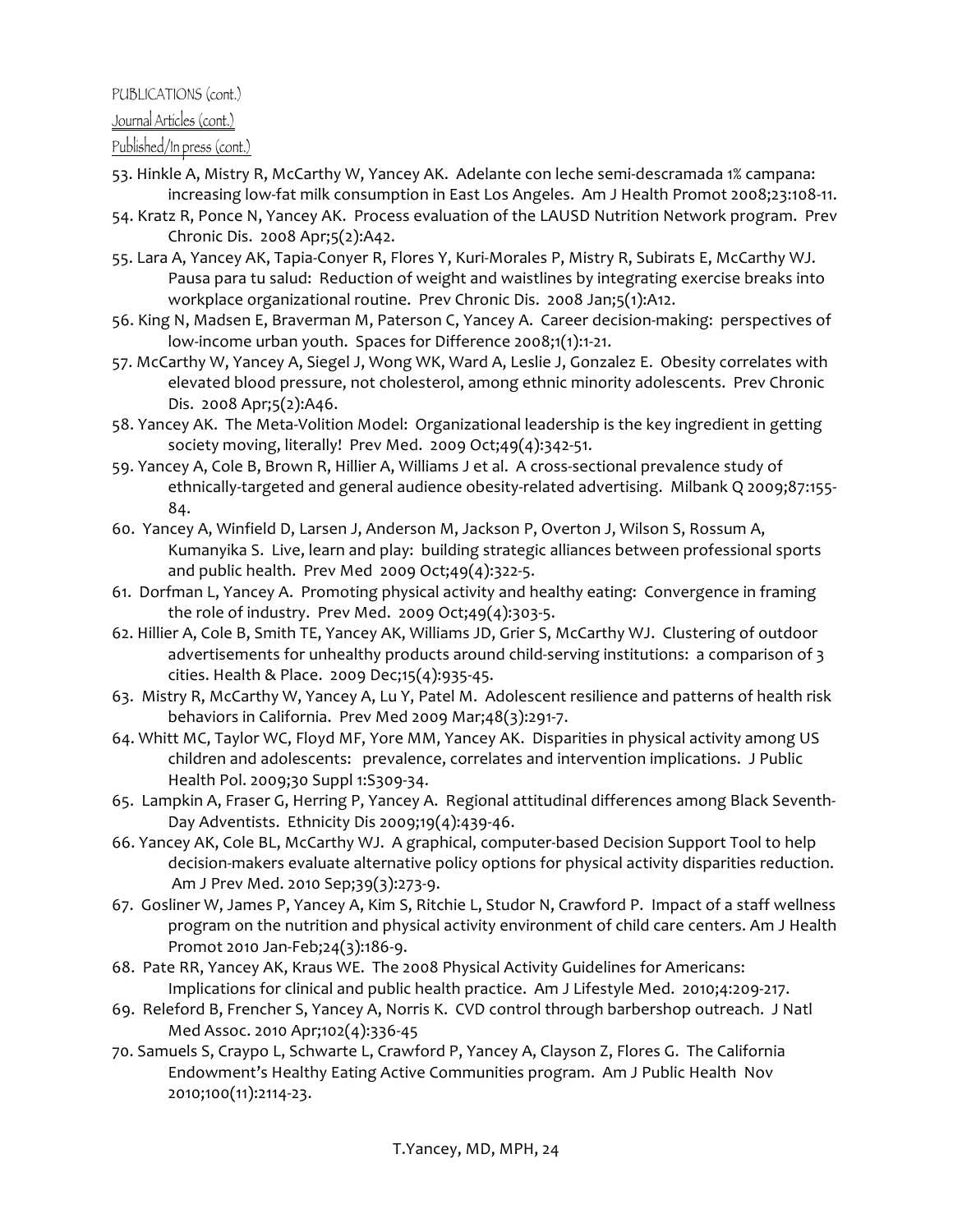## PUBLICATIONS (cont.) Journal Articles (cont.)

## Published/In press (cont.)

- 71. Yancey AK, Grant D, Witt S, Kravitz-Wirtz N, Mistry R. Role modeling, risk and resilience in adolescents: Evidence from the CHIS. J Adolesc Health. 2011 Jan;48(1):36-43
- 72. Yancey T. Instant Recess: Getting our instant gratification society moving, one school at a time. California Alliance for Health Physical Education Recreation and Dance Journal. In press, 2011.
- 73. Sorensen G, Landsbergis P, Amick B, Hammer L, Linnan L, Yancey A et al. New research directions in chronic disease prevention in the workplace. Am J Public Health. In press, 2011.
- 74. Barr-Anderson D, Auyoung M, Whitt-Glover M, Yancey A. Structural integration of brief bouts of physical activity into organizational routine: A systematic review of the literature. AJPM. In press, 2011.
- 75. Carroll J, Fiscella K, Jean-Pierre P, Byrd T, David T, Morrow GR, Yancey AK, Epstein RM. An intervention to promote physical activity counseling and referral in a community clinic setting: Examining facilitators and barriers to implementation. Ethn Dis. In press, 2011.

## **Submitted**

- Yancey AK, Bell-Lewis LS, Breslow L, McCarthy WJ. Are ethnic specific cut-points needed? Racial variations in body morphology influencing BMI. Prev Chronic Dis.
- Yancey AK, Cole BL, Patel M, McCarthy WJ, Akbar JA, Kohl W. Sociodemographic characteristics of stair users and usage patterns in a building with an innovative stair design and restricted elevator access. Am J Health Promot.
- Yancey AK, Cole BL, Stiffler K, Samuels S, McCarthy WJ. Opportunities to increase physical activity in schools and after-school programs in low-income communities through organizational practice and policy change. AJPH.
- Yancey A, Glenn B, Guinyard J, AuYoung M, McCarthy W, Maxwell A, Harding C, Diamant A, Bastani R. Changing horses midstream: Dissemination of structurally integrated physical activity practices and policies. Progress in Community Health Partnerships.
- Yancey AK, McCarthy WJ, Wong WK, Siegel JM, Gewa C, Leslie J et al. Promoting physical activity and healthy nutrition through a physical education-replacement intervention. Prev Med.
- Barr-Anderson DJ, McCarthy WJ, Yancey AK, Yore M, Harris K. Association between eating behaviors and television viewing in a sample of predominantly ethnic minority youth. Prev Chronic Dis.
- Cole BL, Yancey AK, Kohl W, Patel M, Akbar JA, Zimring C, McCarthy WJ. Development of a tool to assess sociodemographic characteristics of stair users: Systematic Observation of Physical Activity in Worksite Stairwells (SOPAWS). Am J Health Promot.
- Whitt-Glover MC, Mitchell JR, Ham SA, Hoover N, Cole B, Yancey T. Evaluation of Instant Recess in elementary schools. Progress in Community Health Partnerships.

#### In preparation

- Yancey A, McCarthy W, Glenn B, Hopkins J, Wong WK, Patel M, Miles O, Guinyard J, Cole B, Maxwell A, Bastani R. Intervening in human services agencies to promote organizational wellness: WORKING pilot study design, development and baseline findings.
- Yancey AK, McCarthy WJ, Glenn B, Miles O, Guinyard JJ, Patel M, Mistry R, Wong WK, Maxwell A, Cole B, Bastani R. Decreasing sitting, prompting physical activity and arresting waistline expansion: WORKING pilot study outcomes.
- Cole BL, Rutt CD, Shimkhada R, Maracich N, Yancey AK, Russ L et al. Estimating the potential health effects of a safe routes to school (SR2S) program.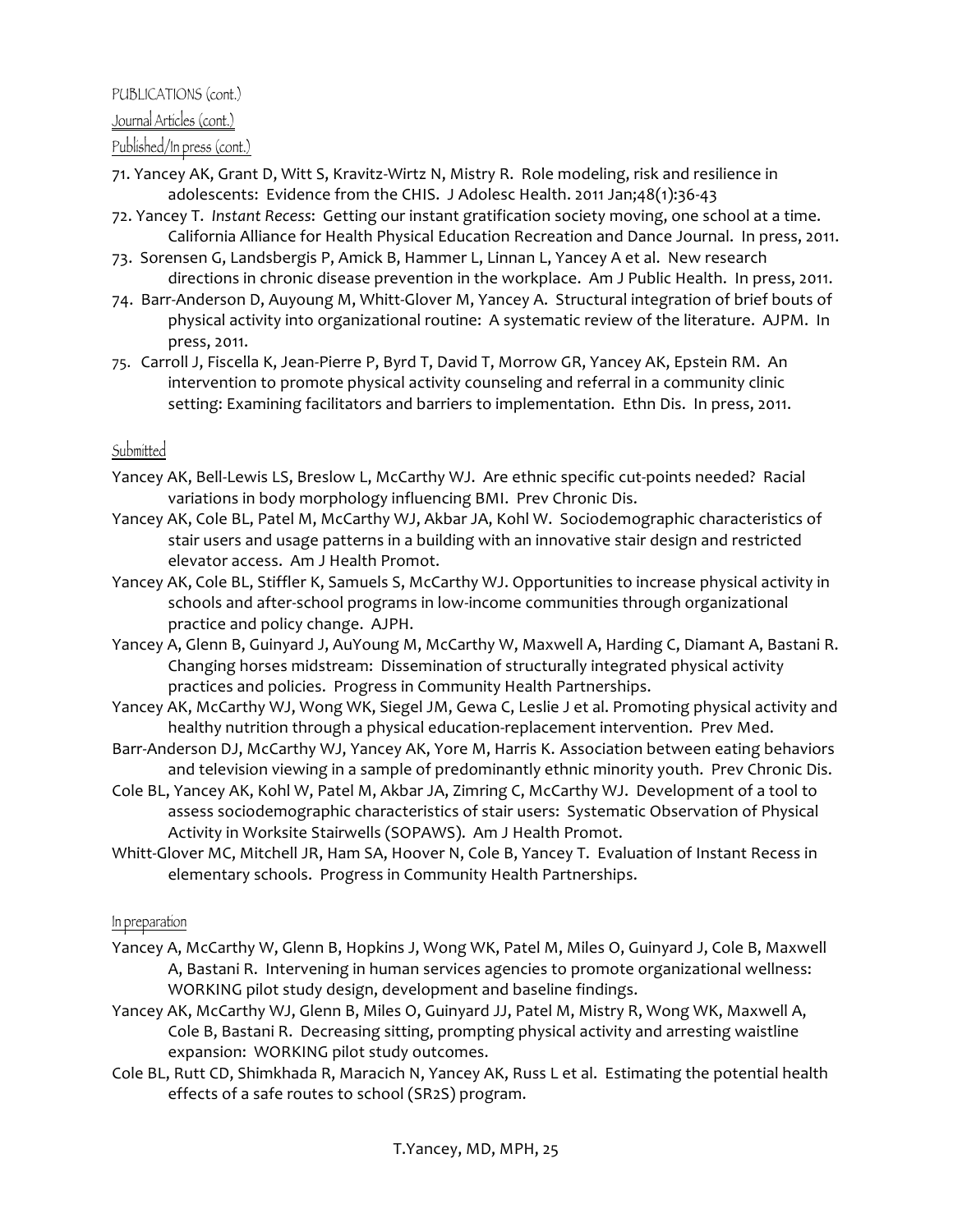## Journal Articles (cont.)

## In preparation (cont.)

- Glenn B, Hopkins J, Bastani R, McCarthy W, Yancey AK. Implementation and process evaluation of the WORKING project: a wellness intervention targeting organizational social norm change.
- Maxwell A, Yancey AK, Auyoung M, Guinyard JJ, McCarthy W, Bastani R. Dissemination of organizational wellness practice and policy change: A mid-project evaluation of the UCLA REACH US Center of Excellence in the Elimination of Disparities.
- McCarthy WJ, Cole BL, Samuels SE, Stone-Francisco S, Schwarte L, Boyle M, Sallis JF, Yancey AK. A random sample school survey of physical activity and physical education in California.
- Rutt CD, Cole BL, Pratt M, Shimkhada R, Roux L, Yancey AK et al. Health impact assessment: estimating the health effects of redeveloping a greyfield in Atlanta, GA.
- Sloane D, Guinyard JJ, Flynn G, Lewis LB, Nascimento L, Diamant A, Galloway-Gilliam L, Yancey AK. Revealing undiscovered assets amid active leisure deserts: assessing the environment for physical activity in ethnic minority neighborhoods.

## Book Chapters/Books/Monographs/Briefs

- Los Angeles County DHS. Physical activity among adults in Los Angeles County. L. A. Health. Los Angeles: Los Angeles County Department of Health Services, November 2000.
- Taylor W, Yancey A, Young D, McCarthy W. Physical activity. In: Braithwaite, R. & Taylor, S. (eds.), Health Issues in the Black Community. San Francisco: Jossey-Bass, Inc., 2001.
- Los Angeles County DHS. Obesity on the rise. L. A. Health. Los Angeles: Los Angeles County Department of Health Services, July 2003.
- Yancey A, Gatchell M, Brown E, McCarthy W, Diamant A. Diabetes is major health problem for African Americans. UCLA Center for Health Policy Research. November 2003.
- Yancey A, Pronk N, Cole B. Environmental & Policy Approaches to Workplace Obesity Prevention. In: Kumanyika S, Brownson R. (eds.), Obesity Epidemiology & Prevention: A Handbook, 2007.
- Yancey A, Bastani R, Glenn B. Racial/Ethnic Disparities in Health Status. In: Andersen R, Rice T, Kominski G (eds.), Changing the U.S. Health Care System: Key Issues in Health Services Policy and Management,  $3^{\text{rd}}$  edition, 2007.
- UCLA Center to Eliminate Health Disparities and Samuels & Assoc. Failing Fitness: Physical Activity and Physical Education in Schools. A policy brief from TCE. January 2007. www.calendow.org.
- San Diego State University. Physical Education Matters. A policy brief from TCE. January 2007. www.calendow.org.\*
- Yancey AK, Tomiyama AJ, Keith N. Addressing diversity and health literacy at the worksite (Ch. 25). In: N Pronk, ACSM Health Handbook: Healthy Worker, Healthy Company. Indianapolis, IN: American College of Sports Medicine, 2009.
- Yancey AK, Whitt-Glover M, AuYoung M. Physical activity. In: Braithwaite, R. & Taylor, S. (eds.), Health Issues in the Black Community. San Francisco: Jossey-Bass, Inc., 2009.
- Yancey A. Instant Recess: Building a Fit Nation 10 Minutes at a Time. Berkeley: University of California Press, 2010.
- Jackson P, Hopkins J, Yancey A. Individual and environmental interventions to prevent obesity in African-American children & adolescents. Childhood Obesity Prevention--International Research, Controversies and Interventions. Oxford, UK: Oxford University Press, 2010.
- Yancey A, Glenn B, Bell-Lewis L, Ford C. Populations with health disparities. In: Dissemination and Implementation Research in Health: Translating Science to Practice. Editors: Ross Brownson, Graham Colditz, Enola Proctor. Oxford, UK: Oxford University Press. In press, 2011.
- CDC African-American Physical Activity Advisory Task Force. Promoting Physical Activity among Blacks: A resource guide. In press, 2011.

T.Yancey, MD, MPH, 26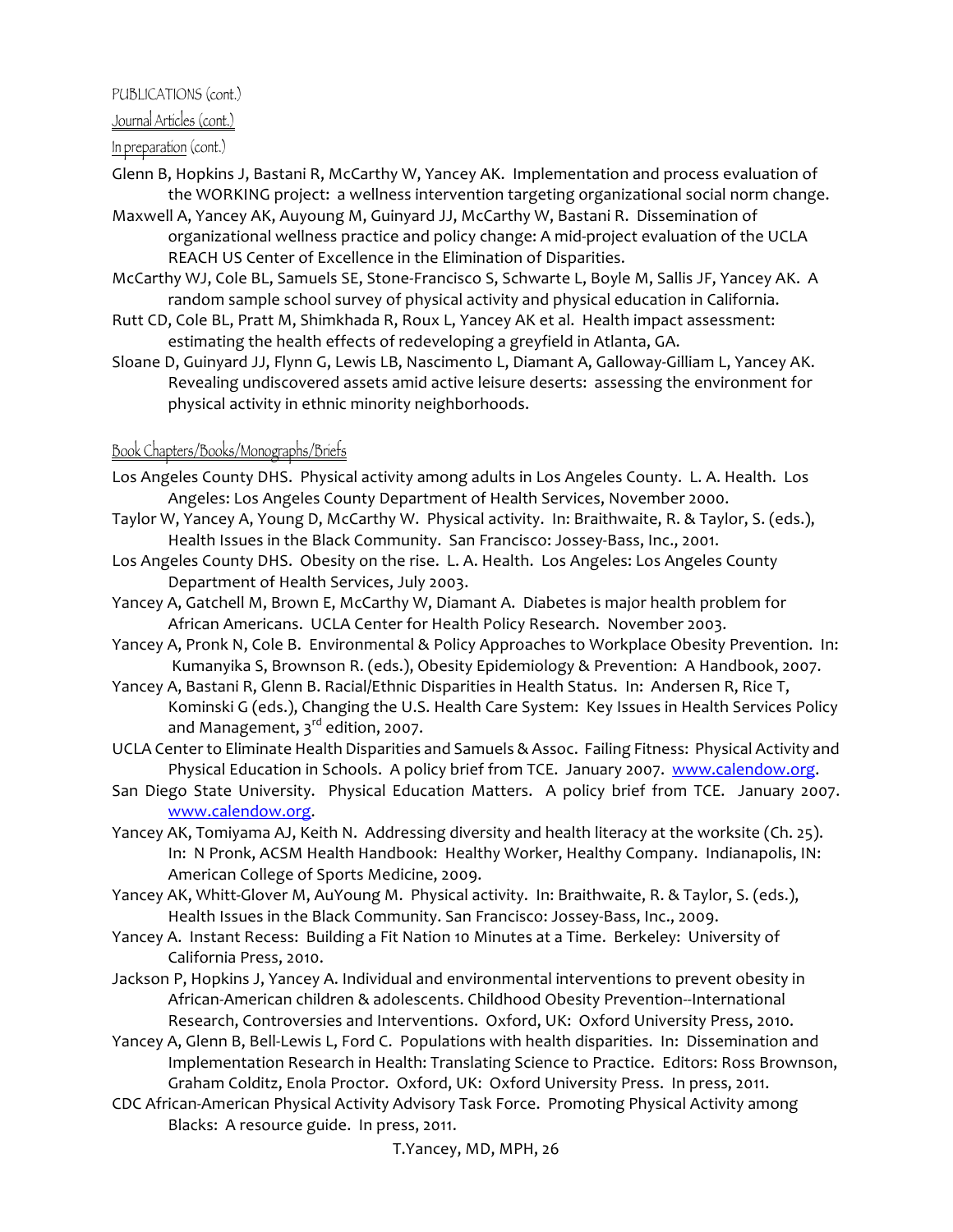Abstracts

- Yancey A. (1992), A community-based exercise and nutrition intervention targeting African Americans and Latinos [proposal]. In: Jacobs, M. (ed.), Exercise, Calories, Fat and Cancer, Advances in Experimental Medicine and Biology, V. 322. New York: Plenum Press.
- Yancey A. Stimulating Cancer Screening among People of Color through Video (poster). Fourth Biennial Symposium on Minorities, the Medically Underserved & Cancer. Houston, TX, April 22, 1993.
- Yancey A. (1994), Behavior in the African-Am. Community. President's Cancer Panel. San Francisco.
- Yancey A. (1995), Putting Transplantation Access Issues on the Public Health Agenda. American Public Health Association Annual Meeting, San Diego, CA.
- Leslie J, Yancey A, McCarthy W, James J. (1996), Promoting improved nutrition, fitness and selfimage among adolescent women of color. Teaching to Promote Women's Health International Multidisciplinary Conference, Women's College Hospital, University of Toronto (Canada).
- Yancey A. (1997), Barriers to and facilitators of health promotion in African-American communities. Society of Behavioral Medicine Conference Proceedings. San Francisco, CA.
- Welch M, Yancey A, Jordan A, Eller T. (1997), Exercise habits in a Southern metropolitan area. Physical Activity Interventions Conference. American College of Sports Medicine/Cooper Institute, Dallas.
- McCarthy W, Yancey A, Miles O, Leslie J, Harrison G. (1997), Who are recruits to a community lifestyle change program? Physical Activity Interventions Conference. American College of Sports Medicine/Cooper Institute, Dallas, TX.
- Yancey A, Jordan A, Buzzard M, Welch M, McCarthy W, Ballinger D. (1997), Integrating on-site PA in a predominantly black, urban community: ROCK! Richmond. Physical Activity Interventions Conference. American College of Sports Medicine/Cooper Inst., Dallas, TX.
- Ward A, Leslie J, Yancey A, McCarthy W, Gelberg L, Albert S. (1998), A school-based nutrition and fitness program targeting adolescent blacks and Latinas. School Health Education and Services Section, American Public Health Association Annual Meeting, Washington, D.C.
- Leslie J, Yancey A, McCarthy W, Miles O. (1998), The role of spirituality and social support in a health promotion program for African-American women. Faith and Health Section, American Public Health Association Annual Meeting, Washington, D.C.
- McCarthy W, Anderson J, Agy C, Ward A, Gonzalez E, Yancey A, Leslie J, Siegel J. (2000), Community Steps to Minority Youth Fitness (CSMYF). Physical Activity and Cancer Conference. American Cancer Society and Cooper Institute for Aerobics Research, Dallas, TX.
- Yancey A, McCarthy W, Leslie J, Harrison G, Weber M, Siegel J. (2000), African-American Women Fight Cancer with Fitness: Preliminary results. Physical Activity and Cancer Conference. American Cancer Society and Cooper Institute for Aerobics Research, Dallas, TX.
- Ward A, McCarthy W, Yancey A, Gonzalez E, Leslie J, Siegel J. (2001), Obesity linked to elevated blood pressure among ethnic minority adolescents. School Health Education and Services Section, American Public Health Association Annual Meeting, Atlanta, GA.
- St Jeor ST, Scott BJ, Perumean-Chaney S, Clodfelter S, McCarthy W, Ward A, Yancey A (2001), BMI vs. age-/gender-adjusted BMI percentiles in the assessment of obesity in children. North American Association for the Study of Obesity, Montreal, Canada.
- Yancey AK, McCarthy WJ, Siegel JM, Bernaards C, Leslie PJ, Harrison GG, Akbar J (2003), Fitness, Weight Loss, and Well-Being: Results of a Randomized, Controlled Lifestyle Change Intervention in African-American Women. The Cooper Institute Conference Series, Dallas, TX.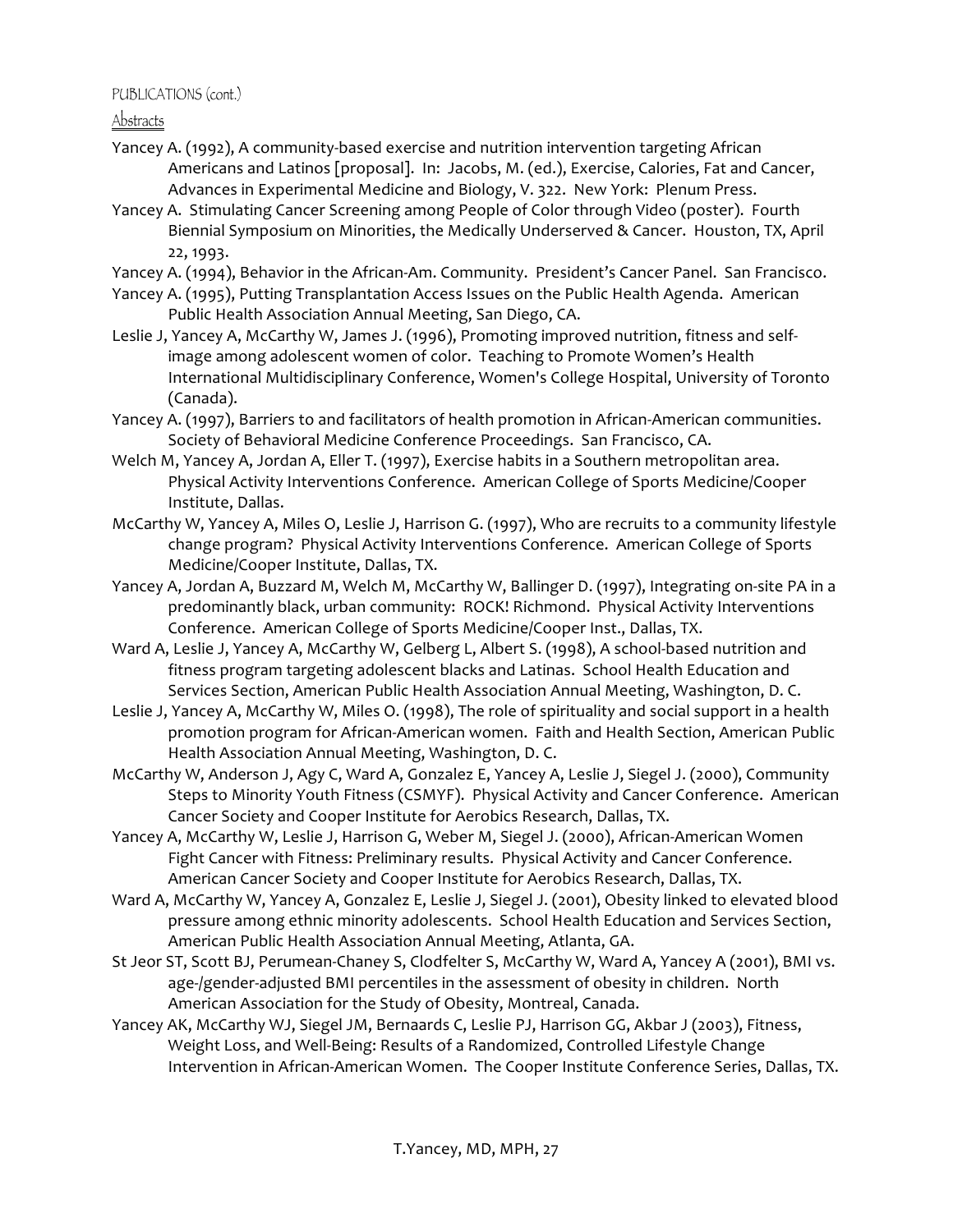Abstracts (cont.)

- Akbar J, Releford B, Yancey AK, Thornton S, Tate L, Watts G. (2003), Assessment of African-American Health: 2002 LA African Marketplace Survey. 131st APHA Annual Meeting, San Francisco, CA.
- Herring P, Yancey A, Fraser G (2004), Will black art posters, as an incentive, increase response rates among blacks in a large cohort study? 132nd APHA Annual Meeting, Philadelphia, PA.
- Akbar JA, Jaceldo-Singl K, Sabaté J, Yancey A, Fraser G. (2005) Soul & Caribbean foods' contribution to nutrient intake in a sample of Black SDAs. Experimental Biology Annual Meeting, San Diego, CA.
- Yancey AK, Fielding JE, Flores GF, Sallis JF, Alkon E, Breslow L. (2006) Creating a public health infrastructure for physical activity. Prevention 2006—ACPM Annual Meeting, Reno, NV.
- Mistry R, McCarthy W, Yancey A, Bastani R. Health lifestyle patterns of California adolescents: Racial/ethnic disparities & role of mental health. 2007 APHA Annual Meeting. Washington, DC.
- Herrmann A, McCarthy W, Yancey A, Ko C. Water intake in women adopting increased physical activity: Can it help weight control?" 2007 APHA Annual Meeting. Washington, DC.
- Yancey A, Cole B, McCarthy W, Akbar J, Ramirez A, Miles O, Patel M. ALR CalTRANS Study: Preliminary results of stair usage observations. 2007 RWJF ALR Conference. San Diego, CA.
- Mitchell J, Whitt-Glover M, Richardson I, Cole B, Heil DP, Yancey A. Evaluation of a community-wide initiative to promote physical activity breaks. 2010 RWJF ALR Annual Conf. San Diego, CA.
- Richardson I, Whitt-Glover MC, Heil DP, Yancey AK. Dissemination of promising strategies to influence organizational socio-cultural environments to promote physical activity. 2010 RWJF ALR Conference. San Diego, CA.

## Scientific Editorials/Commentaries

- Yancey A. Extending the legacy (editorial and poem, "Wilma Rudolph's Legacy"). Am J Prev Med 1996;12(6):448-449.
- Yancey A. "Recapturing Recess" (poem). Am J Prev Med 1998;15(4):iv.
- Yancey A. "Ain' Like There's Hunger" (commissioned poem/commentary). Am J Prev Med 2003;25(3Si).
- Yancey A. Poor attendance, poor outcomes: challenges facing the underserved. J Cardiopulm Rehabil. 2004 Sep-Oct;24(5):313-6.
- Yancey A. Building capacity to prevent & control chronic disease in underserved communities: expanding the wisdom of WISEWOMAN in intervening at the environmental level. J Women's Health. 2004;13(5):644-9.
- Yancey A. "On their Shoulders" (commissioned poem/commentary). Am J Prev Med 2006; 30(2):ii.
- Yancey A. Tackling childhood obesity—requires a shift in norms, not just an exercise program (commissioned editorial). British Medical Journal 2006;333(7577):1031-2.
- Yancey A. "Dropping the Ball on PE." Off Ramp, KPCC (host—John Rabe). 11 November 2006.
- Yancey A. "Hit 'Em Where They Feel, Not Just Where They Think!" Off Ramp, KPCC. 6 January 2007.
- Yancey A. Physical activity program for preschool children fails to reduce body mass index. J Pediatr. 2007 May;150(5):561.
- Yancey A. "Fourth Meal." Off Ramp, KPCC. 6 March 2007.
- Yancey A. "Don Imus' Glass Doghouse." Off Ramp, KPCC. 7 April 2007.
- Yancey A. "Skinny Model Ban." Off Ramp, KPCC. 21 April 2007.
- Yancey A. "Did You Ever Have a Mentor?" (poem/commentary). Am J Prev Med 2007;32(3):ii.
- Yancey AK, Kumanyika SK. Bridging the gap: understanding the structure of social inequities in childhood obesity. Am J Prev Med 2007;33(4S):S172-74.
- Yancey A. "The Promise." Off Ramp, KPCC. 24 November 2007.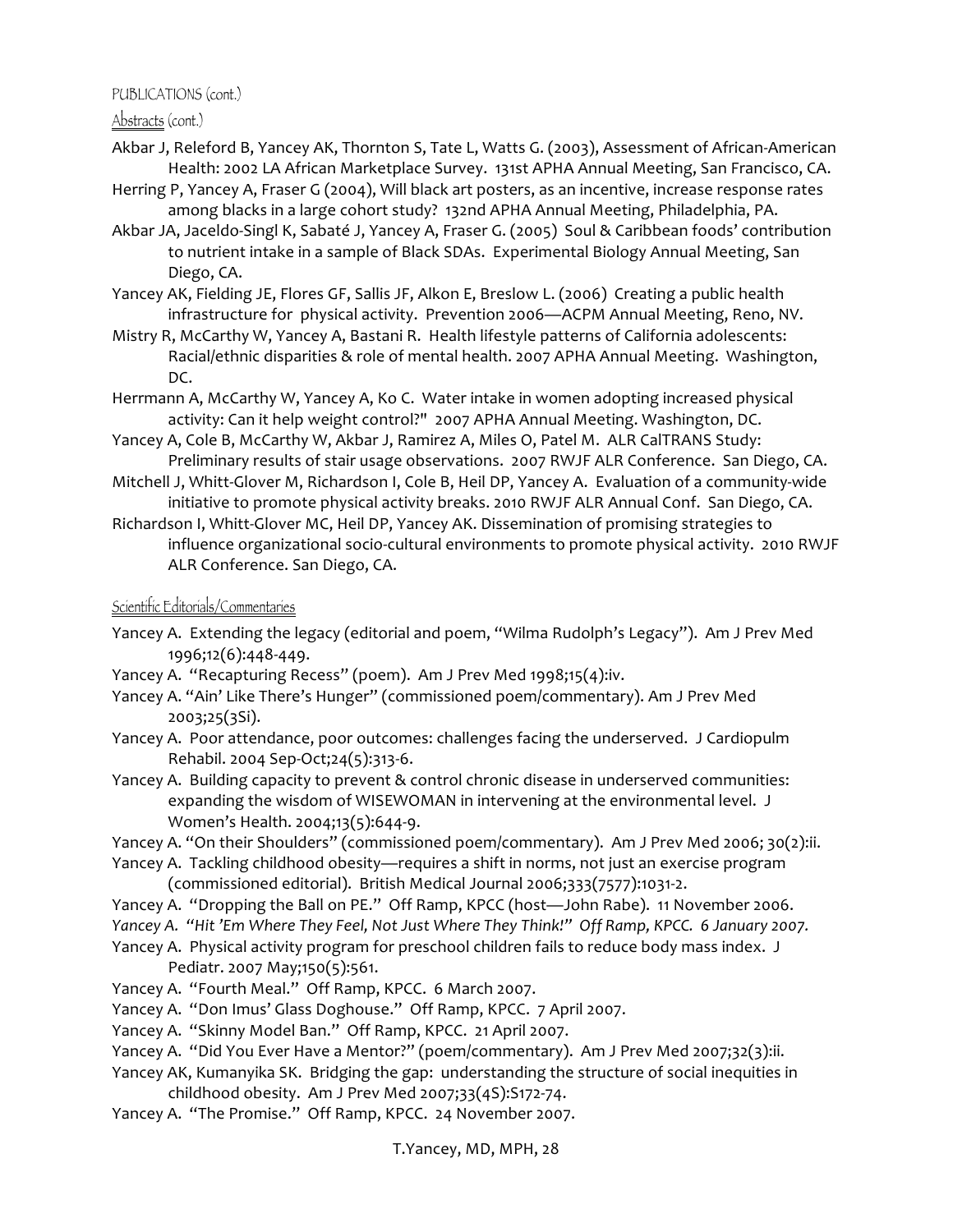### Scientific Editorials/Commentaries (cont.)

Yancey A. "Currency." Fund Drive. KPCC, 25 March 2007.

- Yancey A. "Padres FriarFit Launch Event." KPCC. 25 April 2008.
- Yancey A. "Padres FriarFit Healthy Food Options vs. Dodgers' All-You-Can-Eat Feedbag. Off Ramp, KPCC, 26 April 2008.
- Yancey A. "Arm Length." Off Ramp, KPCC, 10 May 2008.
- Yancey A. "Prop 8—(Dis)engaging African Americans. Off Ramp, KPCC, 8 November 2008.
- Yancey A. "A Momentous Occasion. Prev Med 2008;47:571-2.
- Yancey AK, Sallis JF. Physical activity: Cinderella or Rodney Dangerfield? Prev Med. 2009  $Oct:49(4):277-9.$
- Lampkin A, Yancey A, Wilson C, Fraser GE. For the patient. Why do only some Seventh-Day Adventists participate in research studies? Ethn Dis 2009 Autumn;19(4):479.
- Kumanyika SK, Yancey AK. Physical activity and health equity: evolving the science. Am J Health Promot. 2009 Jul-Aug;23(6):S4-7.
- Releford B, Frencher S, Yancey A. Health promotion in barbershops: Balancing outreach and research in African American communities. Ethn Dis. In press, 2010.
- Yancey T. So you want to write a book? More tips from a second-time author. ReportingOnHealth Member Blog, August 24, 2010.
- Yancey T. A little more transformation to go around? ReportingOnHealth Member Blog, November 23, 2010.
- Yancey T. To get kids moving, get society moving...one organization at a time. Childhood Obesity 2010;6(6):344-5.

# Lay-Targeted Scientific Articles/Book Chapters/Books

- Yancey A. Moving our bodies (Ch. 3), Loving ourselves (Ch. 24). In: Villarosa, L. (ed.), Body & Soul: Black Women's Guide to Physical Health & Emotional Well-Being. NY, NY: HarperCollins, 1994.
- Abner A, Villarosa L. Finding Our Way: the Teen Girl's Survival Guide. NY, NY: Harper Perennial, 1996. (medical editor)
- Yancey A. (1996 Jan), Black and proud of our bodies. Heart and Soul, pp 44-48.
- Yancey A. (1997 12 May), Sports are good for girls. (Op-Ed). Richmond Times-Dispatch, A-9.
- Yancey A, Welch M. (1998 2 Jan), Richmonders die earlier. (Op-Ed). Richmond Times-Dispatch, A-9.
- Yancey A. (1998 Apr), What a fit sister looks like. Heart and Soul, pp 52-57.
- Yancey A. (1998 7-9 May), Our goal: make Richmond a healthier place to live, work (Op-Ed). Richmond Free Press, S-3.
- Yancey A. (2000 13 Jan), Lowering your cholesterol (Op-Ed). Inland Valley News, 4.
- Yancey A. (2000 6 Feb), Smoking law compliance will continue rising (Op-Ed). Los Angeles Times, C6.
- Mays V, Yancey A. (2000 26 Oct), Women: protecting our breasts, our health, our lives, our future. L.A. Watts Times, A-1-A-2, A-4.

## EXTRAMURAL SUPPORT

- Self-Image Enhancement through Role Modeling, Sheltering Arms Children's Service, NY Program Director
	- Tuch Foundation, 1990-1991, \$10,000; United Way, 1990-1991, \$25,000
- Culturally Sensitive Videotape Presentation to Expand Cancer Screening and Follow-Up, UCLA Assistant Researcher (Research Supplement to Cancer Prevention Research Unit parent grant) National Cancer Institute, 1990-1992, \$62,689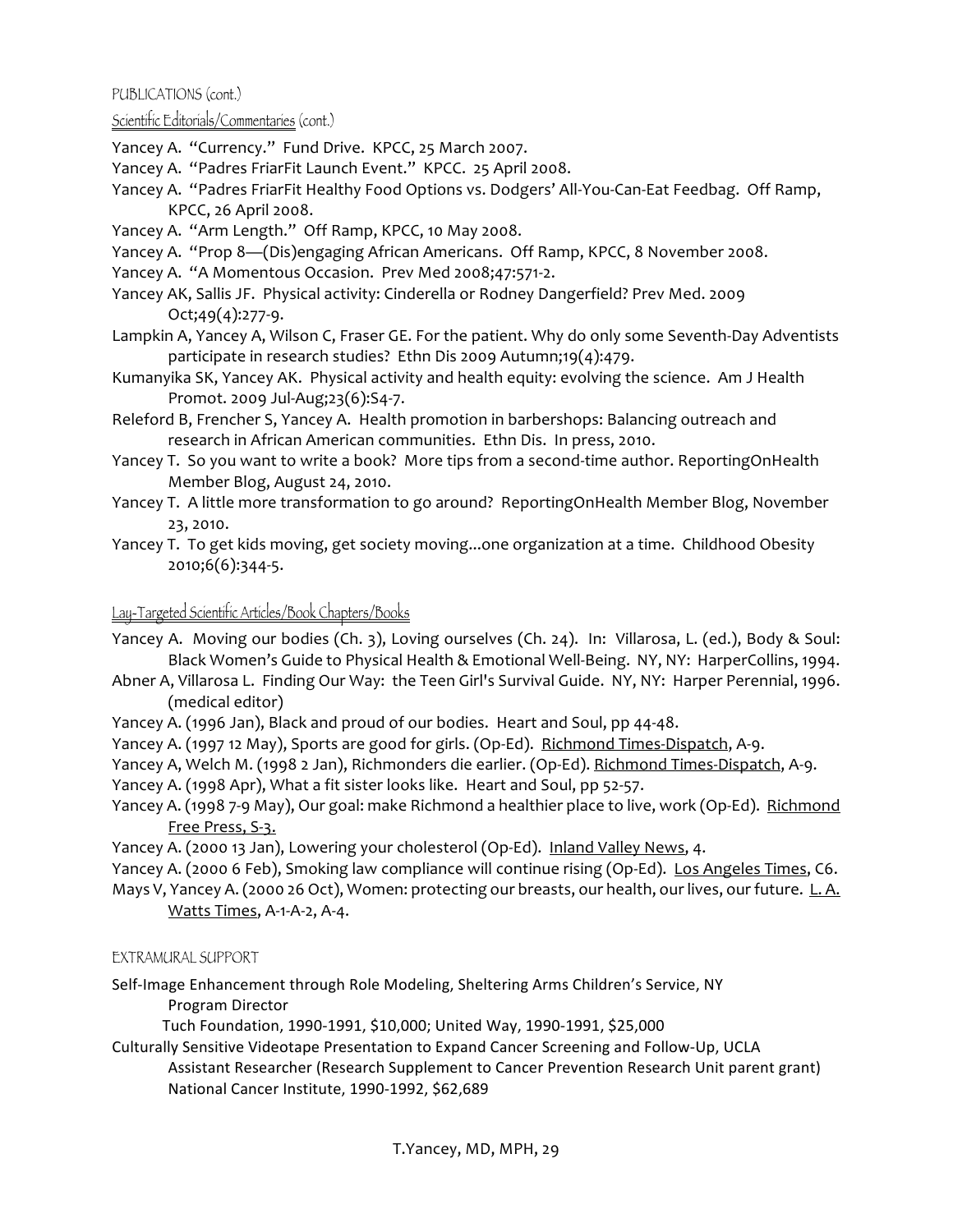EXTRAMURAL SUPPORT (cont.)

T.Yancey,\*MD,\*MPH,\*30 Enhancing Health Behavior Adherence in the Underserved, UCLA Principal Investigator National Cancer Institute, 1991-1996, \$372,968 African-American Physicians and Smoking Cessation Counseling, UCLA Co-Principal Investigator University of North Carolina-Chapel Hill/Centers for Disease Control, 1993-1996, \$143,588 Prostate Cancer Prevention Knowledge, Attitudes & Behavior in African-American Men, UCLA Co-Principal Investigator Charles R. Drew University/National Cancer Institute, 1992-1995, \$155,000 Breast Cancer Prevention Trial Public Service Announcements (Celia Cruz/Nancy Wilson), UCLA Executive Producer National Surgical Adjuvant Breast & Bowel Project, University of Pittsburgh, 1993, \$15,716 Fitness Funatics, Charles R. Drew University of Medicine and Science Principal Investigator/Program Director California Department of Health Services, 1994-1997, \$376,750 Teen Activity Project, Pacific Institute for Women's Health (planning grant, then intervention grant) Co-Principal Investigator California Nutrition and Fitness Program (CANFit), 1995-1998, \$35,000 African-American Women Fight Cancer with Fitness, UCLA Principal Investigator National Cancer Institute (R01), 1996-2000, \$899,969 Enhancing Community Capacity for Improved Nutrition & PA, Cross-Over Health Center/MCV/VCU Co-Principal Investigator Community Collaborative for Youth/Robert Wood Johnson Foundation, 1997-1998, \$40,000 Research Supplement for Underrepresented Minority Graduate Assistants, UCLA Principal Investigator (African-American Women Fight Cancer with Fitness parent grant) National Cancer Institute, 1997-1999, \$71,156 Breast Cancer: Preparing for Survivorship, UCLA Co-Investigator National Cancer Institute, 1998-2002, \$2,343,702 FRONTRUNNERS: Local Governments Taking the Lead in Fitness Promotion, RCDPH Principal Investigator Robert Wood Johnson Foundation (conference grant), 1998, \$50,000; Medical College of Virginia Hospitals, 1998, \$2500; Roche Pharmaceuticals, 1998, \$2500 Care Coordination-A Commitment to Health Care of the Under-/Uninsured of Richmond, MCV/RCDPH Co-Principal Investigator Annabella R. Jenkins Foundation, 1998-2001, \$1,346,523 The Children & Youth Community Health Initiative: Jordan-Downs Wellness Village, Prototypes/UCLA Co-Investigator California Wellness Foundation, 1999-2002, \$180,000 Steppin' Up to Better Health, Los Angeles County Department of Health Services Principal Investigator Bristol Myers Squibb, 1999, \$9900 Neighborhood, Socioeconomic Status & Adolescent Distress, UCLA Co-Investigator National Institute for Mental Health, 2000-2003, \$897,462 Community Steps to Minority Youth Fitness, UCLA Principal Investigator National Institute for Child Health and Human Development (R01), 2000-2003, \$585,951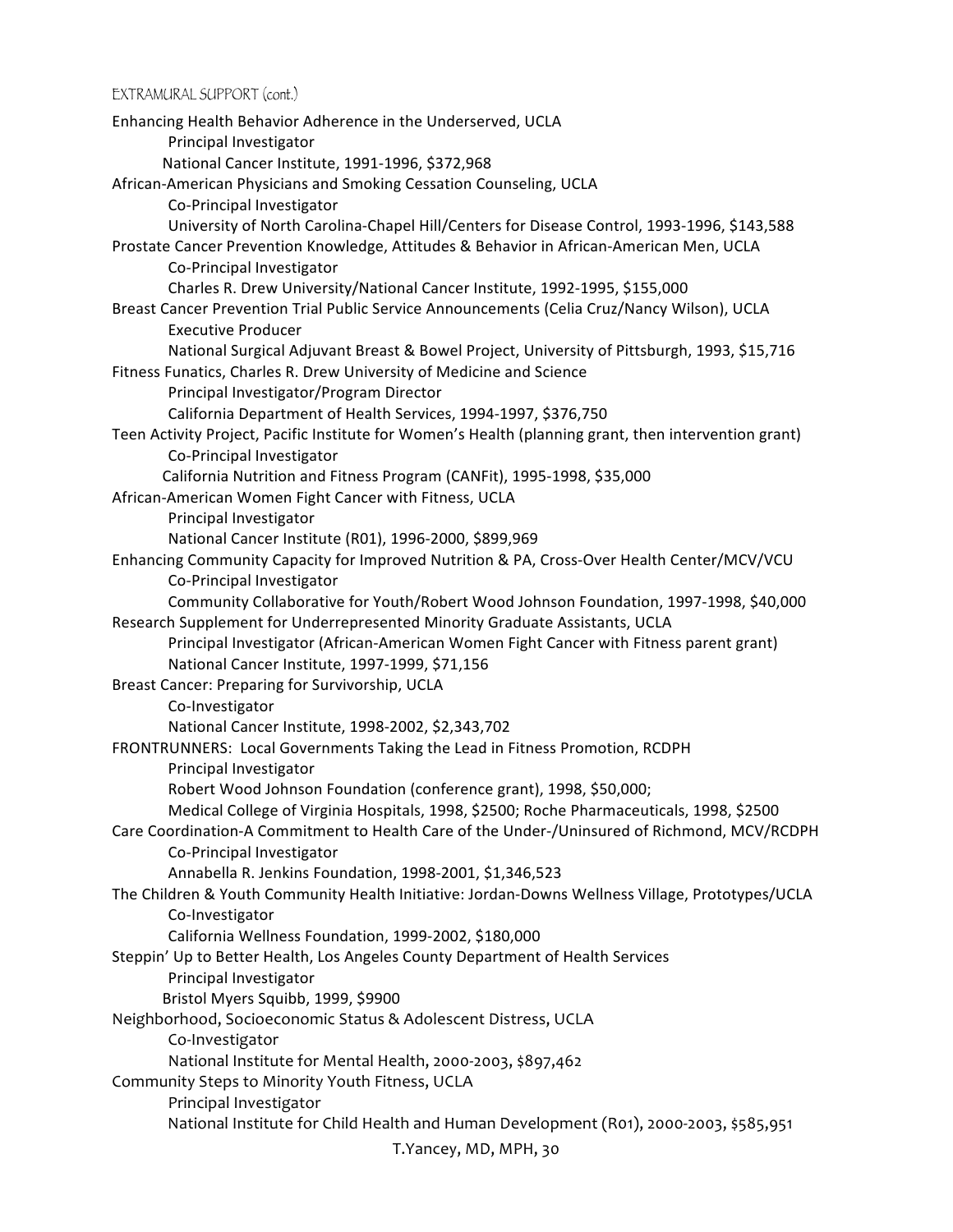EXTRAMURAL SUPPORT (cont.)

```
Nutrition Network, Los Angeles County Department of Health Services
       Principal Investigator
       California Department of Health Services/USDA, 2000-2001, $514,170
African Americans Building a Legacy of Health, Community Health Councils, Inc.
       Co-Principal Investigator (5% effort)
       Centers for Disease Control & Prevention, 2000-2004, $3,955,452
Strategic Marketing of Fuel Up/Lift Off! LA, Community Health Councils, Inc.
       Principal Investigator
       The California Endowment, 2001, $49,950
Minority Training Program in Cancer Control Research, UCLA
       Co-Investigator (Co-Principal Investigator of Sub-contract, 17% effort)
       UCSF/NCI R25 CA78583-04 (Sub-contract), 2001-2006, $798,000 (subcontract total)
            (renewed, 2007-2012)
Evaluation of California's SB19 Pupil Nutrition Act, UCLA
       Co-Investigator (Principal Investigator of Sub-contract, 10% effort)
       WestEd/NIDDK R01 DK063507-01 (Sub-contract), 2002-2005, $1,300,000 (project total)
Adventist Health Study, Loma Linda University
       Co-Investigator (Principal Investigator of Sub-contract, 10% effort)
      LLU/NCI 5 R01 CA94594 (Sub-contract), 2003-2004, $20,000
Health Impact Assessment Research—Legislative Impact of PA Liability Indemnification
       Principal Investigator (15% effort—in kind)
       California DHS Cancer Prevention & Nutrition Section, 2004-2005, $25,420
Health Impact Assessment Research on Public Policies Affecting Physical Activity
       Co-Principal Investigator (15% effort)
       Centers for Disease Control & Prevention, 2004, $112,886
Media Content Analysis to Examine Contribution to Weight-Related Lifestyle
       Principal Investigator (10% effort)
       California DHS Cancer Prevention & Nutrition Section, 2004-2005, $114,007
Physical Activity/Physical Education Assessment
       Principal Investigator (10% effort)
       The California Endowment, 2004-2005, $200,000
Cancer Prevention and Control Research Network
       Co-Principal Investigator (10% effort)
       CDC, 2004-2009, $985,000
Health Impact Assessment to Support Healthy Eating Active Communities Initiative
       Co-Principal Investigator (7.5-12.5% effort)
       The California Endowment, 2005-2007, $324,629
Healthy Eating Active Communities (HEAC) Evaluation
       Co-Principal Investigator (Principal Investigator of Sub-contract, 10% effort)
       Samuels & Associates/The California Endowment, 2005-2009, $320,000
Health Impact Assessment to Maximize Disparities Reduction
       Principal Investigator (5% effort)
California DHS Cancer Prevention & Nutrition Section, 2005, $119,683
Joining Forces with a Key Community to Reduce Obesity Disparities
       Principal Investigator (15-20% effort)
      NCMHD/NIH (R24), 2005-2008, $1,116,589 (direct)
```